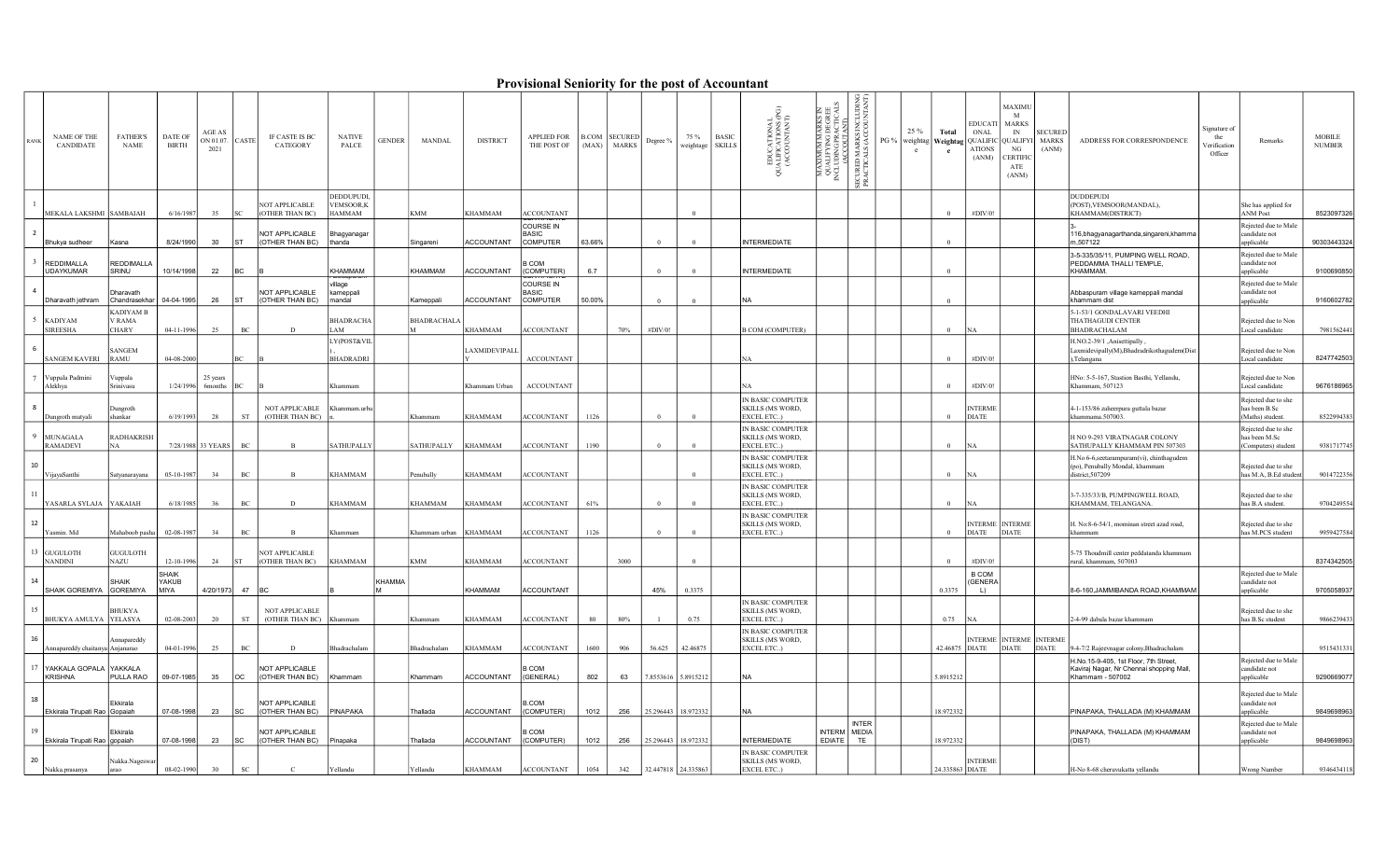| RANE | NAME OF THE<br>CANDIDATE           | <b>FATHER'S</b><br><b>NAME</b>   | DATE OF<br><b>BIRTH</b> | AGE AS<br>ON 01.07. CASTE<br>2021 |                             | IF CASTE IS BC<br>CATEGORY                | <b>NATIVE</b><br>PALCE                               | <b>GENDER</b> | MANDAL                         | <b>DISTRICT</b>   | APPLIED FOR<br>THE POST OF                   |      | B.COM SECURED<br>(MAX) MARKS | Degree %            | 75 %<br>weightage | <b>BASIC</b><br><b>SKILLS</b> | EDUCATIONAL<br>JALIFICATIONS (PG)<br>(ACCOUNTANT)<br>3 | F<br>MAXIMUM MARKS I<br>QUALIFYING DEGRE<br>INCLUDING PRACTICA<br>ALIFYING DEGR<br>JUDING PRACTIC<br>(ACCOUTANT) | ğ<br>MARKS<br>ALS (ACC<br>PG %<br><b>ECURED</b><br>PRACTIC | 25 %<br>$\mathbf{c}$ | Total           | EDUCATI MARKS<br>ONAL<br>weightag   Weightag   QUALIFIC   QUALIFYI   MARKS<br><b>ATIONS</b><br>(ANM) | MAXIMU<br>M<br>IN<br>NG<br>CERTIFIC<br>ATE<br>(ANM) | <b>SECURED</b><br>(ANM) | ADDRESS FOR CORRESPONDENCE                                                                               | Signature of<br>the<br>Verification<br>Officer | Remarks                                             | <b>MOBILE</b><br><b>NUMBER</b> |
|------|------------------------------------|----------------------------------|-------------------------|-----------------------------------|-----------------------------|-------------------------------------------|------------------------------------------------------|---------------|--------------------------------|-------------------|----------------------------------------------|------|------------------------------|---------------------|-------------------|-------------------------------|--------------------------------------------------------|------------------------------------------------------------------------------------------------------------------|------------------------------------------------------------|----------------------|-----------------|------------------------------------------------------------------------------------------------------|-----------------------------------------------------|-------------------------|----------------------------------------------------------------------------------------------------------|------------------------------------------------|-----------------------------------------------------|--------------------------------|
|      | 21 BOGGULA<br>SATYAVATHI           | <b>BOGGULA</b><br><b>RAJARAO</b> | 05-01-1990              | 31                                | ST                          | NOT APPLICABLE<br>(OTHER THAN BC) VILLAGE | ANKANNAGU<br>DEM                                     |               | VENKATAPURA                    | <b>KHAMMAM</b>    | <b>ACCOUNTANT</b>                            | 2200 | 1029                         | 46.772727 35.079545 |                   |                               | <b>B COM (GENERAL)</b>                                 |                                                                                                                  |                                                            |                      | 35.079545 NA    |                                                                                                      |                                                     |                         | ANKANNAGUDEM VILLAGE<br>VENKATAPURAM MANDAL KHAMMAM<br>DISTRICT TELANGANA PIN 507133                     |                                                |                                                     | 9515332689                     |
| 22   | Putta Sreelatha                    | Venkateswarlu                    | 02-02-1987              | 33                                | $\operatorname{SC}$         | <b>NOT APPLICABLE</b><br>(OTHER THAN BC)  | Pammi (Mudigonda mandal) Mudigonda                   |               |                                | <b>KHAMMAM</b>    | <b>ACCOUNTANT</b>                            | 1700 | 680                          | 40                  | 30                |                               | <b>B COM (GENERAL)</b>                                 |                                                                                                                  |                                                            |                      | 30 <sup>°</sup> | <b>NA</b>                                                                                            |                                                     |                         | H.No. 2-98/1 Ramapuram, Bonakal (m),<br>Mustikuntla (p), Khammam(D)                                      |                                                |                                                     | 9912739520                     |
| 23   | Sukanya Gajula                     | Pichaiah Gajula                  | 4/15/1986               | 35                                | $\rm{sc}$                   | D                                         |                                                      |               | Municipality                   | <b>KHAMMAM</b>    | <b>ACCOUNTANT</b>                            | 2100 | 900                          | 42.857143 32.142857 |                   |                               | <b>B COM (COMPUTER)</b>                                |                                                                                                                  |                                                            |                      | 32.142857 DIATE | <b>INTERMI</b>                                                                                       |                                                     |                         | H-no 5-164/2 Pandurangapuram Ballepalli<br>Khammam                                                       |                                                |                                                     | 7989057966                     |
| 24   | Kaveti kavitha                     | Audhishetti<br><b>Bhadraiah</b>  | 07-08-1989              | 33                                | BC                          | $\mathbf{A}$                              | <b>Chammam</b>                                       |               | Khammam urban                  | <b>KHAMMAM</b>    | <b>ACCOUNTANT</b>                            | 1020 | 459                          | 45                  | 33.75             |                               | <b>B COM (COMPUTER)</b>                                |                                                                                                                  |                                                            |                      | 33.75 NA        |                                                                                                      |                                                     |                         | H.no.9-7-113, kasba bazar, khammam-507001                                                                |                                                |                                                     | 9010967531                     |
|      | 25 PANDRA<br>DHANALAXMI            | <b>PANDRA</b><br><b>GOPAIAH</b>  | 10/27/1987              | 33                                | ST                          | <b>NOT APPLICABLE</b><br>(OTHER THAN BC)  | MANUGURU                                             |               | MANUGURU                       | <b>KHAMMAM</b>    | <b>ACCOUNTANT</b>                            | 1500 | 687                          | 45.8                | 34.35             |                               | <b>B.COM</b> (GENERAL)                                 |                                                                                                                  |                                                            |                      | 34.35 NA        |                                                                                                      |                                                     |                         | 1-2 PAGIDERU MANUGURU<br>BHADRADRIKOTHAGUDEM<br>TELANGANA 507117                                         |                                                |                                                     | 9705752249                     |
| 26   | panithi Srilekha                   | Panithi<br>venkateswarao         | 10/22/1995              | 27                                | SC                          | NA (OTHER THAN BC)                        | IW <sub>vra</sub>                                    |               | Wvra                           | <b>KHAMMAM</b>    | <b>ACCOUNTANT</b>                            | 2000 | 918                          | 45.9                | 34.425            |                               | <b>B COM (COMPUTER)</b>                                |                                                                                                                  |                                                            |                      | 34.425 NA       |                                                                                                      |                                                     |                         | 12-217, bhramanapalli, wyra, khamnam-507165                                                              |                                                |                                                     | 8929539496                     |
|      | 27 BUTUKURU<br><b>VENKAT REDDY</b> | <b>BUTUKURU</b><br>RAMI REDDY    | 08-01-1980              | 40                                | <b>OC</b>                   | NOT APPLICABLE<br>(OTHER THAN BC)         | THORLAPAD<br>U VILLAGE                               |               | <b>MADHIRA</b>                 | <b>ACCOUNTANT</b> | COM<br>(GENERAL)                             | 1200 | 563                          | 46.916667 35.1875   |                   |                               | NA)                                                    |                                                                                                                  |                                                            |                      | 35.1875         |                                                                                                      |                                                     |                         | Thondalagopavaram Post, Madhira<br>Mandal, Khammam Dist, Telangana State,<br>Pincode:-507201.            |                                                | Rejected due to Male<br>candidate not<br>applicable | 9912046867,<br>7893815697      |
| 28   | kinnera nagalakshami               | kinnea mallaiah                  | 06-10-1984              | 38                                | ${\rm SC}$                  | NA (OTHER THAN BC)                        | athupally                                            |               | athupally                      | <b>KHAMMAM</b>    | <b>ACCOUNTANT</b>                            | 1500 | 722                          | 48.133333           | 36.1              |                               | <b>B COM (COMPUTER)</b>                                |                                                                                                                  |                                                            |                      | 36.1            | <b>INA</b>                                                                                           |                                                     |                         | d/o mallaiah nethaji road 16-133 ayyagaripeta<br>sathupally khammam telangana 507303                     |                                                |                                                     | 8106872758                     |
|      | 29 Kondapaka. Vijaya<br>Lakshmi    | K.Sugunaiah                      | 11-05-1982              | 39                                | BC                          | B                                         | othagudem                                            |               | Kothagudem                     | <b>KHAMMAM</b>    | <b>ACCOUNTANT</b>                            | 1500 | 724                          | 48.266667           | 36.2              |                               | <b>B COM (GENERAL)</b>                                 |                                                                                                                  |                                                            |                      | 36.2 NA         |                                                                                                      |                                                     |                         | W/o R. Subhash, buranpur, khammam                                                                        |                                                |                                                     | 6309257029                     |
|      | 30 VASANTHAMMA<br><b>CHATLA</b>    | YALADRI                          | 4/15/1982               | 39                                | SC                          |                                           | NAGILIGOND                                           |               | CHINTHAKANI KHAMMAM            |                   | <b>ACCOUNTANT</b>                            | 1500 | 726                          | 48.4                | 36.3              |                               | <b>B COM (COMPUTER)</b>                                |                                                                                                                  |                                                            |                      | 36.3 NA         |                                                                                                      | <b>DIATE</b>                                        |                         | INTERME INTERME 5-2-146/B/28 MUSTHAFA NAGAR NEAR<br>DIATE BERACH CHURCH KHAMMAM                          |                                                |                                                     | 9553883442                     |
|      | Banka.sudharani                    | Banka.prasadu                    | 6/16/1988               | 33                                | $\protect\operatorname{SC}$ | NA (OTHER THAN BC)                        | adukuru (vil<br>Madhira (mandal)<br>Khammam (Distric |               | Madhira                        | <b>KHAMMAM</b>    | <b>ACCOUNTANT</b>                            | 2100 | 1028                         | 48.952381 36.714286 |                   |                               | <b>B COM (COMPUTER)</b>                                |                                                                                                                  |                                                            |                      | 36.714286 NA    |                                                                                                      |                                                     |                         | Dendukuru (vil) Madhira (mandal) Khammam<br>(District) Telangana (State)                                 |                                                |                                                     | 7661996023                     |
|      | 32 GEETHA RANI<br><b>KANNE</b>     | RAJA RAO                         | 8/17/1978               | 43                                | $_{\mathrm{BC}}$            | $\mathbf{B}$                              | KHAMMAM                                              |               | <b>KHAMMAM</b><br><b>URBAN</b> | <b>KHAMMAM</b>    | <b>ACCOUNTANT</b>                            | 1700 | 774                          | 45.529412 34.147059 |                   |                               | <b>B COM (GENERAL)</b>                                 |                                                                                                                  |                                                            |                      | 34.147059 NA    |                                                                                                      |                                                     |                         | 2-2-190/1 GANDHICHOWK KHAMMAM                                                                            |                                                |                                                     | 9848679902                     |
| 33   | BOMMALA PADMA VENKAIAH             | <b>BOMMALA</b>                   | 05-04-1990              |                                   | ST                          | NA (OTHER THAN BC) BANJARA                | LINGAM                                               |               | SINGARENI                      | <b>KHAMMAM</b>    | <b>ACCOUNTANT</b>                            | 1800 | 901                          | 50.055556 37.541667 |                   |                               | <b>B COM (COMPUTER)</b>                                |                                                                                                                  |                                                            |                      | 37.541667 NA    |                                                                                                      |                                                     |                         | H NO 3-54 LINGAM BANJARA VILLAGE<br>VISHWANADHAPALLI POST SINGARENI<br>MANDAL KHAMMAM DISTRICT           |                                                |                                                     | 9676243723                     |
| 34   | ETIKALA JYOTHI                     | ETIK ALA<br>PAPARAO              | 6/25/1992               | 29                                | $\operatorname{SC}$         | NA (OTHER THAN BC) KHAMMAM                |                                                      |               | <b>KHAMMAM</b><br>URBAN        | <b>KHAMMAM</b>    | <b>ACCOUNTANT</b>                            | 1800 | 906                          | 50.333333           | 37.75             |                               | <b>B COM (COMPUTER)</b>                                |                                                                                                                  |                                                            |                      | 37.75           |                                                                                                      |                                                     |                         | H NO 11-6-63 NEHURU NAGAR<br>KHAMMAM URBAN KHAMMAM<br>TELANAGANA 507001                                  |                                                |                                                     | 8143835586                     |
|      | 35 Korakoppula<br>Ramakrishna      | Korakoppula<br>Gopaiah           | 08-10-1985              | 35                                | <b>SC</b>                   | NOT APPLICABLE<br>(OTHER THAN BC)         | PANDURANG<br>A PURAM<br>KHAMMAM                      |               | KHAMMAM<br>URBAN               | <b>ACCOUNTANT</b> | COM<br>(COMPUTER)                            | 1500 | 758                          | 50.533333           | 37.9              |                               | <b>NA</b>                                              |                                                                                                                  |                                                            |                      | 37.9            |                                                                                                      |                                                     |                         | H.NO 14-11-68, PANDURANGA PURAM,<br>BALLEPALLI POST, KHAMMAM                                             |                                                | Rejected due to Male<br>candidate not<br>pplicable  | 9951535756                     |
| 36   | Appam Sumalatha                    | Ananda Rao                       | 6/20/1980               | 41                                | $_{\rm SC}$                 | NOT APPLICABLE<br>(OTHER THAN BC)         | <b>Kinnerasan</b>                                    |               | Palynacha                      | <b>KHAMMAM</b>    | <b>ACCOUNTANT</b>                            | 1900 | 968                          | 50.947368 38.210526 |                   |                               | <b>B COM (COMPUTER)</b>                                |                                                                                                                  |                                                            |                      | 38.210526 NA    |                                                                                                      | <b>DIATE</b>                                        |                         | INTERME   INTERME   Knnerasani vilage, palvancha mandal,<br>DIATE   bhadradri kothagudem dist, telangana |                                                | Rejected due to Non<br>Local candidate              | 9666765769                     |
| 37   | <b>KOMMU</b><br><b>NAGAMANI</b>    | AILAIAH                          | 2/20/1995               | 26                                | BC                          | D.                                        | MADDULAPA<br>LLI                                     |               | KAMEPALLI                      | <b>KHAMMAM</b>    | <b>ACCOUNTANT</b>                            | 1700 | 868                          | 51.058824 38.294118 |                   |                               | <b>B COM (COMPUTER)</b>                                |                                                                                                                  |                                                            |                      | 38.294118 NA    |                                                                                                      |                                                     |                         | MADDULAPALLI, KAMEPALLI<br>MANDAL, KHAMMAM DIST                                                          |                                                |                                                     | 9705444513                     |
|      | 38 Kiran Kumar<br>Valaparla        | Jashuva                          | 6/18/1981               | 40                                | <b>SC</b>                   | NOT APPLICABLE<br>(OTHER THAN BC)         | Khammam                                              |               | Khammam                        | <b>ACCOUNTANT</b> | COURSE IN<br><b>BASIC</b><br><b>COMPUTER</b> | 4600 | 2360                         | 51.304348 38.478261 |                   |                               | lna                                                    |                                                                                                                  |                                                            |                      | 38.478261       |                                                                                                      |                                                     |                         | H.No. 101-4 ; Karthikeya township;<br>Edulapuram ; Khammam (R) - 507003                                  |                                                | Rejected due to Male<br>candidate not<br>pplicable  | 9.19515E+11                    |
| 39   | PATI SUNITA                        | PATI RAJEERU                     | 3/15/1979               | 42                                | $_{\mathrm{SC}}$            | <b>NOT APPLICABLE</b><br>(OTHER THAN BC)  | YELLANDU                                             |               | YELLANDU                       | <b>KHAMMAM</b>    | <b>ACCOUNTANT</b>                            | 1200 | 617                          | 51.416667           | 38.5625           |                               | <b>B COM (COMPUTER)</b>                                |                                                                                                                  |                                                            |                      | 38.5625 NA      |                                                                                                      |                                                     |                         | 5-9-108, CHERUVU KATTA, NEHRU<br>NAGAR, YELLANDU, BHADRADRI<br><b>KOTHAGUDEM</b>                         |                                                | Rejected due to Non<br>Local                        | 8520838056                     |
| 40   | ETIKALA SWATHI                     | <b>ETIKALA</b><br><b>PAPARAO</b> | 11/23/1990              | 30                                | $_{\rm SC}$                 | NA (OTHER THAN BC) KHAMMAM                |                                                      |               | <b>KHAMMAM</b><br>URBAN        | <b>KHAMMAM</b>    | <b>ACCOUNTANT</b>                            | 1800 | 937                          | 52.055556 39.041667 |                   |                               | <b>B COM (COMPUTER)</b>                                |                                                                                                                  |                                                            |                      | 39.041667 NA    |                                                                                                      |                                                     |                         | H NO 11-6-63 NEHURU NAGAR<br>KHAMMAM URBAN KHAMMAM<br>TELANGANA 507001                                   |                                                |                                                     | 7386434267                     |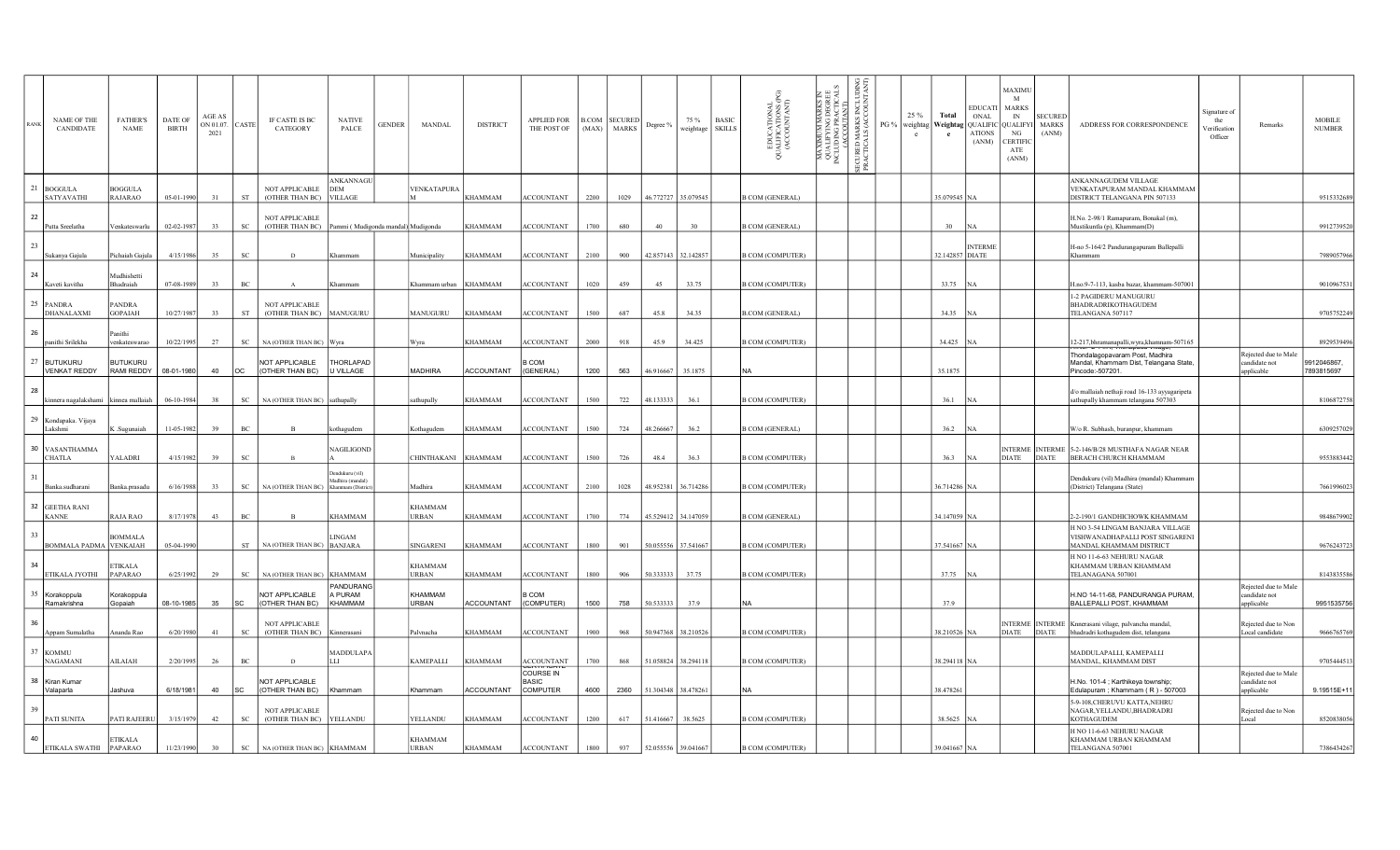|    | <b>NAME OF THE</b><br>CANDIDATE      | <b>FATHER'S</b><br><b>NAME</b>              | DATE OF<br>BIRTH      | <b>AGE AS</b><br>ON 01.07.<br>2021 | CASTE                       | IF CASTE IS BC<br>CATEGORY                | <b>NATIVE</b><br>PALCE                  | <b>GENDER</b> | MANDAL                     | <b>DISTRICT</b>   | <b>APPLIED FOR</b><br>THE POST OF |      | <b>B.COM</b> SECURED<br>(MAX) MARKS | Degree %                      | 75 %<br>weightage               | <b>BASIC</b><br><b>SKILLS</b> | EDUCATION AL<br>JALIFICATIONS (PG)<br>(ACCOUNTANT)<br>3 | а<br>ЖЕ<br><b>TARKS</b><br>DEGRI<br>LACTIC<br>LAMT)<br>XIMUM MA<br>ALIFYING I<br>UDING PRA<br>(ACCOUTA<br>MAXIMUM I<br>QUALIFYING P<br>INCLUDING P | ğ<br>MARKS<br>ALS (ACC<br><b>IECURED</b><br>PRACTIC | PG % | 25%<br>weightag<br>$\mathbf{e}$ | Total<br>Weightag QUALIFIC QUALIFYI<br>e | ONAL<br><b>ATIONS</b><br>(ANM) | MAXIMU<br>M<br>EDUCATI MARKS<br><b>IN</b><br>NG<br><b>CERTIFIC</b><br>ATE<br>(ANM) | <b>SECURED</b><br><b>MARKS</b><br>(ANM) | ADDRESS FOR CORRESPONDENCE                                                      | Signature of<br>the<br>Verification<br>Officer | Remarks                                 | <b>MOBILE</b><br><b>NUMBER</b> |
|----|--------------------------------------|---------------------------------------------|-----------------------|------------------------------------|-----------------------------|-------------------------------------------|-----------------------------------------|---------------|----------------------------|-------------------|-----------------------------------|------|-------------------------------------|-------------------------------|---------------------------------|-------------------------------|---------------------------------------------------------|----------------------------------------------------------------------------------------------------------------------------------------------------|-----------------------------------------------------|------|---------------------------------|------------------------------------------|--------------------------------|------------------------------------------------------------------------------------|-----------------------------------------|---------------------------------------------------------------------------------|------------------------------------------------|-----------------------------------------|--------------------------------|
| 41 |                                      |                                             |                       |                                    |                             | NOT APPLICABLE                            | Bhagyam                                 |               |                            |                   | COM                               |      |                                     |                               |                                 |                               |                                                         |                                                                                                                                                    |                                                     |      |                                 |                                          |                                |                                                                                    |                                         | 3_137, Bhagyanar thanda                                                         |                                                | Rejected due to Male<br>candidate not   |                                |
|    | Jarupala veeranna                    | Raiu                                        | 6/19/1987             | 35                                 | <b>ST</b>                   | (OTHER THAN BC)                           | agar thanda                             |               | Singareni                  | <b>ACCOUNTANT</b> | (COMPUTER)                        | 1500 | 807                                 | 53.8                          | 40.35                           |                               | NA                                                      |                                                                                                                                                    |                                                     |      |                                 | 40.35                                    |                                |                                                                                    |                                         | singareni, khammam                                                              |                                                | applicable                              | 9666327772                     |
| 42 |                                      | ANANDA<br><b>RAO</b>                        |                       |                                    |                             | NOT APPLICABLE                            |                                         |               |                            |                   | .COM                              |      |                                     |                               |                                 |                               |                                                         |                                                                                                                                                    |                                                     |      |                                 |                                          |                                |                                                                                    |                                         | H NO 4-239/2 SC COLONY MADHIRA                                                  |                                                | Rejected due to Male<br>andidate not    |                                |
|    | SUMAN GADDALA GADDALA                |                                             | 6/23/1986             | 35                                 | <b>SC</b>                   | (OTHER THAN BC)                           | MADHIRA                                 |               | <b>MADHIRA</b>             | <b>ACCOUNTANT</b> | (COMPUTER)                        | 245  | 132                                 | 53.877551 40.408163           |                                 |                               | lna                                                     |                                                                                                                                                    |                                                     |      |                                 | 40.408163                                |                                |                                                                                    |                                         | KHAMMAM<br>H NO 9-13 PEDDATHANDA VILL                                           |                                                | <i>s</i> pplicable                      | 8897370451                     |
| 43 | <b>BANOTH</b><br><b>KAVITABAI</b>    | <b>BABULAL</b>                              | 6/15/1988             | 33                                 | ${\cal S}{\cal T}$          | NA (OTHER THAN BC) DA                     | <b>PEDDATHAN</b>                        |               | KHAMMAM<br><b>RURAL</b>    | <b>KHAMMAM</b>    | <b>ACCOUNTANT</b>                 | 1500 | 809                                 | 53.933333                     | 40.45                           |                               | <b>B COM (COMPUTER)</b>                                 |                                                                                                                                                    |                                                     |      |                                 | 40.45                                    |                                |                                                                                    |                                         | KHAMMAM RURAL MDL KHAMMAM<br><b>DIST 507003</b>                                 |                                                |                                         | 9553832301                     |
|    |                                      | <b>BASWOJU</b>                              |                       |                                    |                             |                                           | <b>INGAREDDYI</b><br><b>LEM VILLAGE</b> |               |                            |                   |                                   |      |                                     |                               |                                 |                               |                                                         |                                                                                                                                                    |                                                     |      |                                 |                                          |                                |                                                                                    |                                         | 2-4/1, SINGAREDDYPALEM                                                          |                                                |                                         |                                |
|    | 44 BASWOJU<br>YAMUNA                 | <b>JAGADEESH</b><br><b>BABU</b>             | 7/26/1992             | 29                                 | BC                          |                                           | NELAKONDAPA<br>I POST MANDA             |               | NELAKONDAPA<br>LLI         | <b>KHAMMAM</b>    | <b>ACCOUNTANT</b>                 | 1800 | 984                                 | 54.666667                     | 41                              |                               | <b>B COM (COMPUTER)</b>                                 |                                                                                                                                                    |                                                     |      |                                 | 41                                       |                                |                                                                                    |                                         | VILLAGE, NELAKONDAPALLI MANDAL<br><b>KHAMMAM DIST</b>                           |                                                |                                         | 9121768621                     |
| 45 | Nimmatoori VR                        | Nimmaturi                                   |                       |                                    |                             |                                           |                                         |               | Khammam                    |                   | .COM                              |      |                                     |                               |                                 |                               |                                                         |                                                                                                                                                    |                                                     |      |                                 |                                          |                                |                                                                                    |                                         |                                                                                 |                                                | Rejected due to Male<br>candidate not   |                                |
|    | Laxmanarao                           | Muthaiah                                    | 8/30/1985             | 36                                 | <b>BC</b>                   |                                           | Khammam                                 |               | Urban                      | <b>ACCOUNTANT</b> | (COMPUTER)                        | 1500 | 823                                 | 54.866667                     | 41.15                           |                               | NA.                                                     |                                                                                                                                                    |                                                     |      |                                 | 41.15                                    |                                |                                                                                    |                                         | NVR Laxmanarao, H.No: 15-7-413, Rotary<br>Nagar, Khammam                        |                                                | applicable                              | 9885306070                     |
| 46 | Palli pavani                         | Venkanna                                    | 08-12-1994            | 27                                 | SC                          |                                           | Khammam                                 |               | Thirumalayapalem   KHAMMAM |                   | <b>ACCOUNTANT</b>                 | 1640 | 900                                 | 54.878049 41.158537           |                                 |                               | <b>B COM (COMPUTER)</b>                                 |                                                                                                                                                    |                                                     |      |                                 | 41.158537 NA                             |                                |                                                                                    |                                         | Dammaigudem                                                                     |                                                |                                         | 9390911498                     |
|    |                                      |                                             |                       |                                    |                             |                                           |                                         |               |                            |                   |                                   |      |                                     |                               |                                 |                               |                                                         |                                                                                                                                                    |                                                     |      |                                 |                                          |                                |                                                                                    |                                         |                                                                                 |                                                |                                         |                                |
| 47 | Gundoji bhavani                      |                                             | 6/18/1988             | 33                                 | SC                          | NA (OTHER THAN BC) Khammam                |                                         |               | Khammam                    | <b>KHAMMAM</b>    | <b>ACCOUNTANT</b>                 | 1700 | 934                                 | 54.941176 41.205882           |                                 |                               | <b>B COM (COMPUTER)</b>                                 |                                                                                                                                                    |                                                     |      |                                 | 41.205882 NA                             |                                |                                                                                    |                                         | 3-5-218, pumping well road, Khammam<br>$B-11$                                   |                                                |                                         | 7893269520                     |
| 48 | Y.sharadha                           | Yadagiri.y                                  | 4/21/1982             | 37                                 | $_{\mathrm{BC}}$            | D                                         |                                         |               | Khamma                     | <b>KHAMMAM</b>    | <b>ACCOUNTANT</b>                 | 1500 | 826                                 | 55.066667                     | 41.3                            |                               | <b>B COM (COMPUTER)</b>                                 |                                                                                                                                                    |                                                     |      |                                 | 41.3                                     |                                |                                                                                    |                                         | <b>BSNL</b> quarters,<br>Mamillagudem, Khammam                                  |                                                |                                         | 6305841824                     |
| 49 | <b>JARPULA</b><br><b>SREELATHA</b>   | <b>JARPULA</b><br>GOPALRAO<br><b>CHINNI</b> | 2/26/1998             | 23                                 | <b>ST</b>                   | NA (OTHER THAN BC) KHAMMAM                |                                         |               | KHAMMAM                    | <b>KHAMMAM</b>    | ACCOUNTANT                        | 2100 | 1160                                |                               | 55.238095 41.428571 PGDCA M COM |                               |                                                         | <b>SOLIDATI</b><br>MEMO                                                                                                                            |                                                     |      | $\Omega$                        | 41.428571 NA                             |                                |                                                                                    |                                         | 2-2-248/A/14/11, MUSTAFA NAGAR,<br>KHAMMAM                                      |                                                |                                         | 9014982335                     |
| 50 | CHINNI KRISHNA<br>PRIYADARSHINI      | <b>KRISHNA</b><br><b>JANAIAH</b>            | 04-01-1988            | 33                                 | SC                          | NA (OTHER THAN BC) khammam                |                                         |               | Khammam                    | <b>KHAMMAM</b>    | <b>ACCOUNTANT</b>                 | 1500 | 833                                 | 55.533333                     | 41.65                           |                               | <b>B COM (COMPUTER)</b>                                 |                                                                                                                                                    |                                                     |      |                                 | 41.65 NA                                 |                                |                                                                                    |                                         | 5-3-273, Pakabanda Bazar, Khammam                                               |                                                |                                         | 9848227872                     |
| 51 | Kursam Kavitha                       | Kursam<br>Ramaiah                           | 05-05-1995            | $\overline{4}$                     | ST                          | NOT APPLICABLE<br>(OTHER THAN BC)         |                                         |               | Wazeedu                    | <b>KHAMMAM</b>    | <b>ACCOUNTANT</b>                 | 1500 | 838                                 | 55.866667                     | 41.9                            |                               | <b>B COM (COMPUTER)</b>                                 |                                                                                                                                                    |                                                     |      |                                 | 41.9                                     | - IN A                         |                                                                                    |                                         | Tekulagudem village, Wazeedu Mandal                                             |                                                | Rejected due to Non<br>Local candidate. | 9182207128                     |
| 52 | <b>DONVAN LAXMI</b><br><b>DEVI</b>   | <b>SHANKAR</b><br><b>GADDALA</b>            | 02-06-1992            |                                    | $^{\rm ST}$                 | NOT APPLICABLE<br>(OTHER THAN BC) KHAMMAM |                                         |               | KHAMMAM<br>URBAN           | <b>KHAMMAM</b>    | <b>ACCOUNTANT</b>                 | 1780 | 995                                 | 55.898876 41.924157           |                                 |                               | <b>B COM (GENERAL)</b>                                  |                                                                                                                                                    |                                                     |      |                                 | 11.924157 NA                             |                                |                                                                                    |                                         | 4-1-70/1 JAHIRPURA, KHAMMAM<br>RURAL, KHAMMAM, TELNGANA.507003                  |                                                |                                         | 8639403465                     |
| 53 | GADDALA UMA                          | <b>VENKATESWA</b><br>R RAO                  | 07-12-1996            | 25                                 | $_{\mathrm{SC}}$            | NA (OTHER THAN BC)                        | THALLAMAD                               |               | SATHUPALLI                 | <b>KHAMMAM</b>    | <b>ACCOUNTANT</b>                 | 1900 | 1064                                | 56                            | 42                              |                               | <b>B COM (COMPUTER)</b>                                 |                                                                                                                                                    |                                                     |      |                                 | 42                                       |                                | INTERME INTERME INTERME<br>DIATE DIATE DIATE                                       |                                         | Sathupalli khammam                                                              |                                                |                                         | 9100792357                     |
| 54 | Kotagiri Swathi                      | Kotagiri Poorna<br>chandar Rao              | 08-09-1992            | 28                                 | $_{\mathrm{BC}}$            | $\mathbf{R}$                              | Khammam                                 |               | Khammam                    | <b>KHAMMAM</b>    | <b>ACCOUNTANT</b>                 | 1800 | 1008                                | 56                            | 42                              |                               | <b>B COM (GENERAL)</b>                                  |                                                                                                                                                    |                                                     |      |                                 | 42 NA                                    |                                |                                                                                    |                                         | H.No:7-2-254, Addanki vari street, church<br>compound, khammam-507001.          |                                                |                                         | 9553359565                     |
| 55 | <b>RATAKULA</b><br><b>SWAPNARANI</b> | SATYANARAY<br>ANA                           | 2/26/1981             | 40                                 | $_{\rm SC}$                 | <b>NOT APPLICABLE</b><br>(OTHER THAN BC)  | YELLANDU                                |               | YELLANDU                   | <b>KHAMMAM</b>    | <b>ACCOUNTANT</b>                 | 1500 | 841                                 | 56.066667                     | 42.05                           |                               | <b>B COM (COMPUTER)</b>                                 |                                                                                                                                                    |                                                     |      |                                 | 42.05 NA                                 |                                |                                                                                    |                                         | HNO:5-5-167, STASTION BASTHI,<br>YELLANDU, BHADRADRI<br>KOTHAGDUEM 507123       |                                                | Rejected due to Non<br>Local candidate  | 9676186965                     |
| 56 |                                      |                                             |                       |                                    |                             |                                           | ew laxmipura                            |               |                            |                   |                                   |      |                                     |                               |                                 |                               |                                                         |                                                                                                                                                    |                                                     |      |                                 |                                          |                                |                                                                                    |                                         | New laxmipuram, mudigonda mandal,                                               |                                                |                                         |                                |
|    | Gaddam anusha                        |                                             | 06-02-1993 nths29days |                                    | BC                          |                                           | nudigonda mandal<br>mmam distric        |               | Mudigonda                  | <b>KHAMMAM</b>    | <b>ACCOUNTANT</b>                 | 1700 | 955                                 |                               | 56.176471 42.132353             |                               | <b>B COM (COMPUTER)</b>                                 |                                                                                                                                                    |                                                     |      |                                 | 42.132353 NA                             |                                |                                                                                    |                                         | Khammam district,pincode 507158                                                 |                                                |                                         | 7989238815                     |
|    |                                      | <b>MURALI</b><br>GOPALA                     |                       |                                    |                             |                                           | KOTHAGUDE                               |               | LAKSHMIDEVIP               |                   |                                   |      |                                     |                               |                                 |                               |                                                         |                                                                                                                                                    |                                                     |      |                                 |                                          |                                |                                                                                    |                                         |                                                                                 |                                                |                                         |                                |
|    | <b>BOLLA REVATHI</b>                 | <b>KRISHNA RAO</b>                          | 03-05-1984            | 37                                 | BC                          | D                                         |                                         |               | ALLI                       | <b>KHAMMAM</b>    | <b>ACCOUNTANT</b>                 | 1500 | 845                                 | 56.333333                     | 42.25                           |                               | <b>B COM (GENERAL)</b>                                  |                                                                                                                                                    |                                                     |      |                                 | 42.25                                    | <b>NA</b>                      |                                                                                    |                                         | H.NO7-44/1 SRINAGAR COLONY                                                      |                                                |                                         | 9700608952                     |
| 58 | KANITHI KALYANI BULLAIAH             | <b>KANITHI</b>                              | 5/22/1996             | 25                                 | ST                          | NOT APPLICABLE<br>(OTHER THAN BC)         | <b>BENDALAPA</b>                        |               | CHANDRUGUND                | <b>KHAMMAM</b>    | <b>ACCOUNTANT</b>                 | 1800 | 1024                                | 56.888889 42.666667           |                                 |                               | <b>B COM (COMPUTER)</b>                                 |                                                                                                                                                    |                                                     |      |                                 | 42.666667 DIATE                          |                                | INTERME INTERME INTERME<br><b>DIATE</b>                                            | <b>DIATE</b>                            | CHANDRUGUNDA                                                                    |                                                | Rejected due to Non<br>.ocal candidate  | 9603366474                     |
|    |                                      |                                             |                       |                                    |                             |                                           |                                         |               |                            |                   |                                   |      |                                     |                               |                                 |                               |                                                         |                                                                                                                                                    |                                                     |      |                                 |                                          |                                |                                                                                    |                                         | M. Srinivasa Rao, s/o. Joga Rao,                                                |                                                | Rejected due to Male                    |                                |
|    | 59 MARSAKATLA<br>SRINIVASA RAO       | JOGA RAO                                    | 9/15/1991             | 30                                 | <b>SC</b>                   | NOT APPLICABLE<br>(OTHER THAN BC)         | AMBEDKAR<br><b>NAGAR</b>                |               | THALLADA                   | <b>ACCOUNTANT</b> | .COM<br>(GENERAL)                 | 1800 | 1027                                | 57.055556 42.791667           |                                 |                               | NA.                                                     |                                                                                                                                                    |                                                     |      |                                 | 42.791667                                |                                |                                                                                    |                                         | Ambedkar Nagar village, Thallada Mandal<br>Khammam District, Telangana - 507167 |                                                | candidate not<br>applicable             | 9885292501                     |
|    | 60 KUSUMA KUMARI<br><b>RAYALA</b>    | <b>KOTAIAH</b>                              | 10-06-1982            |                                    | $\protect\operatorname{SC}$ | NA (OTHER THAN BC) M VI                   | <b>RAMAPURA</b>                         |               | BONAKAL MD KHAMMAM         |                   | <b>ACCOUNTANT</b>                 | 1350 |                                     | 772    57.185185    42.888889 |                                 |                               | <b>B COM (COMPUTER)</b>                                 |                                                                                                                                                    |                                                     |      |                                 | 42.888889 NA                             |                                |                                                                                    |                                         | RAMAPURAM VI BONAKL MD<br>KHAMMAM DT                                            |                                                |                                         | 9550820871                     |
|    |                                      |                                             |                       |                                    |                             |                                           |                                         |               |                            |                   |                                   |      |                                     |                               |                                 |                               |                                                         |                                                                                                                                                    |                                                     |      |                                 |                                          |                                |                                                                                    |                                         |                                                                                 |                                                |                                         |                                |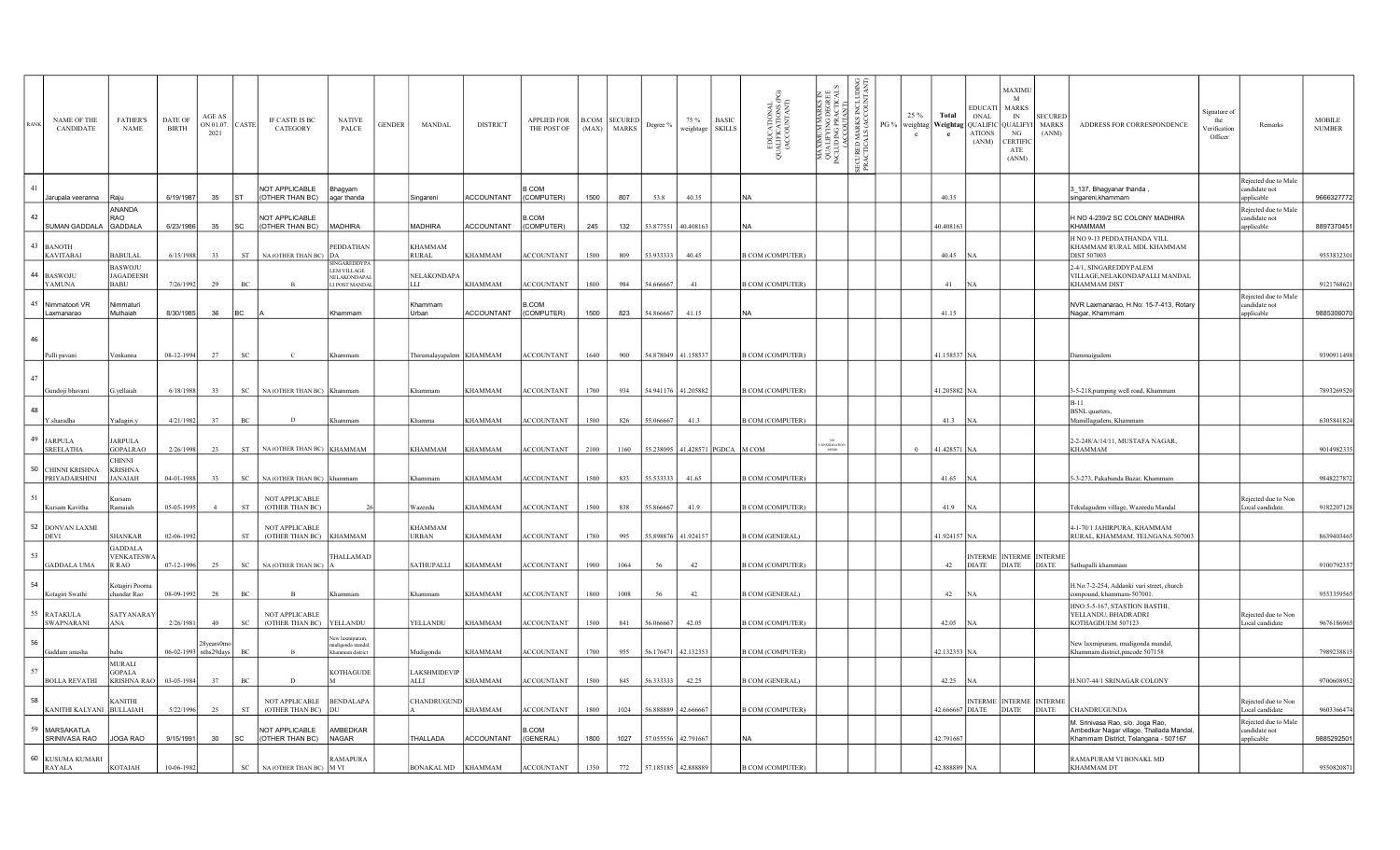|    | NAME OF THE<br>CANDIDATE           | <b>FATHER'S</b><br><b>NAME</b>        | <b>DATE OF</b><br><b>BIRTH</b> | AGE AS<br>ON 01.07.<br>2021 | CASTE               | IF CASTE IS BC<br>CATEGORY                       | <b>NATIVE</b><br>PALCE                     | <b>GENDER</b> | MANDAL                         | <b>DISTRICT</b>   | <b>APPLIED FOR</b><br>THE POST OF |      | <b>B.COM SECURED</b><br>(MAX) MARKS | Degree %            | 75 %<br><b>BASIC</b><br>weightage SKILLS | EDUCATIONAL<br>UALIFICATIONS (PC<br>(ACCOUNTANT)<br>$\overline{5}$ | ΞŘ<br>z<br>≨ ∺ à<br>≍೪ ≋<br>IMUM<br>LIFY II<br>DING<br><b>MAXI</b><br>QUAL<br>INCLUE | ž¤<br>MARKS<br>ALS (AC<br>SECURED<br>PRACTIC/ | $PG\%$ | 25 %<br>Total<br>weightag Weightag QUALIFIC<br>$^{\circ}$<br>e | MAXIMU<br>M<br><b>EDUCATI</b><br><b>MARKS</b><br>ONAL<br>IN<br><b>QUALIFYI</b><br>NG<br><b>ATIONS</b><br>CERTIFIC<br>(ANM)<br>ATE<br>(ANM) | <b>SECURED</b><br>MARKS<br>ADDRESS FOR CORRESPONDENCE<br>(ANM)                                               | Signature o:<br>the<br>erification<br>Officer | Remarks                                             | <b>MOBILE</b><br><b>NUMBER</b> |
|----|------------------------------------|---------------------------------------|--------------------------------|-----------------------------|---------------------|--------------------------------------------------|--------------------------------------------|---------------|--------------------------------|-------------------|-----------------------------------|------|-------------------------------------|---------------------|------------------------------------------|--------------------------------------------------------------------|--------------------------------------------------------------------------------------|-----------------------------------------------|--------|----------------------------------------------------------------|--------------------------------------------------------------------------------------------------------------------------------------------|--------------------------------------------------------------------------------------------------------------|-----------------------------------------------|-----------------------------------------------------|--------------------------------|
|    | nupparapu.divya                    | agireddy                              | 12/26/1994                     | 27                          |                     | OC NA (OTHER THAN BC) khammam                    |                                            |               | khammam urban                  | KHAMMAM           | <b>ACCOUNTANT</b>                 | 1500 | 858                                 | 57.2                | 42.9                                     | <b>B COM (COMPUTER)</b>                                            |                                                                                      |                                               |        | 42.9                                                           |                                                                                                                                            | 8-1-198/e, prashanthinagar, khanapuram<br>haveli, khammam                                                    |                                               |                                                     | 8341814814                     |
|    | 62 SYED RUBEENA<br><b>PARVEEN</b>  | <b>MAHABOOB</b><br>ALI                | 5/14/1986                      | 35                          | OC                  | NA (OTHER THAN BC) KHAMMAM                       |                                            |               | <b>KHAMMAM</b><br><b>URBAN</b> | <b>KHAMMAM</b>    | <b>ACCOUNTANT</b>                 | 1950 | 1118                                | 57.333333           | 43                                       | <b>B COM (COMPUTER)</b>                                            |                                                                                      |                                               |        | 43                                                             |                                                                                                                                            | H NO 5-1-162/1 SUGGALAVARITHOTA<br>KHAMMAM                                                                   |                                               |                                                     | 9502629261                     |
| 63 | <b>JARUPULA</b><br><b>NAGAMANI</b> | <b>JARUPULA</b><br>LALASINGH          | 07-04-1986                     |                             |                     | ST NA (OTHER THAN BC) KAREPALLI                  |                                            |               | <b>SINGARENI</b>               | KHAMMAM           | <b>ACCOUNTANT</b>                 | 1500 | 861                                 | 57.4                | 43.05                                    | <b>B COM (COMPUTER)</b>                                            |                                                                                      |                                               |        | 43.05                                                          |                                                                                                                                            | H NO:5-226, RAVOJI<br>THANDA, PERUPALLI, SINGARENI, KHAM<br>MAM,TELANGANA,507122                             |                                               |                                                     | 6302491830                     |
|    | 64 ILAPOGU RATHNA<br><b>KUMARI</b> | LAXMI<br>NARAYANA                     | 4/15/1991                      | 30                          | sc                  | NA (OTHER THAN BC) ADU                           | THAKKELLAP                                 |               | YERRUPALEM                     | <b>KHAMMAM</b>    | ACCOUNTANT                        | 2100 | 1214                                | 57.809524 43.357143 |                                          | <b>B COM (COMPUTER)</b>                                            |                                                                                      |                                               |        | 43.357143 NA                                                   |                                                                                                                                            | THAKKELLAPADU (Post), YERRUPALEM<br>(Mandalam), Khammam (Dist) - 507201                                      |                                               |                                                     | 9553578087                     |
|    | 65 VANKAYALAPATI<br><b>GEETHA</b>  | NARASAIAH                             | 8/22/1982                      | 39                          | OC                  | NOT APPLICABLE<br>(OTHER THAN BC)                | Khammam                                    |               | Khammam                        | <b>KHAMMAM</b>    | <b>ACCOUNTANT</b>                 | 2000 | 1158                                | 57.9                | B.com<br>43.425<br>general               | IN BASIC COMPUTER<br>SKILLS (MS WORD,<br>EXCEL ETC)                |                                                                                      |                                               |        | 43.425                                                         |                                                                                                                                            | FLOT NO:202, SRC TOWERS, OPP: RTO<br>OFFICE, KHAMMAM CITY, KHAMMAM-<br>507002                                |                                               |                                                     | 7981520266                     |
| 66 | DASARI KALYANI                     | ANJANEYULU                            | 2/13/1990                      |                             | SC                  | NA (OTHER THAN BC) KHAMMAM                       |                                            |               | KHAMMAM                        | KHAMMAM           | <b>ACCOUNTANT</b>                 | 886  | 515                                 | 58.126411           | 43.594808                                | <b>B COM (COMPUTER)</b>                                            |                                                                                      |                                               |        | 43.594808 NA                                                   |                                                                                                                                            | NSP CAMP RTA OFFICE BACK SIDE<br>KHAMMAMURBAN KHAMMAM 507001                                                 |                                               |                                                     | 690371942                      |
| 67 | ERUPULA KALYANI RAO                | <b>SHANKAR</b>                        | 03-12-1983                     | 38                          | SC                  | <b>NOT APPLICABLE</b><br>(OTHER THAN BC) Khammam |                                            |               | Khammam urban                  | <b>KHAMMAM</b>    | ACCOUNTANT                        | 1800 | 1050                                | 58.333333           | 43.75                                    | IN BASIC COMPUTER<br>SKILLS (MS WORD,<br>EXCEL ETC)                |                                                                                      |                                               |        | 43.75                                                          |                                                                                                                                            | H. No:12-3-158/1098, Danavaigudem,<br>Khammam, 507003                                                        |                                               |                                                     | 6300278912, 9848               |
|    | 68 SHAIK RAJIYA<br><b>BEGUM</b>    | SHAIK KHAJA<br>MIA                    | 02-10-1992                     | 29                          | $\operatorname{BC}$ | NOT APPLICABLE<br>(OTHER THAN BC)                | <b>KHAMMAM</b>                             |               | <b>KHAMMAM</b><br>URBAN        | KHAMMAM           | <b>ACCOUNTANT</b>                 | 1500 | 883                                 | 58.866667           | 44.15                                    | <b>B COM (GENERAL)</b>                                             |                                                                                      |                                               |        | 44.15                                                          |                                                                                                                                            | H-NO 1-4-49/2/2 SARADHINAGAR<br>KHAMMAM                                                                      |                                               |                                                     | 9849259100                     |
| 69 | chinthala Pavani                   | Chinthala Srinu                       | 02-06-1998                     | 24                          | BC                  |                                                  | Ramakrishnapı                              |               | hinthakani                     | KHAMMAM           | <b>ACCOUNTANT</b>                 | 1700 | 1001                                |                     | 58.882353 44.161765 BASICS M COM         |                                                                    | NO <sub>4TH</sub><br><b>SEM</b><br><b>RESULTS</b>                                    |                                               |        | 44.161765 DIATE<br>$\Omega$                                    | NTERME INTERME INTERME<br><b>DIATE</b>                                                                                                     | <b>DIATE</b><br>Chowdam shekar                                                                               |                                               |                                                     | 912100773                      |
| 70 | Masipaka Kalyani                   | Masipaka<br>Ramaswamy                 | 03-03-1992                     | 29                          | $\rm SC$            | NOT APPLICABLE<br>(OTHER THAN BC)                | Tekulapally<br>Md Badradri                 |               | Tekulapally                    | <b>KHAMMAM</b>    | <b>ACCOUNTANT</b>                 | 1700 | 1006                                | 59.176471 44.382353 |                                          | <b>B COM (COMPUTER)</b>                                            |                                                                                      |                                               |        | 44.382353 NA                                                   |                                                                                                                                            | Bodu Village Tekulapally Md Badradri Dst                                                                     |                                               | Rejected due to Non<br>Local candidate              | 9866022923                     |
| 71 | Damsalapudi<br>chamundeswari       | Nagabhushana                          | 01-12-1996                     | 25                          | SC                  | NOT APPLICABLE<br>(OTHER THAN BC) Kothagudem     |                                            |               | Palwancha                      | <b>KHAMMAM</b>    | <b>ACCOUNTANT</b>                 | 1800 | 1068                                | 59.333333           | 44.5                                     | <b>B COM (GENERAL)</b>                                             |                                                                                      |                                               |        | 44.5                                                           |                                                                                                                                            | Palwancha                                                                                                    |                                               |                                                     | 630464505                      |
| 72 | GADDAM ANUSHA BABU                 | GADDAM                                | 06-02-1993                     | 28                          | BC.                 |                                                  | KHAMMAM                                    |               | <b>MUDIGONDA</b>               | <b>ACCOUNTANT</b> | COM<br>(COMPUTER)                 | 1600 | 955                                 | 59.6875             | 44.765625                                |                                                                    |                                                                                      |                                               |        | 44.765625                                                      |                                                                                                                                            | H NO 5-33/3 NEW LAXMIPURAM<br>VILLAGE MUDIGONDA MANDAL<br>KHAMMAM                                            |                                               | Double                                              | 7989238815                     |
| 73 | Muppalla Ushasri                   | Venkateswarlu                         | 03-11-1989                     | 31                          | OC                  | NOT APPLICABLE<br>(OTHER THAN BC)                | Velakondapally<br>(vi)(Md),Kham<br>mam(Dt) |               | Nelakondapally<br>(Md)         | <b>KHAMMAM</b>    | <b>ACCOUNTANT</b>                 | 2400 | 1437                                | 59.875              | 44.90625                                 | IN BASIC COMPUTER<br>SKILLS (MS WORD,<br>EXCEL ETC)                |                                                                                      |                                               |        | 44.90625 NA                                                    |                                                                                                                                            | C/o Muttineni veeraiah, PSR nagar,opp<br>Gowtham concept School, Nelakondapally<br>(vi)& (Md), Khammam (Dt). |                                               |                                                     | 7702817795                     |
| 74 | <b>SULTANI TRIVENI</b>             | SULTANI<br><b>/ENKATANAR</b><br>AYANA | 5/20/1993                      | 28                          | <b>ST</b>           | NA (OTHER THAN BC)                               |                                            |               | <b>KHAMMAM</b><br><b>URBAN</b> | <b>KHAMMAM</b>    | <b>ACCOUNTANT</b>                 | 2300 | 1384                                | 60.173913           | 45.130435                                | <b>B COM (COMPUTER)</b>                                            |                                                                                      |                                               |        | 45.130435 NA                                                   |                                                                                                                                            | H NO 4-8-50 PRAKASH NAGAR<br>KHAMMAM URBAN KHAMMAM<br>TELANAGANA 507003                                      |                                               |                                                     | 7032098478                     |
| 75 | Ravi Dharamsoth                    | Badru<br>Dharamsoth                   | 8/30/1988                      | 32                          | <b>ST</b>           | NOT APPLICABLE<br>(OTHER THAN BC)                | <b>IKhammam</b>                            |               | Raghunadpalem                  | ACCOUNTANT        | COM.<br>(COMPUTER)                | 1600 | 963                                 | 60.1875             | 45.140625                                | NA                                                                 |                                                                                      |                                               |        | 45.140625                                                      |                                                                                                                                            | 2-136, st colony v venkatayapalem village<br>raghunadapalem mandalam, Khammam<br>district Pin 507318         |                                               | Rejected due to Male<br>candidate not<br>applicable | 7386816910                     |
|    | 76 AMARLAPUDI<br><b>NIRMALA</b>    | NAGESWARA<br>RAO                      | 06-12-1995                     | 26                          | SC                  | NA (OTHER THAN BC)                               | TALLAMPAD                                  |               | <b>KHAMMAM</b><br><b>RURAL</b> | <b>KHAMMAM</b>    | <b>ACCOUNTANT</b>                 | 1800 | 1084                                | 60.222222 45.166667 |                                          | <b>B COM (COMPUTER)</b>                                            |                                                                                      |                                               |        | 45.166667 NA                                                   |                                                                                                                                            | TALLAMAPADU VILLAGE, KHAMMAM<br>RURAL MANDAL, KHAMMAM DISTRICT<br>PIN 507170                                 |                                               |                                                     | 8309124385                     |
| 77 | <b>NETHAGANI</b><br><b>ARUNA</b>   | RAMAIAH                               | 4/15/1996                      |                             | SC                  | <b>NOT APPLICABLE</b><br>(OTHER THAN BC)         | TALLAMPAD                                  |               | KHAMMAM<br><b>RURAL</b>        | <b>ACCOUNTANT</b> | COM<br>(COMPUTER)                 | 1500 | 904                                 | 60.266667           | 45.2                                     | <b>NA</b>                                                          |                                                                                      |                                               |        | 45.2                                                           |                                                                                                                                            | 9-16 THALLAMPADU KHAMMAM RURAL                                                                               |                                               | Double                                              | 8186012807                     |
| 78 | MAHANKALI ANIL<br><b>KUMAR</b>     | KOTESWARA<br>RAO                      | 11/24/1986                     | 35                          | OC                  | NOT APPLICABLE<br>(OTHER THAN BC)                | KHAMMAM                                    |               | KHAMMAM                        | ACCOUNTANT        | COM<br>(GENERAL)                  | 1500 | 913                                 | 60.866667           | 45.65                                    | NA                                                                 |                                                                                      |                                               |        | 45.65                                                          |                                                                                                                                            | HNO 7-20 SAIPRABATH NGAR<br>,PEEDATHANDA,KHAMMAM 507003                                                      |                                               | Rejected due to Male<br>candidate not<br>applicable | 9949809086                     |
|    | 79 Chinthamalla<br>Sandeep Kumar   | Chinthamalla<br>Mohan Rao             | 10/27/1994                     | 26                          | <b>SC</b>           | NOT APPLICABLE<br>(OTHER THAN BC)                | Arempula                                   |               | Khammam                        | ACCOUNTANT        | B COM<br>(COMPUTER)               | 300  | 183                                 | 61                  | 45.75                                    | <b>INTERMEDIATE</b>                                                |                                                                                      |                                               |        | 45.75                                                          |                                                                                                                                            | 3-117/2 Arempula Khammam rural<br>khammam district                                                           |                                               | Rejected due to Male<br>andidate not<br>oplicable   | 9014209837                     |
|    | 80 ELAPROLU<br>NARESH              | ELAPROLU<br>VENKATESW<br>ARLU         | 6/16/1993                      | 28                          |                     |                                                  | PRODDUTUR<br>U VILLAGE                     |               | CHINTHAKANI<br><b>MANDAL</b>   | <b>ACCOUNTANT</b> | 3 COM<br>(COMPUTER)               | 1500 | 915                                 |                     | 45.75                                    |                                                                    |                                                                                      |                                               |        | 45.75                                                          |                                                                                                                                            | H-NO 3-98 PRODDUTURU VILL<br>CHINTHAKANI MANDAL KHAMMAM<br><b>DIST PIN 507208</b>                            |                                               | Rejected due to Male<br>candidate not<br>pplicable  | 9701312552                     |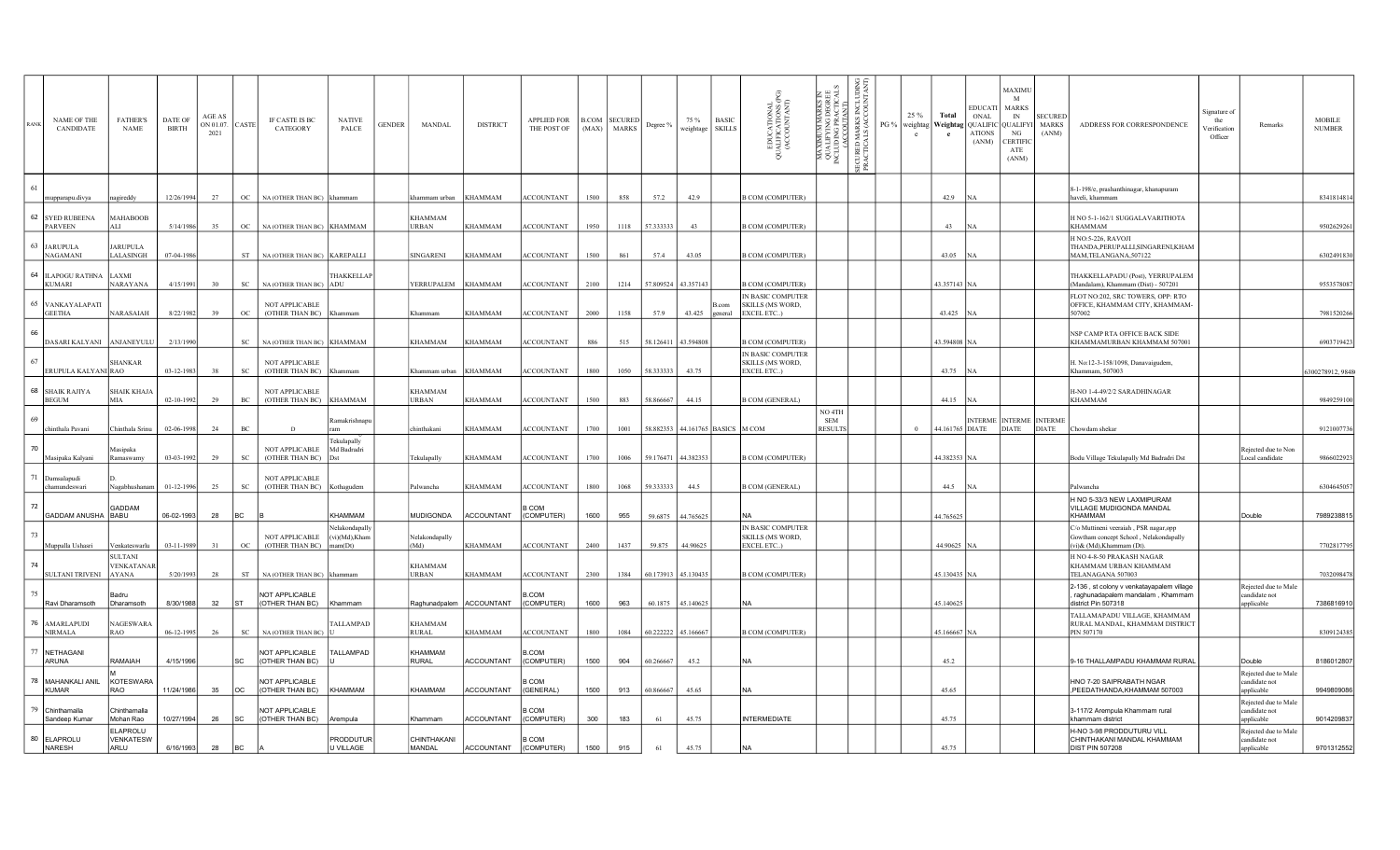| <b>RANK</b>             | NAME OF THE<br>CANDIDATE                                       | <b>FATHER'S</b><br><b>NAME</b>          | DATE OF<br><b>BIRTH</b> | AGE AS<br>ON 01.07.<br>2021        | CASTE               | IF CASTE IS BC<br>CATEGORY               | <b>NATIVE</b><br>PALCE                     | <b>GENDER</b> | MANDAL                         | <b>DISTRICT</b>   | APPLIED FOR<br>THE POST OF            | <b>B.COM SECURED</b><br>(MAX) | <b>MARKS</b> | Degree %            | 75 %<br>weightage | <b>BASIC</b><br><b>SKILLS</b>    | EDUCATIONAL<br>JALIFICATIONS (PG)<br>(ACCOUNTANT)<br>-8 | ⊞₹<br>KIMUM MARKS<br>LLIFY ING DEGR<br>JDING PRACTIC<br>(ACCOUTANT)<br>MAXIMU<br>QUALIFY<br>INCLUDINO | 3 E<br>ğ<br>MARKS<br>ALS (ACC<br><b>ECURED</b><br>PRACTIC | 25%<br>Total<br>PG % weightag Weightag QUALIFIC QUALIFYI<br>$\mathbf{c}$ | <b>EDUCATI</b><br>ONAL<br><b>ATIONS</b><br>(ANM) | MAXIMU<br><b>MARKS</b><br>IN<br>NG<br><b>CERTIFIC</b><br>ATE<br>(ANM) | <b>SECURED</b><br><b>MARKS</b><br>(ANM) | ADDRESS FOR CORRESPONDENCE                                                                                           | signature o:<br>the<br>erification<br>Officer | Remarks                                            | <b>MOBILE</b><br><b>NUMBER</b> |
|-------------------------|----------------------------------------------------------------|-----------------------------------------|-------------------------|------------------------------------|---------------------|------------------------------------------|--------------------------------------------|---------------|--------------------------------|-------------------|---------------------------------------|-------------------------------|--------------|---------------------|-------------------|----------------------------------|---------------------------------------------------------|-------------------------------------------------------------------------------------------------------|-----------------------------------------------------------|--------------------------------------------------------------------------|--------------------------------------------------|-----------------------------------------------------------------------|-----------------------------------------|----------------------------------------------------------------------------------------------------------------------|-----------------------------------------------|----------------------------------------------------|--------------------------------|
|                         | Gudimetla Sai pujitha                                          | iudimetla Bapi<br>Reddy                 | 08-11-1995              | 25                                 | OC                  | NOT APPLICABLE<br>(OTHER THAN BC)        | Bhadrachalam                               |               | <b>Bhadrachalam</b>            | KHAMMAM           | <b>ACCOUNTANT</b>                     | 1500                          | 915          | 61                  | 45.75             | <b>B.COM</b><br>$(COMP)$ M $COM$ |                                                         | certificates                                                                                          |                                                           | 45.75<br>$\theta$                                                        |                                                  |                                                                       |                                         | 3-1-84, Ranganayakulagutta, TT.D Road,<br>Bhadrachalam                                                               |                                               | Rejected due to Non<br>Local candidate             | 7032255425                     |
| 82                      | MADE ASHA DEVI                                                 | MADE<br>PAPAIAH                         |                         | 25 YEARS<br>10<br>8/20/1995 MONTHS | <b>ST</b>           | NOT APPLICABLE<br>(OTHER THAN BC) BODU   |                                            |               | TEKULAPALLY                    | <b>KHAMMAM</b>    | ACCOUNTANT                            | 1500                          | 924          | 61.6                | 46.2              |                                  | <b>B COM (COMPUTER)</b>                                 |                                                                                                       |                                                           | 46.2                                                                     |                                                  |                                                                       |                                         | H NO 1-58 BODU TEKULAPALLY<br>BHADRADRI KOTHAGUDEM PIN-507124                                                        |                                               | Rejected due to Non<br>Local                       | 7893590451                     |
| 83                      | PUTTA KRUPA                                                    | PUTTA<br>NAGESWARA<br>RAO               | 9/21/1996               | 24                                 | SC                  | NA (OTHER THAN BC)                       | LINGAGUDE                                  |               | <b>KONIJERLA</b>               | KHAMMAM           | <b>ACCOUNTANT</b>                     | 1500                          | 925          | 61.666667           | 46.25             |                                  | <b>B COM (COMPUTER)</b>                                 |                                                                                                       |                                                           | 46.25                                                                    |                                                  |                                                                       |                                         | HNO5-85, PALLIPADU VILLAGE,<br>KONIJERLA MANDAL, KHAMMAM DT,<br>TELANGANA 507165                                     |                                               |                                                    | 9177762528                     |
|                         | 84 PRATTIPATY<br><b>ASHOK KUMAR</b>                            | PARAMANAN<br>DAM                        | 11/24/1979              | 42                                 | SC                  | NOT APPLICABLE<br>(OTHER THAN BC)        | A VI<br>PENUBALLI<br><b>MD</b>             |               | PENUBALLI                      | <b>ACCOUNTANT</b> | M COM                                 | 10                            | 6.17         | 61.7                | 46.275            |                                  | <b>NA</b>                                               |                                                                                                       |                                                           | 46.275                                                                   |                                                  |                                                                       |                                         | K.M.BANJAR VI PENUBALLI MD<br>KHAMMAM DIST PIN 507209                                                                |                                               | Rejected due to Male<br>andidate not<br>pplicable  | 9.19963E+11                    |
|                         | 85 Basiboina Ajay<br>Kumar                                     | <b>Basiboina</b><br>Rambabu             | 06-04-1997              | 24                                 | Івс                 |                                          | Bhadrachalan                               |               | Bhadrachalam                   | <b>ACCOUNTANT</b> | 3.COM<br>(COMPUTER)                   | 4000                          | 2485         | 62.125              | 46.59375          |                                  | <b>NA</b>                                               |                                                                                                       |                                                           | 46.59375                                                                 |                                                  |                                                                       |                                         | 19-2-101 Jagadhish colony 2nd line<br>Bhadrachalam                                                                   |                                               | Rejected due to Male<br>candidate not<br>pplicable | 8143830930                     |
| 86 VALLURI              | <b>SPOORTHI REDDY</b>                                          | VALLURI<br>SATYANARA'<br>ANA REDDY      | 10-09-1997              | 25                                 | OC                  | NA (OTHER THAN BC)                       | rempala village<br>ımam rural<br>mmam dist |               | Khammam Rural                  | KHAMMAM           | <b>ACCOUNTANT</b>                     | 4000                          | 2492         | 62.3                | 46.725            |                                  | <b>B COM (COMPUTER)</b>                                 |                                                                                                       |                                                           | 46.725 NA                                                                |                                                  |                                                                       |                                         | Arempala village<br>Khammam Rural<br>Khammam dist                                                                    |                                               |                                                    | 9490431384                     |
| 87                      | <b>BOLLA MAMATHA</b>                                           | BOLLA<br><b>VENKATESW</b><br><b>RLU</b> | 11-07-1998              |                                    | $_{\mathrm{BC}}$    | D                                        | MUSTIKUNTI<br>A VI                         |               | <b>BONAKAL</b>                 | KHAMMAM           | <b>ACCOUNTANT</b>                     | 4000                          | 2496         | 62.4                | 46.8              |                                  | <b>B COM (COMPUTER)</b>                                 |                                                                                                       |                                                           | 46.8                                                                     |                                                  |                                                                       |                                         | MUSTIKUNTLA VI BONAKL MD<br>KHAMMAM DT                                                                               |                                               |                                                    | 6302348502                     |
| 88                      | MOTHI PAVANI                                                   | MOTHI<br>CHINNA<br><b>MARAIAH</b>       | 06-08-1996              | 24                                 | SC                  | NA (OTHER THAN BC)                       | THALLADA                                   |               | THALLADA                       | KHAMMAM           | <b>ACCOUNTANT</b>                     | 1500                          | 950          | 63.333333           | 47.5              |                                  | <b>B COM (COMPUTER)</b>                                 |                                                                                                       |                                                           | 47.5 NA                                                                  |                                                  |                                                                       |                                         | HOUSE NO. 1-191/4 THALLADA VILLAGE<br>AND POST, THALLADA MANDAL,<br><b>KHAMMAM</b>                                   |                                               |                                                    | 6301774538                     |
| 89                      | Perika pavithra                                                | P.D.Gidwin                              | 6/25/1986               | 35                                 | $_{\mathrm{BC}}$    | C.                                       | hadrachalam                                |               | Bhadrachalam                   | KHAMMAM           | ACCOUNTANT                            | 2100                          | 1334         | 63.52381            | 47.642857         |                                  | <b>B COM (COMPUTER)</b>                                 |                                                                                                       |                                                           | 47.642857 NA                                                             |                                                  |                                                                       |                                         | P.Pavithra,h.no:4-2-385, Srinagar colony,Road<br>no:1, rotary Nagar, khanapuram haveli<br>rural,khammam urban-507002 |                                               | Rejected due to Non<br>Local candidate             | 9849787986                     |
|                         | 90 KANDUKOORI<br><b>BHAVANI</b>                                | <b>KANDUKOOR</b><br><b>VEERAIAH</b>     | 10-04-1991              | 30                                 | $\operatorname{SC}$ | <b>NA (OTHER THAN BC)</b>                | CHENNARAM                                  |               | NELAKONDAP/<br><b>LLY</b>      | KHAMMAM           | <b>ACCOUNTANT</b>                     | 2600                          | 1652         | 63.538462           | 47.653846         |                                  | <b>B COM (COMPUTER)</b>                                 |                                                                                                       |                                                           | 47.653846 NA                                                             |                                                  |                                                                       |                                         | 45.CHENNARAM<br>VILLEGE, NELAKONDAPALLY<br>MADL, KMM-507160                                                          |                                               |                                                    | 9010888574                     |
| 91                      | badhavath uppamm                                               | adhavath<br>enkanna                     | 08-03-1996              | 25                                 | ST                  | NA (OTHER THAN BC)                       | umanchi<br>andal, purya<br>handa           |               | umanchi                        | KHAMMAM           | <b>ACCOUNTANT</b>                     | 1700                          | 1082         | 63.647059 47.735294 |                   |                                  | <b>B COM (COMPUTER)</b>                                 |                                                                                                       |                                                           | 47.735294 NA                                                             |                                                  |                                                                       |                                         | bachodu thanda village, bachodu<br>post, thirumalaya palem mandal, khammam<br>district, 507161                       |                                               |                                                    | 9573832380                     |
|                         | 92 SHAIK NASEER<br>PASHA                                       | SHAIK<br>YAKOOB<br>PASHA                | 6/17/1998               | 23                                 | BC                  |                                          | KHAMMAM                                    |               | KHAMMAM                        | <b>ACCOUNTANT</b> | COURSE IN<br><b>BASIC</b><br>COMPUTER | 1800                          | 1154         | 64.111111 48.083333 |                   |                                  | <b>NA</b>                                               |                                                                                                       |                                                           | 48.083333                                                                |                                                  |                                                                       |                                         | 6-3-35 ZP QUOTORS KHAMMAM                                                                                            |                                               | Rejected due to Male<br>candidate not<br>pplicable | 8143166003                     |
| 93 DANDU                | <b>SUMALATHA</b>                                               | <b>NARSIMHA</b><br>RAO                  | 06-07-1990              | 31                                 | $_{\mathrm{BC}}$    |                                          | <b>MADHIRA</b>                             |               | <b>MADHIRA</b>                 | <b>KHAMMAM</b>    | <b>ACCOUNTANT</b>                     | 1700                          | 1092         | 64.235294 48.176471 |                   |                                  | <b>B COM (COMPUTER)</b>                                 |                                                                                                       |                                                           | 48.176471 NA                                                             |                                                  |                                                                       |                                         | HNO 3-12, BAPUJI ROAD MADHIRA<br><b>KHAMMAM DIST</b>                                                                 |                                               |                                                    | 9392229841                     |
|                         | 94 SATUNURI JHON<br>WESLEY                                     | <b>SUJATHA</b><br>RAO                   | 7/13/1995               | 26                                 | BC                  |                                          | KAREPALLI                                  |               | SINGARENI                      | <b>ACCOUNTANT</b> | COM<br>(COMPUTER)                     | 1500                          | 973          | 64.866667           | 48.65             |                                  | <b>NA</b>                                               |                                                                                                       |                                                           | 48.65                                                                    |                                                  |                                                                       |                                         | H NO 6-108, B C COLONY, KAREPALLI,<br>SINGARENI MANDAL, KHAMMAM<br>DISTRICT 507122                                   |                                               | Rejected due to Male<br>andidate not<br>pplicable  | 7095492565                     |
| 95                      | <b>SAPPIDI</b><br><b>SNEHALATHA</b>                            | SAPPID<br>KESHAVULU                     | 05-08-1991              | 30                                 | $_{\rm SC}$         |                                          | MADDULAPA<br>LLY                           |               | <b>KHAMMAM</b><br><b>RURAL</b> | KHAMMAM           | <b>ACCOUNTANT</b>                     | 1500                          | 973          | 64.866667           | 48.65             |                                  | <b>B COM (COMPUTER)</b>                                 |                                                                                                       |                                                           | 48.65                                                                    |                                                  |                                                                       |                                         | MADDULAPALLY                                                                                                         |                                               |                                                    | 9912807590                     |
| 96                      | Nandyala Anusha                                                | ⊾ddanki<br>edavenkaiah                  | 06-10-1990              | 31                                 | $\operatorname{BC}$ | $\mathbf{A}$                             | Chammam                                    |               | Khammam Urban                  | KHAMMAM           | <b>ACCOUNTANT</b>                     | 1900                          | 1234         | 64.947368           | 48.710526         |                                  | <b>B COM (GENERAL)</b>                                  |                                                                                                       |                                                           | 48.710526 NA                                                             |                                                  |                                                                       |                                         | H.No.15-5-110/3, Chaitanya Nagar, Indira<br>Nagar colony, Khammam                                                    |                                               |                                                    | 8763659138                     |
| 97                      | Shaik Sameera                                                  | Shaik Mastan                            | 12-01-1997              | 25                                 | $\rm BC$            | $\mathbf{D}$                             | <b>Ilapadu</b>                             |               | <b>Bonakal</b>                 | KHAMMAM           | ACCOUNTANT                            | 1011                          | 657          | 64.985163           | 48.738872         |                                  | <b>CERTIFICATE COURSE</b><br>IN BASIC COMPUTER          |                                                                                                       |                                                           | 48.738872 NA                                                             |                                                  |                                                                       |                                         | Shaik Sameera w/o Shaik Sardar Hussain<br>allapadu (v) bonakal(m) khammam (dist)                                     |                                               |                                                    | 6281560401                     |
|                         | <b>JAKKANAPALLI</b><br>$98$ $DEVIPRIYA$                        | JAKKANAPAI<br>LI KRISHNA                | 3/31/1995               | 26                                 | $\rm BC$            |                                          | .othagudem                                 |               | <b>Cotnagudem</b>              | KHAMMAM           | <b>ACCOUNTANT</b>                     | 1500                          | 975          | 65                  | 48.75             |                                  | <b>B COM (COMPUTER)</b>                                 |                                                                                                       |                                                           | 48.75                                                                    |                                                  |                                                                       |                                         | 17-1-122,7no Bazaar, ramavaram, kothaguder<br>bhadradri kothagudem,telangana district                                |                                               | Rejected due to Nor<br>Local candidate.            | 9182835601                     |
| $99$ $\overline{LAXMI}$ | <b>DUGGINENI SREI</b>                                          | <b>PRABHAKARI</b><br>AO.                | 01-12-2022              | 32                                 | OC                  | <b>NA (OTHER THAN BC)</b>                | Khamnan                                    |               | Ragunadapalem                  | KHAMMAM           | ACCOUNTANT                            | 1800                          | 1170         | 65                  | 48.75             |                                  | <b>B COM (COMPUTER)</b>                                 |                                                                                                       |                                                           | 48.75 NA                                                                 |                                                  | <b>DIATE</b>                                                          | NTERME INTERME<br><b>DIATE</b>          | Khamman                                                                                                              |                                               |                                                    | 9701560509                     |
|                         | $\left\lceil \frac{100}{\text{Siddela Srikanya}} \right\rceil$ | iddela raju                             | 10/15/1995              | 25                                 | $_{\rm SC}$         | NA (OTHER THAN BC)                       | Chammam                                    |               | Khammam                        | KHAMMAM           | <b>ACCOUNTANT</b>                     | 1500                          | 977          | 65.133333           | 48.85             |                                  | <b>B COM (COMPUTER)</b>                                 |                                                                                                       |                                                           | 48.85                                                                    |                                                  |                                                                       |                                         | 2-5-588/11, Mothi Nagar, Khammam. 507003                                                                             |                                               |                                                    | 7207411375                     |
|                         | $101\;$ ka <u>lloji keerthi</u>                                | alloji pullaiah                         | 3/21/1997               |                                    | SC                  | NA (OTHER THAN BC)                       | hammam:                                    |               | chammam urban                  | KHAMMAM           | ACCOUNTANT                            | 1500                          | 978          | 65.2                | 48.9              |                                  | <b>B COM (COMPUTER)</b>                                 |                                                                                                       |                                                           | 48.9                                                                     |                                                  |                                                                       |                                         | 15-20-102 uph colony khanapuram haveli<br>khammam                                                                    |                                               |                                                    | 9063041725                     |
|                         | 102 Yarroju.Gershom                                            | <sup>2</sup> ullachary                  | 08-10-1985              | 36                                 | <b>BC</b>           |                                          | <b>New paloncha</b>                        |               | Paloncha                       | <b>ACCOUNTANT</b> | 3.COM<br>(GENERAL)                    | 1500                          | 980          | 65.333333           | 49                |                                  | <b>NA</b>                                               |                                                                                                       |                                                           | 49                                                                       |                                                  |                                                                       |                                         | 16-1-44, Brahmina street, New palvoncha<br>khammam 507115                                                            |                                               | Rejected due to Male<br>andidate not               | 9849890874                     |
| 103                     | BhukyaRoja                                                     | Shankar                                 | 6/15/1993               | 28 vears<br>1 <sub>month</sub>     | <b>ST</b>           | <b>NOT APPLICABLE</b><br>(OTHER THAN BC) | aniara(vill).<br>ajatha nagar              |               | Sujatha Nagar                  | KHAMMAM           | <b>ACCOUNTANT</b>                     | 1500                          | 984          | 65.6                | 49.2              |                                  | <b>B COM (COMPUTER)</b>                                 |                                                                                                       |                                                           | 49.2                                                                     | <b>INA</b>                                       |                                                                       |                                         | Babu camp, dc-94&95 chunchupally mandal,<br>bhadradri kothagudem (dist)                                              |                                               | Rejected due to Non<br>Local candidate             | 7702410767                     |
|                         | <b>MANDAN</b><br>$104$ MEENAKSHI                               | <b>MANDAN</b><br><b>VENKATESWA</b>      | 2/13/1998               | 23                                 | ${\rm ST}$          | NA (OTHER THAN BC)                       | KHAMMAM                                    |               | <b>KHAMMAM</b>                 | KHAMMAM           | <b>ACCOUNTANT</b>                     | 500                           | 988          | 5.866667            | 49.4              |                                  | <b>B COM (COMPUTER)</b>                                 |                                                                                                       |                                                           | 49.4                                                                     |                                                  |                                                                       |                                         | SRIRAMA KIRANAM, OPP SAMMAKKA<br>sarrakka arch, fci by pass road, khammam-                                           |                                               |                                                    | 9177255824                     |
| $105$ MOUNIKA           | <b>YERPULA</b>                                                 | RAYAPPA                                 | 05-03-1996              | 26                                 | $_{\rm SC}$         | NA (OTHER THAN BC) PETA                  | <b>HIMMARAO</b>                            |               | <b>ENKOOR</b>                  | KHAMMAM           | <b>ACCOUNTANT</b>                     | 1500                          | 988          | 5.86666             | 49.4              |                                  | <b>B COM (COMPUTER)</b>                                 |                                                                                                       |                                                           | 49.4 NA                                                                  |                                                  |                                                                       |                                         | KAKATIYA UNIVERSITY                                                                                                  |                                               |                                                    | 6305281337                     |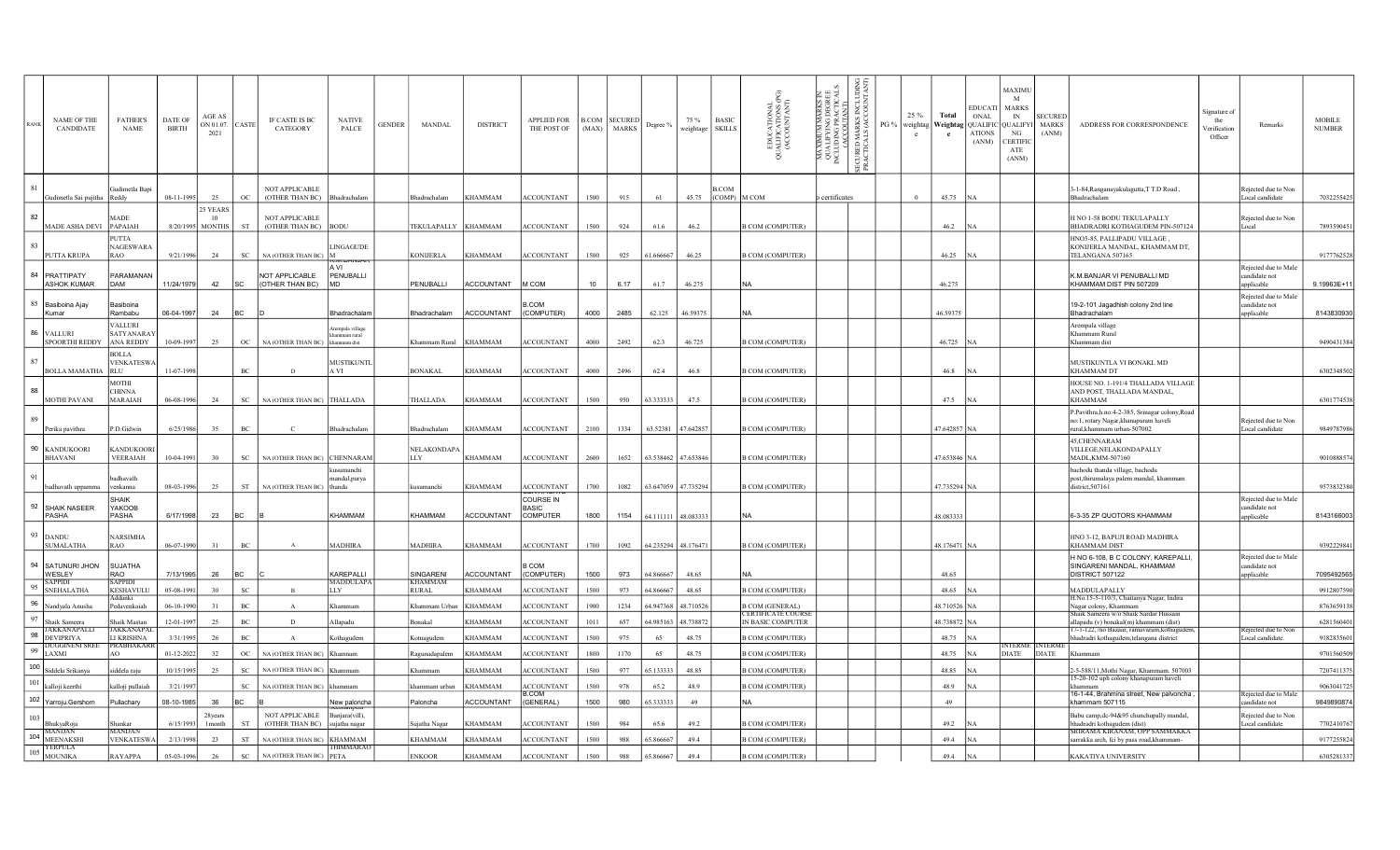| RANE | <b>NAME OF THE</b><br>CANDIDATE   | <b>FATHER'S</b><br><b>NAME</b>                 | DATE OF<br><b>BIRTH</b> | AGE AS<br>ON 01.07.<br>2021 | CASTE                       | IF CASTE IS BC<br>CATEGORY               | <b>NATIVE</b><br>PALCE         | <b>GENDER</b> | <b>MANDAL</b>                                                                                                                                                                                                                                                                                                                                                                           | <b>DISTRICT</b>   | <b>APPLIED FOR</b><br>THE POST OF                           | (MAX)           | <b>B.COM SECURED</b><br><b>MARKS</b> | Degree %            | 75 %<br>weightage | <b>BASIC</b><br><b>SKILLS</b> | JCATIONAL<br>FICATIONS (PG)<br>COUNTANT)<br>표<br>사<br>사<br>(XC<br>ಕ | ∄∄<br>ន ម<br>XIMUM MARKS<br>ALIFYING DEGR<br>UDING PRACTIC<br>(ACCOUTANT)<br>MAXIMUN<br>QUALIFY!<br>INCLUDING | e<br>S<br>R S<br>ã,<br>ਣੇ ਤੋ<br><b>BECURED</b><br>PRACTIC | PG %        | 25%<br>$\mathbf{c}$ | Total<br>e                        | <b>EDUCATI</b><br>ONAL<br>weightag Weightag QUALIFIC QUALIFYI<br>ATIONS<br>(ANM) | <b>MAXIMU</b><br>M<br><b>MARKS</b><br>IN<br>NG<br><b>CERTIFI</b><br>ATE<br>(ANM) | <b>SECURE</b><br><b>MARKS</b><br>(ANM) | ADDRESS FOR CORRESPONDENCE                                                           | Signature of<br>the<br>Verification<br>Officer | Remarks                                             | <b>MOBILE</b><br><b>NUMBER</b> |
|------|-----------------------------------|------------------------------------------------|-------------------------|-----------------------------|-----------------------------|------------------------------------------|--------------------------------|---------------|-----------------------------------------------------------------------------------------------------------------------------------------------------------------------------------------------------------------------------------------------------------------------------------------------------------------------------------------------------------------------------------------|-------------------|-------------------------------------------------------------|-----------------|--------------------------------------|---------------------|-------------------|-------------------------------|---------------------------------------------------------------------|---------------------------------------------------------------------------------------------------------------|-----------------------------------------------------------|-------------|---------------------|-----------------------------------|----------------------------------------------------------------------------------|----------------------------------------------------------------------------------|----------------------------------------|--------------------------------------------------------------------------------------|------------------------------------------------|-----------------------------------------------------|--------------------------------|
|      | 106 BHUKYA<br><b>KRISHNAVENI</b>  | LACHEE RAM                                     | 5/24/1991               |                             | <b>ST</b>                   | NA (OTHER THAN BC) DRAPURAM              | RAMACHAN                       |               | THALLADA                                                                                                                                                                                                                                                                                                                                                                                | <b>KHAMMAM</b>    | <b>ACCOUNTANT</b>                                           | 2100            | 1384                                 | 65.904762 49.428571 |                   |                               | <b>B COM (COMPUTER)</b>                                             |                                                                                                               |                                                           |             |                     | 49.428571 NA                      |                                                                                  |                                                                                  |                                        | RAMACHANDRA PURAM VILLAGE<br>THALLADA MANDAL KHAMMAM DIST<br>PIN 507167              |                                                |                                                     | 9542182687                     |
|      | $107$ DUGGI NAGAMANI RAMULU       | DHGGL                                          | 02-07-1999              | 22                          | ST                          | NOT APPLICABLE<br>(OTHER THAN BC)        | <b>KAMEPALLI</b>               |               | <b>KAMEPALLI</b>                                                                                                                                                                                                                                                                                                                                                                        | KHAMMAM           | <b>ACCOUNTANT</b>                                           | 4000            | 2637                                 | 65.925              | 49.44375          |                               | <b>B COM (GENERAL)</b>                                              |                                                                                                               |                                                           |             |                     | 49.44375 NA                       |                                                                                  | NTERME IINTERMI<br><b>DIATE</b>                                                  | <b>DIATE</b>                           | 5-5-254. PARSIBANDHAM. KHAMMAM<br>URBAN, KHAMMAM                                     |                                                |                                                     | 7386489931                     |
| 108  |                                   |                                                |                         |                             |                             |                                          |                                |               |                                                                                                                                                                                                                                                                                                                                                                                         |                   |                                                             |                 |                                      |                     |                   |                               |                                                                     |                                                                                                               |                                                           |             |                     |                                   |                                                                                  |                                                                                  |                                        | '-3-412/2/n, Vijayanagar colony 2,khammam                                            |                                                |                                                     |                                |
|      | Jyothsna vangari<br>MANGALI       | Venkateswarlu<br><b>MANGALI</b>                | 8/30/1988               | 32                          | $_{\mathrm{BC}}$            | $\overline{B}$                           | hammam                         |               | Khammam                                                                                                                                                                                                                                                                                                                                                                                 | KHAMMAM           | <b>ACCOUNTANT</b><br>CERTIFICATE                            | 500             | 996                                  | 66.4                | 49.8              |                               | <b>B COM (GENERAL)</b>                                              |                                                                                                               |                                                           |             |                     | 49.8                              |                                                                                  |                                                                                  |                                        | 507002<br>H No 4-52 Opp Hero Show Room Main                                          |                                                | Rejected due to Ma                                  | 9948633220                     |
|      | 109 BHEEMRAJU                     | <b>NARSIMLOO</b>                               | 09-09-1987              | 33                          | BC                          |                                          | Cherla<br>athupally manda      |               | Cherla                                                                                                                                                                                                                                                                                                                                                                                  | <b>ACCOUNTANT</b> | COURSE IN                                                   | 300             | 200                                  | 6666667             | 50                |                               | <b>NA</b>                                                           |                                                                                                               |                                                           |             |                     | 50                                |                                                                                  |                                                                                  |                                        | Road Cherla 507133<br>house no - 5-75/2., Thoggudem village.,                        |                                                | andidate not                                        | 7799135636                     |
|      | 110 Sariyam Srilatha              | amachandar                                     | 05-09-1995              | 26                          | $^{\rm ST}$                 | NA (OTHER THAN BC)                       | oggudem village                |               | athupally                                                                                                                                                                                                                                                                                                                                                                               | KHAMMAM           | <b>ACCOUNTANT</b>                                           | 4000            | 2668                                 | 66.7                | 50.025            |                               | <b>B COM (COMPUTER)</b>                                             |                                                                                                               |                                                           |             |                     | 50.025                            |                                                                                  |                                                                                  |                                        | Sathupally mandal., Khammam district.,                                               |                                                |                                                     | 630339021:                     |
| 111  | <b>BODDU ANUSHA</b>               | <b>BODDU</b><br><b>VENKAIAH</b>                | 3/29/2000               | 21                          | $\operatorname{SC}$         | NA (OTHER THAN BC)                       | ANASAGARA                      |               | NELAKONDAPA<br>HТ                                                                                                                                                                                                                                                                                                                                                                       | KHAMMAM           | <b>ACCOUNTANT</b>                                           | 4000            | 2669                                 | 66.725              | 50.04375          |                               | <b>B COM (COMPUTER)</b>                                             |                                                                                                               |                                                           |             |                     | 50.04375 DIATE                    | <b>INTERME</b>                                                                   |                                                                                  |                                        | 60, ANASAGARAM, NELAKONDAPALLI, K<br>HAMMAM-507160                                   |                                                |                                                     | 9666886701                     |
| 112  | <b>BOGGUL/</b><br><b>SOWMYA</b>   | ₹AMA<br><b>KRISHNA</b>                         | 07-01-1996              | 25                          | $_{\rm OC}$                 | NA (OTHER THAN BC)                       | <b>AXMIPURA</b>                |               | YERRUPALEM                                                                                                                                                                                                                                                                                                                                                                              | <b>KHAMMAM</b>    | <b>ACCOUNTANT</b>                                           | 2100            | 1405                                 | 66.904762           | 50.178571         |                               | <b>B COM (COMPUTER)</b>                                             |                                                                                                               |                                                           |             |                     | 50.178571 NA                      |                                                                                  |                                                                                  |                                        | Boggula Sowmya, W/o. Ch. Krishna Reddy,<br>House No. 5-2-246/B/12/5, Musthafa Nagar, |                                                |                                                     | 9951027711                     |
|      | 113 Yedelli mounisha              | Yedelli<br>unnalaiah                           | 05-12-1996              | 25                          | <b>SC</b>                   | <b>VOT APPLICABLE</b><br>(OTHER THAN BC) | Muthagudem                     |               | Khammam rural                                                                                                                                                                                                                                                                                                                                                                           | <b>ACCOUNTANT</b> | <b>ERTIFICATE</b><br>COURSE IN                              | 4200            | 2813                                 | 66.97619            | 50.232143         |                               |                                                                     |                                                                                                               |                                                           |             |                     | 50.232143                         |                                                                                  |                                                                                  |                                        | Muthagudem                                                                           |                                                | Double                                              | 9505929208                     |
| 114  | Yedelli mounisha                  | edelli<br>ppalaiah                             | $05 - 12 - 1996$        | 25                          | $_{\rm SC}$                 | <b>NOT APPLICABLE</b><br>(OTHER THAN BC) | Muthaouden                     |               | Khammam rural                                                                                                                                                                                                                                                                                                                                                                           | KHAMMAM           | <b>ACCOUNTANT</b>                                           | 4200            | 2813                                 | 66.97619            | 50.232143         |                               | <b>CERTIFICATE COURSE</b><br>IN BASIC COMPUTER                      |                                                                                                               |                                                           |             |                     | 50.232143 NA                      |                                                                                  |                                                                                  |                                        | Muthagudem                                                                           |                                                |                                                     | 9505929208                     |
|      | <b>BHUKYA SUNIL</b><br>KIIMAR     | <b>BHUKYA</b><br><b>REDDY</b>                  | 5/14/1996               | 25                          | <b>ST</b>                   | <b>OT APPLICABLE</b><br>(OTHER THAN BC)  | SURYATHAN<br><b>DA VILLAGE</b> |               | <b>SINGARENT</b><br><b>MANDAL</b>                                                                                                                                                                                                                                                                                                                                                       | <b>ACCOUNTANT</b> |                                                             | 1200            | 805                                  | 67.083333           | 50.3125           |                               |                                                                     |                                                                                                               |                                                           |             |                     | 50.3125                           |                                                                                  |                                                                                  |                                        | SURYATHANDA                                                                          |                                                | Rejected due to Ma<br>andidate not                  | 7730929833                     |
|      | AMARA MADH<br>LATHA               | A.VENKAT.<br>SATYANARAY                        | 4/25/1984               | 37                          | OC                          | <b>NA (OTHER THAN BC)</b>                | <b>WYRA</b>                    |               | WYRA                                                                                                                                                                                                                                                                                                                                                                                    | KHAMMAM           | <b>ACCOUNTANT</b>                                           | 1500            | 1011                                 | 67.4                | 50.55             |                               | <b>B COM (COMPUTER)</b>                                             |                                                                                                               |                                                           |             |                     | 50.55                             |                                                                                  |                                                                                  |                                        | A.MADHU LATHA<br>W/O K.NAGESWARA RAO                                                 |                                                |                                                     | 9492870408                     |
|      | Madisetty.Lavanya                 | Madisetty.ku<br>aswamy                         | 3/13/1989               | 32                          | BC                          | $\mathbf{D}$                             | Yellandı:                      |               | Yellandu                                                                                                                                                                                                                                                                                                                                                                                | KHAMMAM           | <b>ACCOUNTANT</b>                                           | 1600            | 756                                  | 47.25               | 35.4375           |                               | M COM                                                               | 2000                                                                                                          | 1213                                                      | 60.65       | 15.1625             | 50.6                              | JTER)<br><b>DIATE</b>                                                            | <b>INTERME INTERM</b><br><b>DIATE</b>                                            | <b>DIATE</b>                           |                                                                                      |                                                | Rejected due to Non<br>Local candidate              | 9440415112                     |
|      | 118 JILLAPALLI NAVYA PULLAIAH     | <b>JILLAPALLI</b>                              | 8/26/2000               | 20                          | <b>SC</b>                   | <b>NOT APPLICABLE</b><br>(OTHER THAN BC) | THALLAMP/<br>IDE               |               | KHAMMAM<br><b>RURAL</b>                                                                                                                                                                                                                                                                                                                                                                 | <b>KHAMMAM</b>    | <b>ACCOUNTANT</b>                                           | 4000            | 2720                                 | 68                  | 51                |                               | <b>B COM (GENERAL)</b>                                              |                                                                                                               |                                                           |             |                     | 51                                | <b>NA</b>                                                                        |                                                                                  |                                        | 5-59,thallampadu,khamman<br>rural,khammam,507170                                     |                                                |                                                     | 9542212645                     |
|      | <b>KORSA RAMANA</b>               | <b>CORSA</b><br><b>MUSALAIAH</b>               | 1/15/1990               |                             | ST                          | <b>NOT APPLICABLE</b><br>(OTHER THAN BC) | <b>ALUBAKA</b>                 |               | <b>VENKATAPURA</b>                                                                                                                                                                                                                                                                                                                                                                      | KHAMMAM           | <b>ACCOUNTANT</b>                                           |                 |                                      |                     |                   |                               | <b>B COM (COMPUTER)</b>                                             | 1500                                                                                                          |                                                           | 1027 68.467 | 51.35               | 51.35                             | <b>INA</b>                                                                       |                                                                                  |                                        | ALUBAKA VILLIAGE, VENKATAPURAM<br>MANDALAM, MULUGU DISTIC                            |                                                | ceiected due to Non<br>Local candidate              | 9502323079                     |
| 120  | KODEM PRUDHVI                     | <b>CODEM</b><br><b>SRINIVASA</b><br><b>RAO</b> | 7/17/1996               | 25                          | <b>ST</b>                   | NOT APPLICABLE<br>(OTHER THAN BC)        | Gandhinagar                    |               | Singreni                                                                                                                                                                                                                                                                                                                                                                                | <b>ACCOUNTANT</b> | CERTIFICATE<br>COURSE IN<br><b>BASIC</b><br><b>COMPUTER</b> | 10 <sub>1</sub> | 6.86                                 | 68.6                | 51.45             |                               | NA                                                                  |                                                                                                               |                                                           |             |                     | 51.45                             |                                                                                  |                                                                                  |                                        | H. No1-127 Gandhinagar komatlagudem<br>singareni khammam                             |                                                | Rejected due to Male<br>candidate not<br>upplicable | 8790700537                     |
|      | 121 Palavelli sunitha             | anardanrao                                     | 6/20/1993               | 28                          | $_{\rm BC}$                 |                                          | Anjanapuram<br>illage thallada |               | Thallada                                                                                                                                                                                                                                                                                                                                                                                | KHAMMAM           | <b>ACCOUNTANT</b>                                           | 1500            | 1029                                 | 68.6                | 51.45             |                               | <b>B COM (COMPUTER)</b>                                             |                                                                                                               |                                                           |             |                     | 51.45                             | <b>NA</b>                                                                        | <b>DIATE</b>                                                                     | DIATE                                  | <b>INTERME INTERME Khammam district</b>                                              |                                                |                                                     | 9912745303                     |
|      | $122$ Puppala Sowjanya            | SriniyasaRao                                   | 1/25/2000               | 2.1                         | BC                          | $\mathbf{D}$                             | mmapalem                       |               | Konijerla                                                                                                                                                                                                                                                                                                                                                                               | KHAMMAM           | <b>ACCOUNTANT</b>                                           |                 | 6.86                                 | 68.6                | 51.45             |                               | <b>B COM (COMPUTER)</b>                                             |                                                                                                               |                                                           |             |                     | 51.45                             | JTER<br><b>DIATE</b>                                                             |                                                                                  |                                        |                                                                                      |                                                |                                                     | 9502593654                     |
| 123  | <b>DHARAVATH</b><br><b>RESHMA</b> | <b>DHARAVATH</b><br>RAMKISHAN                  | 08-04-1991              | 30                          | <b>ST</b>                   | NA (OTHER THAN BC)                       | KAREPALLY                      |               | SINGARENI                                                                                                                                                                                                                                                                                                                                                                               | KHAMMAM           | <b>CCOUNTANT</b>                                            | 1500            | 1033                                 | 8.86666             | 51.65             |                               | <b>B COM (COMPUTER)</b>                                             |                                                                                                               |                                                           |             |                     | 51.65                             |                                                                                  |                                                                                  |                                        | 4-81.ALIYA<br>THANDA,USIRIKYALAPALLI,SINGARENI                                       |                                                |                                                     | 7995431813                     |
|      | 124 Mettela Manisha               | Venkatrao                                      | 10-05-1994              | 27                          | BC                          |                                          | allepally<br>mmam              |               | Khammam urban                                                                                                                                                                                                                                                                                                                                                                           | KHAMMAM           | <b>ACCOUNTANT</b>                                           | 1500            | 1034                                 | 68.933333           | 51.7              |                               | <b>B COM (COMPUTER)</b>                                             |                                                                                                               |                                                           |             |                     | 51.7                              |                                                                                  |                                                                                  |                                        | allenally 14.-2-49 Khammam                                                           |                                                |                                                     | 7095537301                     |
|      | MALOTH<br>125 NARASIMHA RAO       | MALOTH<br>KRISHNA                              | 07-05-1996              | 24                          | <b>ST</b>                   | <b>IOT APPLICABLE</b><br>(OTHER THAN BC) | Obularao<br>paniar             |               | <allur< td=""><td>ACCOUNTANT</td><td>.CON<br/>(COMPUTER)</td><td>1500</td><td>1043</td><td>69.533333</td><td>52.15</td><td></td><td></td><td></td><td></td><td></td><td></td><td>52.15</td><td></td><td></td><td></td><td>1-2 Obularao banjar, kallur mandal,<br/>Khammam, 507209</td><td></td><td>ceiected due to Mal<br/>ndidate not</td><td>9676002466,<br/>9494940544</td></allur<> | ACCOUNTANT        | .CON<br>(COMPUTER)                                          | 1500            | 1043                                 | 69.533333           | 52.15             |                               |                                                                     |                                                                                                               |                                                           |             |                     | 52.15                             |                                                                                  |                                                                                  |                                        | 1-2 Obularao banjar, kallur mandal,<br>Khammam, 507209                               |                                                | ceiected due to Mal<br>ndidate not                  | 9676002466,<br>9494940544      |
| 126  | YERUPULA<br><b>PRIYANKA</b>       | <b>YAGAIAH</b>                                 | 5/18/1992               | 30                          | SC                          | NA (OTHER THAN BC)                       | <b>KHAMMAM</b>                 |               | KHAMMAM                                                                                                                                                                                                                                                                                                                                                                                 | KHAMMAM           | <b>ACCOUNTANT</b>                                           | 1500            | 1051                                 | 70.066667           | 52.55             |                               | <b>B COM (COMPUTER)</b>                                             |                                                                                                               |                                                           |             |                     | 52.55 NA                          |                                                                                  |                                                                                  |                                        | 5-5-189/246 MUSTAFA NAGAR<br>KHAMMAM URBAN KHAMMAM                                   |                                                |                                                     | 9515695662                     |
| 127  | PIRANGI<br><b>PRAVALIKA</b>       | PIRANGI<br>YADAGIRI                            | 3/14/1998               | 23                          | $_{\rm SC}$                 | NOT APPLICABLE<br>(OTHER THAN BC)        |                                |               |                                                                                                                                                                                                                                                                                                                                                                                         | KHAMMAM           | <b>ACCOUNTANT</b>                                           | 4200            | 2952                                 | 70.285714           | 52.714286         |                               | <b>ERTIFICATE COURS</b><br><b>IN BASIC COMPUTER</b>                 |                                                                                                               |                                                           |             |                     | 52.714286 DIATE                   | <b>INTERN</b>                                                                    |                                                                                  |                                        | 5-20-334/1, UPH Colony, Khanapuram<br>haveli, Khammam                                |                                                |                                                     | 9848141768                     |
|      | 128 MAROJU MANASA                 | <b>1AROJU</b><br><b>JOGAIAH</b>                | 04-10-1998              | 23                          | $_{\rm BC}$                 |                                          | nanchi manda<br>nmam district  |               | <b>Cusumanchi</b>                                                                                                                                                                                                                                                                                                                                                                       | KHAMMAM           | <b>ACCOUNTANT</b>                                           | 4000            | 2820                                 | 70.5                | 52.875            |                               | <b>B COM (COMPUTER)</b>                                             |                                                                                                               |                                                           |             |                     | 52.875 NA                         |                                                                                  | DIATE DIATE                                                                      |                                        |                                                                                      |                                                |                                                     | 9052803847                     |
| 129  | TUMULURI.NAGA!<br>ANI             | <b>JUTHAKK</b><br><b>VENKATESWA</b>            | 10/13/1981              |                             | $_{\mathrm{BC}}$            | $\mathbf{A}$                             | KHAMMAM                        |               | KHAMMAM                                                                                                                                                                                                                                                                                                                                                                                 | KHAMMAM           | <b>ACCOUNTANT</b>                                           | 1500            | 1066                                 | 71.06666            | 53.3              |                               | <b>B COM (COMPUTER)</b>                                             |                                                                                                               |                                                           |             |                     | 53.3                              | <b>NTERM</b><br><b>DIATE</b>                                                     |                                                                                  |                                        | INO: 4-2-548 ROTARY NAGAR, POLICE<br>COLONY, NEAR MAMATA MEDICAL                     |                                                |                                                     | 7032631344                     |
| 130  | <b>NETHAGANI</b><br><b>ARUNA</b>  | RAMAJAH                                        | 4/15/1996               | 25                          | SC                          | NA (OTHER THAN BC)                       | THALLAMPA                      |               | <b>KHAMMAM</b><br>RURAL                                                                                                                                                                                                                                                                                                                                                                 | KHAMMAM           | <b>ACCOUNTANT</b>                                           | 1700            | 904                                  | 53.176471           | 39.882353         |                               | M COM                                                               | 2200                                                                                                          |                                                           |             |                     | 1206 54.818 13.70455 53.586898 NA |                                                                                  |                                                                                  |                                        | 9-16 THALLAMPADU KHAMMAM RURAL<br>MRani,chinnabeeravalli(village)Bonkal(Manda        |                                                |                                                     | 8186012807<br>9063103050.      |
| 131  | M.Rani                            | .<br>Crunanandan                               | 03-03-1983              | 33                          | $\operatorname{SC}$         | NA (OTHER THAN BC)                       |                                |               | <b>Bonkal</b>                                                                                                                                                                                                                                                                                                                                                                           | KHAMMAM           | <b>ACCOUNTANT</b>                                           | 1500            | 794                                  | 52.933333           | 39.7              | <b>BASICS</b>                 | Ім сом                                                              | 2000                                                                                                          | 1124                                                      | 56.2        | 14.05               | 53.75                             | <b>NA</b><br>B.SC                                                                |                                                                                  |                                        | ()Khammam(district)                                                                  |                                                |                                                     | 9666800000                     |
|      | 132 Jerripothula sravani          | .nageswara rao                                 | 06-12-1999              | 21                          | $\protect\operatorname{SC}$ |                                          | ocharam<br><b>NANTHARAM</b>    |               | Kalluru                                                                                                                                                                                                                                                                                                                                                                                 | KHAMMAM           | <b>ACCOUNTANT</b>                                           | 4000            | 2868                                 | 71.7                | 53.775            |                               | <b>B COM (GENERAL)</b>                                              |                                                                                                               |                                                           |             |                     | 53.775                            | <b>NURSING</b><br><b>NTERM</b>                                                   |                                                                                  |                                        | Pocharam vi kalluru m Khammam di<br>HNO 10-47 ANANTHARAM VILLAG                      |                                                |                                                     | 7288953039                     |
|      | 133 PARVATHI EESALA MUTHAIAH      |                                                | 07-07-1985              | 36                          | ST                          | NA (OTHER THAN BC)                       | <b>CHAMMAM DIST</b>            |               | <b>SINGARENI</b>                                                                                                                                                                                                                                                                                                                                                                        | KHAMMAM           | <b>ACCOUNTANT</b>                                           | 1200            | 863                                  | 71.916667           | 53.9375           |                               | <b>B COM (COMPUTER)</b>                                             |                                                                                                               |                                                           |             |                     |                                   | 53.9375 DIATE<br>VIERM                                                           |                                                                                  |                                        | GATE KAREPALLY POST SINGARENI<br>10-47, Anantharam, Gate karepalli post,             |                                                | Double                                              | 8639803337                     |
| 134  | Eesala Parvathi                   |                                                | 07-07-1985              |                             | $^{\rm ST}$                 | NA (OTHER THAN BC)<br>NOT APPLICABLE     | Gate karepalli                 |               | ingaren                                                                                                                                                                                                                                                                                                                                                                                 | <b>CHAMMAM</b>    | <b>ACCOUNTANT</b>                                           | 1200            | 863                                  | 71.916667           | 53.9375           |                               | <b>B COM (COMPUTER)</b><br>CERTIFICATE COURS                        |                                                                                                               |                                                           |             |                     | 53.9375                           | <b>DIATE</b>                                                                     |                                                                                  |                                        | ingareni                                                                             |                                                |                                                     | 8639803337                     |
| 135  | Dumpala Baby shamili              | Sanieeva rac<br>iANDI                          | 06-08-1994              | 27                          | SC                          | (OTHER THAN BC)                          | Srirama giri                   |               | Enkoor                                                                                                                                                                                                                                                                                                                                                                                  | KHAMMAM           | <b>ACCOUNTANT</b>                                           | 1000            | 720                                  | 72                  | 54                |                               | IN BASIC COMPUTER<br><b>ERTIFICATE COURSE</b>                       |                                                                                                               |                                                           |             |                     | 54                                | <b>NA</b><br>VTERM                                                               | <b>INTERM</b>                                                                    | <b>INTERM</b>                          | rirama giri, enkoor, khammar<br>EDAVALLI (VILL),                                     |                                                |                                                     | 6309310876                     |
|      | 136 GANDU LAVANYA<br>KOTA         | <b>KRISHNA</b>                                 | 06-05-1998              | 23                          | $\rm BC$                    | <b>NOT APPLICABLE</b>                    | EDAVALLI                       |               | <b>MUDIGONDA</b>                                                                                                                                                                                                                                                                                                                                                                        | KHAMMAM           | <b>ACCOUNTANT</b>                                           | 1800            | 1300                                 | 72.222222           | 54.166667         |                               | IN BASIC COMPUTER                                                   |                                                                                                               |                                                           |             |                     | 54.166667 DIATE                   |                                                                                  | <b>DIATE</b>                                                                     | <b>DIATE</b>                           | MUDIGONDA(MANDAL),                                                                   |                                                |                                                     | 8096647454                     |
| 137  | MADHURAVANI                       | KOTA<br><b>DANAIAH</b>                         | 03-10-1992              | 29                          | $_{\rm SC}$                 | (OTHER THAN BC)                          | <b>VEMSOOR</b>                 |               | VEMSOOR                                                                                                                                                                                                                                                                                                                                                                                 | KHAMMAM           | <b>ACCOUNTANT</b>                                           | 1500            | 1084                                 | 72.266667           | 54.2              |                               | <b>B COM (COMPUTER)</b>                                             |                                                                                                               |                                                           |             |                     | 54.2 NA                           |                                                                                  |                                                                                  |                                        | H. No 4-17, Ambedkar nagar, vemsoor<br>Telangana 507164                              |                                                | Rejected due to Non<br>seal candidat                | 7780178067                     |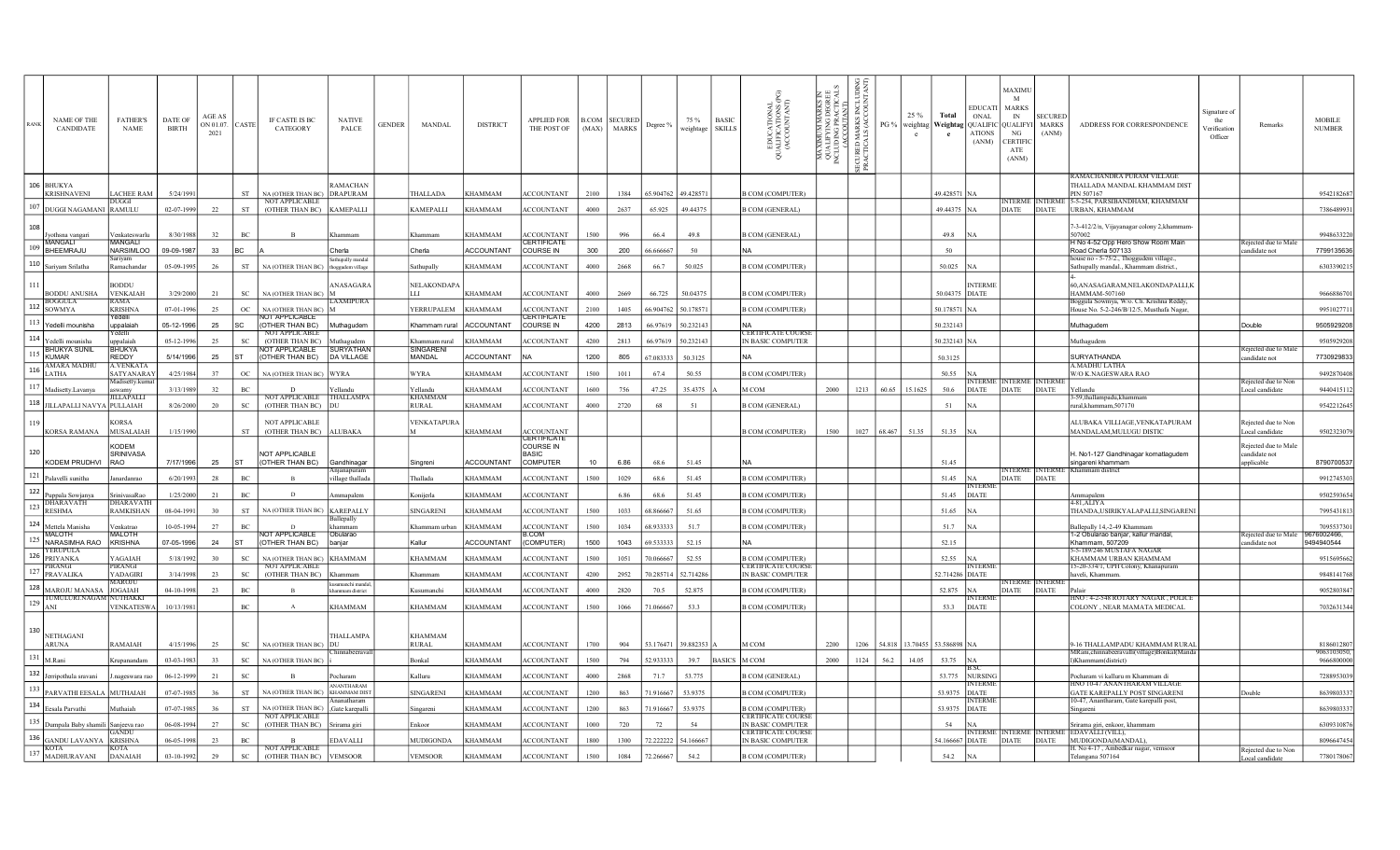| RANE | <b>NAME OF THE</b><br>CANDIDATE                                        | <b>FATHER'S</b><br>NAME            | DATE OF<br><b>BIRTH</b> | AGE AS<br>ON 01.07.<br>2021 | CASTE               | IF CASTE IS BC<br>CATEGORY                         | <b>NATIVE</b><br>PALCE          | <b>GENDER</b> | MANDAL                       | <b>DISTRICT</b>   | <b>APPLIED FOR</b><br>THE POST OF | (MAX)           | <b>B.COM SECURED</b><br><b>MARKS</b> | Degree %  | 75 %<br>weightage      | <b>BASIC</b><br><b>SKILLS</b> | EDUCATIONAL<br>JALIFICATIONS (<br>(ACCOUNTANT)<br>ರ | 빠져<br><b>ARK</b><br>DEG<br>ANT<br><b>XIMUM M.</b><br>ALIFY ING<br>UDING PR.<br>(ACCOUT.<br>MAXIMI<br>QUALIFY<br>INCLUDIN | ¥ξ<br>MARKS<br>ALS (AC<br>SECURED<br>PRACTIC, | PG 9   | 25 %<br>weightag | Total<br>e                   | <b>EDUCATI</b><br><b>ONAL</b><br>Weightag QUALIFIC QUALIFYI<br><b>ATIONS</b><br>(ANM) | <b>MAXIMU</b><br>M<br><b>MARKS</b><br>IN<br>NG<br><b>CERTIFIC</b><br>ATE<br>(ANM) | <b>SECUREI</b><br>MARKS<br>(ANM) | ADDRESS FOR CORRESPONDENCE                                                      | Signature of<br>the<br>Verification<br>Officer | Remarks                               | <b>MOBILE</b><br><b>NUMBER</b> |
|------|------------------------------------------------------------------------|------------------------------------|-------------------------|-----------------------------|---------------------|----------------------------------------------------|---------------------------------|---------------|------------------------------|-------------------|-----------------------------------|-----------------|--------------------------------------|-----------|------------------------|-------------------------------|-----------------------------------------------------|--------------------------------------------------------------------------------------------------------------------------|-----------------------------------------------|--------|------------------|------------------------------|---------------------------------------------------------------------------------------|-----------------------------------------------------------------------------------|----------------------------------|---------------------------------------------------------------------------------|------------------------------------------------|---------------------------------------|--------------------------------|
|      | $138$ Suda mamatha                                                     | ıda pedd                           | 12/28/1992              | 29                          | BC                  | $\overline{D}$                                     | istrict thallad:                |               | <b>Thallada</b>              | <b>KHAMMAM</b>    | <b>ACCOUNTANT</b>                 | 1280            | 929                                  | 72.578125 | 54.433594              |                               | <b>B COM (COMPUTER)</b>                             |                                                                                                                          |                                               |        |                  | 54.433594 NA                 |                                                                                       |                                                                                   |                                  | nnarugudem village thallada manda<br>Khammam district                           |                                                |                                       | 9848460723                     |
|      | 139 Kavya kukkala                                                      | Ramu kukkala                       | 8/25/2000               | 20                          | $_{\rm SC}$         | NA (OTHER THAN BC)                                 | center.nizampe                  |               | Khammam                      | <b>KHAMMAM</b>    | <b>ACCOUNTANT</b>                 | 4000            | 2912                                 | 72.8      | 54.6                   |                               | <b>B COM (COMPUTER)</b>                             |                                                                                                                          |                                               |        |                  | 54.6                         | <b>INTERM</b><br><b>DIATE</b>                                                         |                                                                                   |                                  | Zo center.nizampeta khammam                                                     |                                                |                                       | 9347145984                     |
|      | 140 KOTESWARAMMA                                                       | VENKATESW<br><b>RLU</b>            | 11/26/1986              | 35                          | $_{\rm BC}$         | D                                                  | <b>CHAMMAM</b>                  |               | KHAMMAM                      | KHAMMAM           | <b>ACCOUNTANT</b>                 | 1500            | 1109                                 | 73.933333 | 55.45                  |                               | <b>B COM (GENERAL)</b>                              |                                                                                                                          |                                               |        |                  | 55.45                        |                                                                                       |                                                                                   |                                  | 20-6-KO0002 NEAR RAIL WAY GATI<br>KOTHURU KHAMMAM URBAN                         |                                                |                                       | 9014823880                     |
|      |                                                                        |                                    |                         |                             |                     |                                                    |                                 |               |                              |                   |                                   |                 |                                      |           |                        |                               |                                                     |                                                                                                                          |                                               |        |                  |                              |                                                                                       |                                                                                   |                                  |                                                                                 |                                                |                                       |                                |
| 141  |                                                                        | ™hinthala                          |                         |                             |                     |                                                    |                                 |               |                              |                   |                                   |                 |                                      |           |                        |                               |                                                     |                                                                                                                          |                                               |        |                  |                              |                                                                                       |                                                                                   |                                  |                                                                                 |                                                |                                       |                                |
|      | Chinthala Navva<br><b>YESHABOINA</b>                                   | <b>Ramarac</b><br><b>YESHABOIN</b> | 2/26/1995               | 25                          | BC                  | D                                                  | Chimmapudi(v                    |               | Raghunadhapalem              | <b>KHAMMAM</b>    | <b>ACCOUNTANT</b>                 | 2100            | 1554                                 | 74        | 55.5                   |                               | <b>B COM (COMPUTER)</b>                             |                                                                                                                          |                                               |        |                  | 55.5                         | <b>NA</b>                                                                             |                                                                                   |                                  | '-4-94, pakabanda bazar, khammam<br>HNO 4-2-232 SRINIVASA NAGAR                 |                                                |                                       | 7660033897                     |
|      | $142$ $\frac{14KSHMI}{LAKSHMI}$<br><b>YESHABOIN</b>                    | SRISAILAM<br><b>YESHABOIN</b>      | 08-02-1999              | 2.1                         | $\operatorname{BC}$ | $\overline{D}$                                     | KHAMMAM                         |               | <b>KHAMMAM</b>               | KHAMMAM           | <b>ACCOUNTANT</b>                 | 4000            | 2969                                 | 74.225    | 55.66875               |                               | <b>B COM (COMPUTER)</b>                             |                                                                                                                          |                                               |        |                  | 55.66875 NA                  |                                                                                       |                                                                                   |                                  | KHAMMAM URBAN KHAMMAM                                                           |                                                |                                       | 9666433996                     |
| 143  | <b>RAMYA</b>                                                           | SRISAILAM<br><b>Jevarakonda</b>    | 08-02-1999              | 2.1                         | $\operatorname{BC}$ | $\mathbf{D}$                                       | KHAMMAM                         |               | <b>KHAMMAM</b>               | KHAMMAM           | <b>ACCOUNTANT</b>                 |                 | 7.45                                 | 74.5      | 55.875                 |                               | <b>B COM (COMPUTER)</b>                             |                                                                                                                          |                                               |        |                  | 55.875 NA                    |                                                                                       |                                                                                   |                                  | H.No: 4-2-232, SRINIVASA NAGAR<br>$5 - 16 - 122$                                |                                                |                                       | 9398121363                     |
|      | 144 $\sqrt{\frac{\text{Devarakonda Navya}}{\text{Devarakonda Navya}}}$ | Apparao                            | 4/15/1997               | 24                          |                     |                                                    | Khammam                         |               | <b>KMM</b>                   | KHAMMAM           | <b>ACCOUNTANT</b>                 | 1092            | 819                                  | 75        | 56.25                  |                               | ERTIFICATE COUR                                     |                                                                                                                          |                                               |        |                  | 56.25                        | #DIV/0                                                                                |                                                                                   |                                  | Gattaiah center                                                                 |                                                |                                       | 8555819085                     |
| 145  |                                                                        | BHUKYA                             |                         |                             |                     |                                                    |                                 |               |                              |                   |                                   |                 |                                      |           |                        |                               | IN BASIC COMPUTER<br>SKILLS (MS WORD,               |                                                                                                                          |                                               |        |                  |                              | <b>INTERME</b>                                                                        |                                                                                   |                                  | 5-52 BASITH NAGAR MUCHERLA                                                      |                                                | Rejected due to she                   |                                |
|      | <b>BHUKYA VIJAYA</b><br><b>MOHMMAD</b>                                 | <b>MASOOR</b><br><b>MAHABOO</b>    | 8/31/1989 32 years      |                             | ${\cal S}{\cal T}$  |                                                    | <b>Basith Nagar</b>             |               | Kamepally                    | <b>KHAMMAM</b>    | <b>ACCOUNTANT</b>                 | 400             | 301                                  | 75.25     | 56.4375                |                               | EXCEL ETC)                                          |                                                                                                                          |                                               |        |                  | 56.4375                      | <b>DIATE</b>                                                                          |                                                                                   |                                  | KAMEPALLY KHAMMAM<br>H.NO: 8-7-96. SHUKUVARIPET                                 |                                                | has B.Sc student                      | 9494041478                     |
|      | 146 ARSHIYA JAHA                                                       | A1.1                               | 8/18/1991               | 29                          | $_{\mathrm{OC}}$    | NA (OTHER THAN BC)                                 | <b>KHAMMAM</b>                  |               | KHAMMAM                      | KHAMMAM           | ACCOUNTANT                        | 1500            | 1131                                 | 75.4      | 56.55                  |                               | <b>B COM (COMPUTER)</b>                             |                                                                                                                          |                                               |        |                  | 56.55                        |                                                                                       |                                                                                   |                                  | KHAMMAM-507001                                                                  |                                                |                                       | 8374366962                     |
| 147  |                                                                        | <b>BHUKYA</b>                      |                         |                             |                     |                                                    |                                 |               | <b>RAGHUNADHA</b>            |                   |                                   |                 |                                      |           |                        |                               |                                                     |                                                                                                                          |                                               |        |                  |                              |                                                                                       |                                                                                   |                                  | H NO 1-190 ERLAPUDI VILL AND POST<br>RAGHUNADHAPALEM MDL KHAMMAM                |                                                |                                       |                                |
|      | <b>BHUKYA ANUSHA</b><br><b>NOOTHAKKI</b>                               | <b>ROOPLAL</b>                     | 1/25/1994               | 27                          | ST                  | NA (OTHER THAN BC) ERLAPUDI                        |                                 |               | ALEM                         | KHAMMAM           | <b>ACCOUNTANT</b><br><b>CON</b>   | 1600            | 932                                  | 58.25     | 43.6875                |                               | M COM                                               | 2000                                                                                                                     | 1044                                          | 52.2   | 13.05            | 56.7375 NA                   |                                                                                       |                                                                                   |                                  | DIST 507182                                                                     |                                                |                                       | 7893439760                     |
|      | 148 NAGARAJU                                                           | Srinivasarao                       | 6/16/1992               | 29                          | BC                  |                                                    | Khammam                         |               | Khammam                      | ACCOUNTANT        | (COMPUTER)                        | 1500            | 1137                                 | 75.8      | 56.85                  |                               | N <sub>A</sub>                                      |                                                                                                                          |                                               |        |                  | 56.85                        |                                                                                       |                                                                                   |                                  | Gopalapuram, Ib nagar, khammam                                                  |                                                | Rejected due to Mal<br>andidate not   | 8121817989                     |
|      | 149 BOILLA RAJESH                                                      | <b>BOILLA</b><br>LACHAIAH          | 4/27/1999               | 22                          | <b>SC</b>           | <b>VOT APPLICABLE</b><br>(OTHER THAN BC)           | Khammam                         |               | Khammam                      | <b>ACCOUNTANT</b> | CON<br>(COMPUTER)                 | 10 <sub>1</sub> | 7.59                                 | 75.9      | 56.925                 |                               | <b>NA</b>                                           |                                                                                                                          |                                               |        |                  | 56.925                       |                                                                                       |                                                                                   |                                  | H no 5-1-19, Road No 15, kaviraj Nagar,<br>Khammam.                             |                                                | Rejected due to Mal<br>andidate not   | 7386641558                     |
|      | 150 GUGULOTH                                                           | <b>GUGULOTH</b>                    |                         |                             |                     |                                                    | <b>NAGARAM</b>                  |               |                              |                   |                                   |                 |                                      |           |                        |                               |                                                     |                                                                                                                          |                                               |        |                  |                              |                                                                                       |                                                                                   |                                  | NAGARAM POST, PALVONCHA<br>MANDAL, BHADRADRI KOTHAGUDEM                         |                                                |                                       |                                |
|      | <b>SANDHYA</b><br><b>SULTHAN</b>                                       | <b>GANNA</b><br><b>SRINIVAS</b>    | 8/27/1995               | 26                          | $^{\rm ST}$         | NA (OTHER THAN BC)                                 | <b>COLONY</b><br><b>RIPURAM</b> |               | PALVONCHA                    | <b>KHAMMAM</b>    | <b>ACCOUNTANT</b>                 | 1500            | 1140                                 | 76        | 57                     |                               | <b>B COM (COMPUTER)</b>                             |                                                                                                                          |                                               |        |                  | 57                           | IN A                                                                                  | <b>NTERME INTERM</b>                                                              |                                  | PIN:-507115<br>3-69 WYRA SIRIPURAM (K.G) VILLAGE                                |                                                |                                       | 7382343990                     |
|      | 151 SUNEETHA                                                           | RAO.                               | 03-04-1999              | 23                          | $^{\rm ST}$         | <b>NA (OTHER THAN BC)</b><br><b>NOT APPLICARLE</b> | <b>VILLAGE</b>                  |               | WYRA                         | KHAMMAM           | <b>ACCOUNTANT</b>                 | 4000            | 3046                                 | 76.15     | 57.1125                |                               | <b>B COM (COMPUTER)</b>                             |                                                                                                                          |                                               |        |                  | 57.1125 NA                   |                                                                                       | <b>DIATE</b>                                                                      | <b>DIATE</b>                     | WYRA MANDAL KHAMMAM DISTRICT                                                    |                                                |                                       | 9014343625                     |
|      | 152 chippalapalli kavitha                                              | chippalapall<br>veeranna           | 8/13/1997               | 24                          | <b>SC</b>           | (OTHER THAN BC)                                    | maddulapalli,<br>ammam          |               | <b>Kamepalli</b>             | <b>ACCOUNTANT</b> | 3 COM<br>(COMPUTER)               | 4000            | 3047                                 | 76.175    | 57.13125               |                               | <b>INTERMEDIATE</b>                                 |                                                                                                                          |                                               |        |                  | 57.13125                     |                                                                                       |                                                                                   |                                  | $H:nn:2-$<br>25/a,maddulapalli,kamepalli,khammam                                |                                                | Double                                | 9603485586                     |
| 153  | Chippalapalli. Kavitha                                                 | ranna                              | 8/13/1997               | 24                          | SC                  | NA (OTHER THAN BC)                                 | <b>faddulapalli</b>             |               | Camepall                     | KHAMMAM           | <b>ACCOUNTANT</b>                 | 4000            | 3047                                 | 76.175    | 57.13125               |                               | <b>B COM (COMPUTER)</b>                             |                                                                                                                          |                                               |        |                  | 57.13125 DIATE               |                                                                                       |                                                                                   |                                  | hippalapalli veeranna 2-25/A<br>Maddulapalli (vi), kamepalli (md).              |                                                |                                       | 9603485586                     |
|      | $154$ Gajjela Lavanya                                                  | Upender                            | 01-07-1982              | 39                          | BC.                 |                                                    | Warangal                        |               | Khila Waranga                | <b>ACCOUNTANT</b> | M COM                             | 1200            | 916                                  | 76.333333 | 57.25                  |                               | <b>INTERMEDIATE</b>                                 |                                                                                                                          |                                               |        |                  | 57.25                        |                                                                                       |                                                                                   |                                  | 16-4-140, Near Pochamma Temple<br>Rudramamba Nagar, Warangal                    |                                                | Double                                | 9908480792                     |
| 155  | THATI<br>SATYAVATHI                                                    | HATI<br>NAGESWARA                  | 05-07-1991              | $30^{\circ}$                | ${\rm ST}$          | NA (OTHER THAN BC)                                 | <b>THOGGUDE</b>                 |               | SATHUPALLI                   | KHAMMAM           | <b>ACCOUNTANT</b>                 | 1500            | 1148                                 | 76.533333 | 57.4                   |                               | <b>B COM (COMPUTER)</b>                             |                                                                                                                          |                                               |        |                  |                              | <b>TERM</b><br>57.4 DIATE                                                             |                                                                                   | <b>NTERM</b><br>DIATE            | HNO 4-50 THOGGUDEM VILLAGE<br>RUDRAKSHAPALLI PANCHAYITI                         |                                                |                                       | 9603240416                     |
| 156  |                                                                        |                                    |                         |                             |                     |                                                    | 46/A.near<br>overnment          |               |                              |                   |                                   |                 |                                      |           |                        | M.COM                         |                                                     |                                                                                                                          |                                               |        |                  |                              |                                                                                       |                                                                                   |                                  | -46/a,main road,near Government                                                 |                                                |                                       |                                |
|      | Kouturi Keerthana                                                      | Kouturi srinivas<br>?ammurthy      | 9/23/1997               | 24                          | $_{\mathrm{OC}}$    | NA (OTHER THAN BC)                                 | school, suravab                 |               | Penuballi                    | <b>KHAMMAM</b>    | <b>ACCOUNTANT</b>                 | 1500            | 856                                  | 57.066667 | 42.8                   | (COMP)                        | M COM                                               | 2200                                                                                                                     | 1300                                          |        |                  | 59.091 14.77273 57.572727 NA |                                                                                       |                                                                                   |                                  | school.suravabaniar                                                             |                                                | Rejected due to Non                   | 8688870644                     |
|      | $157$ Manne Saritha<br>YERRAGOLLA                                      | Manne<br>YERRAGOLL                 | $05-01-1986$            | 35                          | $_{\rm BC}$         |                                                    | <b>SURYAPET</b><br>ouse numb    |               | SURYAPET                     | KHAMMAM           | <b>ACCOUNTANT</b>                 | 2400            | 1263                                 | 52.625    | 39.46875               |                               | A COM                                               | 1900                                                                                                                     | 396                                           | 73.474 |                  | 18.36842 57.837171 NA        | VTERM                                                                                 |                                                                                   |                                  | HNO: 1-4-249/98 BALAJI Nagar Suryapet<br>House number 2-2-62/2, sri laxmi nagai |                                                | .ocal candidate                       | 9949341744                     |
|      | 158 REVATHI<br>Ahmed Kubra                                             | <b>SAIBABU</b>                     | 4/18/1996               | 24                          | BC                  | $\overline{D}$<br>NOT APPLICABLE                   | $-2 - 62/2, sri$                |               | Chamman                      | KHAMMAM           | <b>ACCOUNTANT</b>                 | 4000            | 3109                                 | 77.725    | 58.29375               |                               | <b>B COM (COMPUTER)</b>                             |                                                                                                                          |                                               |        |                  | 58.29375 DIATE               | VTERM                                                                                 |                                                                                   |                                  | ,khanapuram,haveli,khammam.pincode                                              |                                                |                                       | 9160571229                     |
|      | $159$ Yasmeen<br><b>ESLAVATE</b>                                       | Abdul Yousuf<br><b>ESLAVATH</b>    | 01-10-1992              | 29                          | $\rm BC$            | (OTHER THAN BC)                                    | /hommom<br><b>CHAMMAM</b>       |               | Chamman<br><b>KHAMMAM</b>    | KHAMMAM           | <b>ACCOUNTANT</b>                 | 1440            | 1121                                 | 77.847222 | 58.385411              |                               | <b>B.COM</b> (GENERAL)                              |                                                                                                                          |                                               |        |                  | 58.385417 DIATE              |                                                                                       |                                                                                   |                                  | 9-6-16, Yousuf Plaza, Kasba Bazar khamma<br>PUMPING WELL ROAD ,GANDHI NAGAR     |                                                |                                       | 8686118648                     |
|      | $160$ BHARGAVI                                                         | <b>MOHAN RAO</b>                   | 06-05-1994              | 27                          | ST                  | <b>NA (OTHER THAN BC)</b>                          | <b>TOWN</b>                     |               | URBAN                        | <b>KHAMMAM</b>    | <b>ACCOUNTANT</b>                 | 1500            | 1174                                 | 78.26666  | 58.7                   |                               | <b>B COM (COMPUTER)</b>                             |                                                                                                                          |                                               |        |                  | 58.7                         |                                                                                       |                                                                                   |                                  | <b>KHAMMAM, 507003</b>                                                          |                                                |                                       | 9398310672                     |
|      | $161$ Talari venkateswarlu                                             | Satvam                             | 01-10-1986              |                             | <b>SC</b>           | <b>IOT APPLICABLE</b><br>(OTHER THAN BC)           | Mudigonda                       |               | Mudigonda                    | <b>ACCOUNTANT</b> | M COM                             | 1576            | 1250                                 | 79.314721 | 59.486041              |                               | <b>INTERMEDIATE</b>                                 |                                                                                                                          |                                               |        |                  | 59 48604                     |                                                                                       |                                                                                   |                                  | Mudigonda                                                                       |                                                | Rejected due to Male<br>candidate not | 9550337509                     |
|      | 162 GUGULOTH                                                           | <b>GUGULOTH</b>                    |                         |                             |                     | <b>NOT APPLICABLE</b>                              | lemalipuritha                   |               |                              |                   |                                   |                 |                                      |           |                        |                               |                                                     |                                                                                                                          |                                               |        |                  |                              |                                                                                       |                                                                                   |                                  | Vi) Nemalipurithanda. (Ma) Kamepalli. (Di)                                      |                                                |                                       |                                |
|      | SANDHYARANI                                                            | <b>BHAVSINGH</b>                   | 3/15/2001 21 Years      |                             |                     | OTHER THAN BC)                                     | da,kamepalli                    |               | <b>KMM</b>                   | KHAMMAM           | <b>ACCOUNTANT</b>                 | 4200            | 3339                                 | 79.5      | 59.625                 |                               |                                                     |                                                                                                                          |                                               |        |                  |                              | 59.625 #DIV/0!                                                                        |                                                                                   |                                  | Khammam(post) PathalingalaPin 507122.                                           |                                                | Rejected due to Male                  | 9949278525                     |
| 163  |                                                                        | Shaik Abdul                        |                         |                             |                     | <b>NOT APPLICABLE</b>                              |                                 |               |                              |                   | 3 COM                             |                 |                                      |           |                        |                               |                                                     |                                                                                                                          |                                               |        |                  |                              |                                                                                       |                                                                                   |                                  |                                                                                 |                                                | candidate not                         |                                |
|      | Shaik Abdul Hafeez Azeez                                               | 'HAGANT                            | 6/25/1992               | 27                          | <b>BC</b>           | <b>OTHER THAN BC)</b>                              | Mustikuntla                     |               | Bonakal                      | <b>ACCOUNTANT</b> | (COMPUTER)                        | 2100            | 1673                                 | 79.666667 | 59.75                  |                               | NΑ                                                  |                                                                                                                          |                                               |        |                  | 59.75                        | <b>TERMI</b>                                                                          |                                                                                   |                                  | Mustikuntla vill<br>H. No. 3-313. BANK COLONY. BYPASS                           |                                                | applicable                            | 8978085444                     |
|      | $164$ CHAGANTI DIVYA                                                   | <b>NAGESWERA</b>                   | 5/24/1997               | 24                          | OC                  | NA (OTHER THAN BC)                                 | <b>MADARAM</b>                  |               | <b>SINGARENI</b><br>ingareni | KHAMMAM           | <b>ACCOUNTANT</b>                 | 1500            | 1201                                 | 30.06666  | 60.05                  |                               | <b>B COM (COMPUTER)</b>                             |                                                                                                                          |                                               |        |                  | 60.05                        | <b>DIATE</b>                                                                          |                                                                                   |                                  | ROAD, KHAMMAM - 507 002<br>4-50 gate karepalli, singareni karepalle             |                                                |                                       | 8367058406                     |
|      | 165 Bhukya anitha                                                      | Bhukya laxma<br><b>)</b> haravath  | 06-08-1993              | 28                          | <b>ST</b>           | <b>NA (OTHER THAN BC)</b>                          | Gate karepalli<br>andurangap    |               | arepalle                     | KHAMMAM           | <b>ACCOUNTANT</b>                 | 2100            | 1308                                 | 62.285714 | 46.714286 BASICS M COM |                               |                                                     | 2000                                                                                                                     | 1073                                          | 53.65  | 13.4125          | 60.126786 NA                 |                                                                                       |                                                                                   |                                  | khammam, telangana 507122<br>HNO 14-7-205                                       |                                                |                                       | 9494121714                     |
|      | 166 Dharavath shailaja                                                 | araiah<br>RAMA                     | 9/28/2000               | 21                          | ${\rm ST}$          | NA (OTHER THAN BC)                                 | m, ballepally                   |               | Chammam                      | KHAMMAM           | <b>CCOUNTANT</b>                  | 4000            | 3219                                 | 80.475    | 60.35625               |                               | <b>B COM (COMPUTER)</b>                             |                                                                                                                          |                                               |        |                  | 60.35625 NA                  |                                                                                       |                                                                                   |                                  | PANDURANGAPURAM, KHAMMAM                                                        |                                                |                                       | 7075828080                     |
|      | 167 PRATHIGADAPA                                                       | <b>KRISHNAM</b>                    |                         |                             |                     |                                                    |                                 |               |                              |                   |                                   |                 |                                      |           |                        |                               |                                                     |                                                                                                                          |                                               |        |                  |                              |                                                                                       |                                                                                   |                                  | Flat no. 308. Harivillu apt. Kavita nagar.                                      |                                                |                                       |                                |
|      | <b>JYOTHI</b>                                                          | <b>RAJU</b>                        | 05-01-1979              | 42                          | BC                  | $\mathbf{D}$                                       | Khammam                         |               | Khammam                      | <b>KHAMMAM</b>    | <b>ACCOUNTANT</b>                 | 1800            | 1179                                 | 65.5      | 49.125                 | <b>YES</b>                    | M COM                                               | 1000                                                                                                                     | 470                                           | 47     | 11.75            | 60.875                       | <b>NA</b>                                                                             |                                                                                   |                                  | Khammam<br>INTERME INTERME INTERME Mudigonda village. Mudigonda manda           |                                                |                                       | 9849162589                     |
|      | 168 T. Anusha                                                          | Kotaiah                            | 09-03-1991              | 29                          | $\rm BC$            |                                                    |                                 |               | Khammam rural                | <b>KHAMMAM</b>    | <b>ACCOUNTANT</b>                 | 1000            | 812                                  | 81.2      | 60.9                   |                               | <b>B COM (COMPUTER)</b>                             |                                                                                                                          |                                               |        |                  |                              | 60.9 DIATE DIATE DIATE                                                                |                                                                                   |                                  | Khammam dist                                                                    |                                                |                                       | 8008583213                     |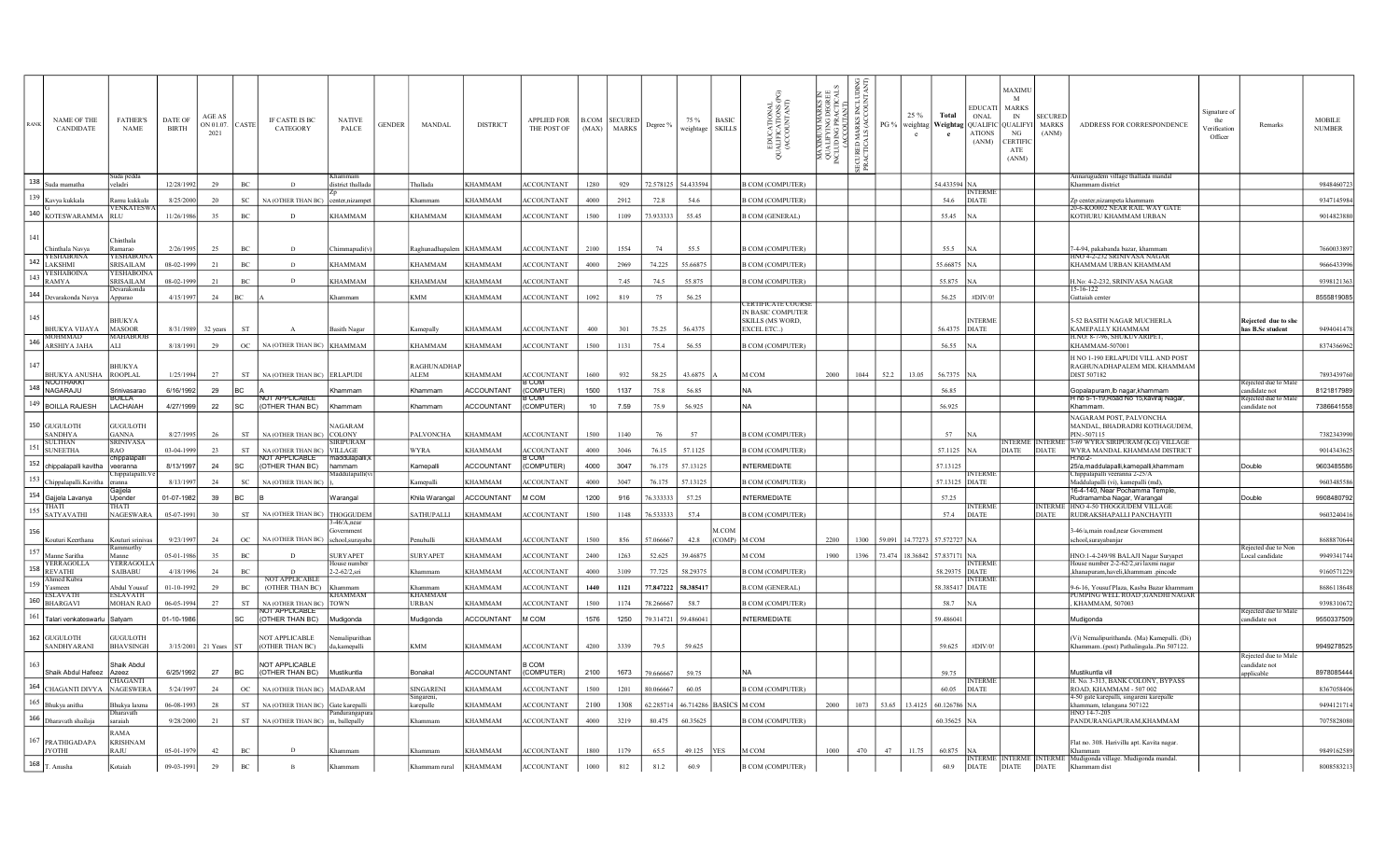|     | <b>NAME OF THE</b><br><b>CANDIDATE</b> | <b>FATHER'S</b><br><b>NAME</b>                           | DATE OF<br><b>BIRTH</b> | AGE AS<br>ON 01.07.<br>2021 | CASTE                       | IF CASTE IS BC<br>CATEGORY                         | <b>NATIVE</b><br>PALCE                 | <b>GENDER</b> | MANDAL                           | <b>DISTRICT</b>   | <b>APPLIED FOR</b><br>THE POST OF |      | <b>B.COM</b> SECURED<br>(MAX) MARKS | Degree %                | 75 %<br>weightage       | <b>BASIC</b><br><b>SKILLS</b> | EDUCATIONAL<br>JALIFICATIONS (PG)<br>(ACCOUNTANT)<br>$\overline{5}$       | ≀ ≍<br>MAXIMUM MARKSI<br>QUALIFYING DEGRE<br>INCLUDING PRACTICA<br>(ACCOUTANT) | žặ<br>MARKS I<br>ALS (ACC<br>PG %<br><b>SECURED I</b><br>PRACTICA | 25 %<br>$\mathbf{c}$ | Total<br>e                | ONAL<br>weightag   Weightag   QUALIFIC   QUALIFYI   MARKS<br>ATIONS<br>(ANM) | MAXIMU<br>M<br>EDUCATI MARKS<br>IN<br>NG<br><b>CERTIFIC</b><br>ATE<br>(ANM) | <b>SECURED</b><br>(ANM) | ADDRESS FOR CORRESPONDENCE                                                                                 | signature of<br>the<br>Verification<br>Officer | Remarks                                            | <b>MOBILE</b><br><b>NUMBER</b> |
|-----|----------------------------------------|----------------------------------------------------------|-------------------------|-----------------------------|-----------------------------|----------------------------------------------------|----------------------------------------|---------------|----------------------------------|-------------------|-----------------------------------|------|-------------------------------------|-------------------------|-------------------------|-------------------------------|---------------------------------------------------------------------------|--------------------------------------------------------------------------------|-------------------------------------------------------------------|----------------------|---------------------------|------------------------------------------------------------------------------|-----------------------------------------------------------------------------|-------------------------|------------------------------------------------------------------------------------------------------------|------------------------------------------------|----------------------------------------------------|--------------------------------|
|     | 169 Sarikonda Swaroopa                 | edaiah                                                   | 9/15/1990               | 31                          | SC                          | NA (OTHER THAN BC) Manchukonda                     |                                        |               | Raghunadhapalem KHAMMAM          |                   | <b>ACCOUNTANT</b>                 | 1500 | 1219                                | 81.266667               | 60.95                   |                               | <b>B COM (COMPUTER)</b>                                                   |                                                                                |                                                                   |                      | 60.95 NA                  |                                                                              |                                                                             |                         | Aanchukonda Vil, Raghunadhapalem Mdl,<br>Chammam Dist, Telanagana-507182                                   |                                                |                                                    | 9550137683                     |
| 170 | Venna Hemalatha                        | /enna Srinivasa                                          | 05-06-1995              | 25                          | $_{\mathrm{OC}}$            | <b>NOT APPLICABLE</b><br>(OTHER THAN BC) VM Banjar |                                        |               | Penuballi                        | <b>KHAMMAM</b>    | <b>ACCOUNTANT</b>                 | 1700 | 1386                                | 81.529412 61.147059     |                         |                               | <b>B.COM</b> (GENERAL)                                                    |                                                                                |                                                                   |                      | 61.147059 NA              |                                                                              |                                                                             |                         | H No 6-148/5 Ambedkar Center VM Banjar<br>Village Penuballi Mandal Khammam Dist                            |                                                |                                                    | 8790142997                     |
| 171 | AMARLAPUDI<br><b>SUNITHA</b>           | AMARLAPUL<br>VENKATI                                     | 5/14/1992               | 28                          | $_{\rm SC}$                 | NA (OTHER THAN BC) KHAMMAM                         |                                        |               | KHAMMAM<br>URBAN                 | <b>KHAMMAM</b>    | <b>ACCOUNTANT</b>                 | 1500 | 1228                                | 81.866667               | 61.4                    |                               | <b>B COM (COMPUTER)</b>                                                   |                                                                                |                                                                   |                      |                           |                                                                              | VTERME INTERME INTERM                                                       |                         | 5-1-268 CHURCH COMPOUND,<br>61.4 DIATE DIATE DIATE KHAMMAM                                                 |                                                |                                                    | 9848678830                     |
|     | 172 DORANALA NAGA                      | DORNALA<br><b>KOTESWAR</b>                               |                         |                             |                             |                                                    |                                        |               |                                  |                   |                                   |      |                                     |                         |                         |                               |                                                                           |                                                                                |                                                                   |                      |                           |                                                                              |                                                                             |                         | <b>I.NO,1-157,SC COLONY</b><br>RAMANNAPALEM, YERRUPALEM MD                                                 |                                                |                                                    |                                |
|     | <b>LAKSHMI</b>                         | R A O                                                    | 06-02-1979              | 42                          | SC                          | NA (OTHER THAN BC) GOSAVEEDU                       |                                        |               | YERRUPALEM                       | KHAMMAM           | <b>ACCOUNTANT</b>                 | 1200 | 789                                 | 65.75                   | 49.3125   PGDCA   M COM |                               |                                                                           | 1000                                                                           | 48.5<br>485                                                       | 12.125               | $61.4375$ NA              |                                                                              |                                                                             |                         | KHAMMAM DI T.S<br>INTERME INTERME INTERME 3-2 satyanarayana pitam edulapuram                               |                                                |                                                    | 9704223241                     |
| 174 | 173 $\big $ Kalyani boda               | <del>I</del> ussain jarpula<br>anoth Laxma               | 03-10-1991              | 30                          | ${\rm ST}$                  | NA (OTHER THAN BC) Khamman                         |                                        |               | Khammam rural                    | <b>KHAMMAM</b>    | ACCOUNTANT                        | 1600 | 1314                                | 82.125                  | 61.59375                | B.COM(                        | <b>B COM (COMPUTER)</b>                                                   |                                                                                |                                                                   |                      |                           |                                                                              |                                                                             |                         | 61.59375 DIATE DIATE DIATE khammam rural<br>-76 Dubbathanda Village Gate Karepalli Post                    |                                                |                                                    | 9948040209                     |
|     | Banoth Prathibha                       | Naik                                                     | 2/15/1994               | 27                          | $_{\rm ST}$                 | NA (OTHER THAN BC) Dubbathanda                     |                                        |               | singareni                        | <b>KHAMMAM</b>    | <b>ACCOUNTANT</b>                 | 1600 | 1014                                | 63.375                  | 47.53125 COMP)          |                               | M COM                                                                     | 2000                                                                           | 1161                                                              |                      | 58.05 14.5125 62.04375 NA |                                                                              |                                                                             |                         | ngareni Mandal Khammam Dist 507122                                                                         |                                                |                                                    | 7993941130                     |
| 175 | <b>BHUKYA REVATHI</b>                  | <b>BHUKYA</b><br><b>BALYA</b>                            | 01-01-1998 6 MONTHS     | 23 YEARS                    | ST                          | NOT APPLICABLE<br>(OTHER THAN BC)                  | <b>HOWDAVA</b><br>RAM<br><b>THANDA</b> |               | <b>VEMSOOR</b>                   | <b>KHAMMAM</b>    | <b>ACCOUNTANT</b>                 | 10   | 8.29                                | 82.9                    | 62.175                  |                               | CERTIFICATE COURSE<br>IN BASIC COMPUTER<br>SKILLS (MS WORD,<br>EXCEL ETC) |                                                                                |                                                                   |                      |                           | 62.175 DIATE                                                                 | <b>DIATE</b>                                                                | <b>DIATE</b>            | I.NO 2-29 CHOWDAVARAM THANDA<br>INTERME INTERME INTERME VEMSOOR MANDAL KHAMMAM<br>DISTRICT PIN CODE 507302 |                                                | Rejected due to she<br>has B.Tech student          | 7981688546                     |
|     | 176 Damsalapudi                        | Nagabhushana                                             |                         |                             |                             | NOT APPLICABLE                                     |                                        |               |                                  |                   | COM                               |      |                                     |                         |                         |                               |                                                                           |                                                                                |                                                                   |                      |                           |                                                                              |                                                                             |                         |                                                                                                            |                                                |                                                    |                                |
|     | chamundeswari                          |                                                          | 01-12-1996              | 25                          | <b>SC</b>                   | (OTHER THAN BC)                                    | Kothagudem                             |               | Palwancha                        | <b>ACCOUNTANT</b> | (GENERAL)                         | 1284 | 1068                                | 83.17757                | 62.383178               |                               | <b>NA</b>                                                                 |                                                                                |                                                                   |                      | 62.383178                 |                                                                              |                                                                             |                         | Palwancha                                                                                                  |                                                | Double                                             | 6304645057                     |
|     | 177 KATTA KIRAN<br><b>KUMAR</b>        | Katta thirupati                                          | 06-02-1993              | 28                          | $_{\rm SC}$                 |                                                    | Mallaram                               |               | Mudigonda                        | <b>KHAMMAM</b>    | <b>ACCOUNTANT</b>                 | 1200 | 999                                 | 83.25                   | 62.4375                 |                               | <b>B COM (COMPUTER)</b>                                                   |                                                                                |                                                                   |                      | 62.4375 NA                |                                                                              |                                                                             |                         | Mallaram mudigonda khammam 507169                                                                          |                                                |                                                    | 9640591216                     |
| 178 | Barmavath Raju                         | Tulasa                                                   | 06-10-1993              | 29                          | lst.                        | NOT APPLICABLE<br>(OTHER THAN BC)                  | Jamalapuran                            |               | Yerrupalem                       | <b>ACCOUNTANT</b> | COM<br>(COMPUTER)                 | 1500 | 1250                                | 83.333333               | 62.5                    |                               | lna                                                                       |                                                                                |                                                                   |                      | 62.5                      |                                                                              |                                                                             |                         | Jamalapuram village Yerrupalem mandal                                                                      |                                                | Rejected due to Male<br>andidate not<br>applicable | 8919911310                     |
| 179 |                                        | <b>HANUMANTH</b>                                         |                         |                             |                             |                                                    | MALLANNAG                              |               |                                  |                   |                                   |      |                                     |                         |                         |                               |                                                                           |                                                                                |                                                                   |                      |                           |                                                                              |                                                                             |                         | MALLANNAGUDEM VILLEGE                                                                                      |                                                |                                                    |                                |
|     | MUTHI SRAVANTHI A RAO                  |                                                          | 10/27/1990              | 31                          | <b>ST</b>                   | NA (OTHER THAN BC) UDEM                            |                                        |               | SINGARENI                        | <b>KHAMMAM</b>    | <b>ACCOUNTANT</b>                 | 1500 | 963                                 | 64.2                    | 48.15                   | <b>YES</b>                    | M COM                                                                     | 2000                                                                           | 59.7<br>1194                                                      | 14.925               | 63.075 NA                 |                                                                              |                                                                             |                         | SINGARENI MANDAL KHAMMAM                                                                                   |                                                |                                                    | 9177302473                     |
| 180 | <b>BHATTU SONIA</b>                    | <b>BHATTU</b><br><b>BADRU</b>                            | 8/20/1998               | 24                          | <b>ST</b>                   | NA (OTHER THAN BC) KHAMMAM                         |                                        |               | <b>KHAMMAM</b><br>URBAN          | <b>KHAMMAM</b>    | <b>ACCOUNTANT</b>                 | 1500 | 1264                                | 84.266667               | 63.2                    |                               | <b>B COM (COMPUTER)</b>                                                   |                                                                                |                                                                   |                      | 63.2 NA                   |                                                                              |                                                                             |                         | HNO-11-6-126 NEHRU NAGER<br>KHAMMAM PIN -507002                                                            |                                                |                                                    | 9182336519                     |
| 181 | MALLARAPU<br><b>MANASA</b>             | MALLARAPU<br><b>KOTESWARAR</b><br>AO<br><b>EKUKU KAJ</b> | 6/20/1992               | 29                          | BC                          |                                                    | <b>KESUPALLI</b>                       |               | <b>ENKOOR</b><br><b>HANDRUGO</b> | <b>KHAMMAM</b>    | <b>ACCOUNTANT</b>                 | 1500 | 971                                 | 64.733333               | 48.55                   | PGDCA                         | M COM                                                                     | 2000                                                                           | 58.7<br>1174                                                      | 14.675               | 63.225                    |                                                                              |                                                                             |                         | 2-52 KESUPALLI VILLAGE ENKOOR<br>MANDAL KHAMMAM DISTRICT 507168<br>2-248/G/20/6/A/1, SRI RAM NAGA          |                                                |                                                    | 6300807387                     |
|     | 182 ERUKU USHA RANI RAO                |                                                          | 4/16/1996               | 25                          | $_{\rm SC}$                 | NA (OTHER THAN BC) NDA                             |                                        |               |                                  | <b>KHAMMAM</b>    | <b>ACCOUNTANT</b>                 | 1500 | 1266                                | 84.4                    | 63.3                    |                               | <b>B COM (COMPUTER)</b>                                                   |                                                                                |                                                                   |                      | 63.3 NA                   |                                                                              |                                                                             |                         | ROAD NO-10, MUSTAFA NAGAR                                                                                  |                                                |                                                    | 8106448619                     |
| 183 | P MANJUSHA                             | YELLAMAND                                                | 9/29/1993               | 27                          | SC                          | <b>NOT APPLICABLE</b><br>(OTHER THAN BC)           | <b>KHAMMAM</b>                         |               | KHAMMAM                          | <b>KHAMMAM</b>    | <b>ACCOUNTANT</b>                 | 1800 | 1520                                | 84.444444 63.333333     |                         |                               | IN BASIC COMPUTER<br><b>SKILLS (MS WORD,</b>                              |                                                                                |                                                                   |                      | 63.333333 NA              |                                                                              |                                                                             |                         | H no 10-5-14/2.RAMALAYAM.<br>MAMILLAGUDEM, KHAMMAM                                                         |                                                |                                                    | 9618029540                     |
| 184 | Ainala Rachana                         | Govinda Rao                                              | 03-01-1997              | 24                          | $_{\rm OC}$                 | <b>NOT APPLICABLE</b><br>(OTHER THAN BC)           | Vagulavancha                           |               | hinthakani                       | <b>KHAMMAM</b>    | <b>ACCOUNTANT</b>                 | 1500 | 1102                                | 73.466667               | 55.1                    |                               | <b>B COM (GENERAL)</b>                                                    |                                                                                |                                                                   |                      | 55.1                      |                                                                              |                                                                             |                         | 7-63, Opp Bus Stand, Main Road, Nagulavancha                                                               |                                                |                                                    | 7997245155                     |
| 185 | MORISETTY<br>SAIRAM                    | <b>M.SRINIVASA</b><br>RAO                                | 3/23/1994               | 28                          | OC                          | NOT APPLICABLE<br>(OTHER THAN BC)                  | KHAMMAM                                |               | KHAMMAM<br>URBAN                 | <b>ACCOUNTANT</b> | COM<br>COMPUTER)                  | 70   | 60                                  | 85.714286 64.285714     |                         |                               | NA.                                                                       |                                                                                |                                                                   |                      | 64.285714                 |                                                                              |                                                                             |                         | 1-8-98 JUBLIPURA KHAMMAM NEAR<br>HOTEL S PARK                                                              |                                                | candidate not<br>pplicable                         | 8500275646                     |
| 186 |                                        |                                                          |                         |                             |                             |                                                    |                                        |               |                                  |                   |                                   |      |                                     |                         |                         |                               |                                                                           |                                                                                |                                                                   |                      |                           |                                                                              |                                                                             |                         | INTERME   INTERME   Flat No.203 CL Towers, Road No.14, Kaviraj                                             |                                                |                                                    |                                |
|     | Lavanya ketha<br>$187$ CHATLA          | K girikumar<br>CHATLA                                    | 2/23/1996               | 24                          | BC                          | $\mathbf{B}$                                       | Manuguru                               |               | Manuguru                         | <b>KHAMMAM</b>    | <b>ACCOUNTANT</b>                 | 1500 | 1301                                | 86.733333               | 65.05                   |                               | <b>B COM (COMPUTER)</b>                                                   |                                                                                |                                                                   |                      | 65.05 NA                  |                                                                              |                                                                             |                         | DIATE   DIATE   Nagar, opp Dist court, khammam                                                             |                                                |                                                    | 8333087462                     |
|     | SOWJANAYA                              | <b>JAYARAJA</b>                                          | 3/28/1995               | 25                          | $_{\rm SC}$                 | NA (OTHER THAN BC)                                 | khammam<br><b>UTHANAKAL</b>            |               | konijrala                        | <b>KHAMMAM</b>    | <b>ACCOUNTANT</b>                 | 1000 | 871                                 | 87.1                    | 65.325                  |                               | <b>B COM (COMPUTER)</b>                                                   |                                                                                |                                                                   |                      | 65.325 NA                 |                                                                              |                                                                             |                         |                                                                                                            |                                                |                                                    | 9703380680                     |
|     | 188 MELLACHERUVL<br>RAJYALAXMI         | <b>KRISHNA</b>                                           | 2/18/1990               | 31                          | $_{\rm BC}$                 | D                                                  | <b>HALLADA</b><br>MANDAL <sub>0</sub>  |               | THALLADA                         | <b>KHAMMAM</b>    | <b>ACCOUNTANT</b>                 | 1550 | 1031                                | 66.516129 49.887097 YES |                         |                               | M COM                                                                     | 2400                                                                           | 1510<br>62.917                                                    |                      | 15.72917 65.616263 NA     |                                                                              |                                                                             |                         | W/o Narasimha Rao h.No 2-66, Noothanakal,<br>Thallada (Mandal0<br><b>LIVOL2-02 HANDIVAD</b>                |                                                |                                                    | 9949315392                     |
|     | 189 LANJAPALLI<br>MADHAVI              | VEERASWAMI                                               | 07-10-1995              | 26                          | $\protect\operatorname{SC}$ | NA (OTHER THAN BC) HASNABAD                        |                                        |               | <b>THIRUMALAYA</b><br>PALEM      | <b>KHAMMAM</b>    | <b>ACCOUNTANT</b>                 | 1600 | 1116                                | 69.75                   | 52.3125                 | BASICS M COM                  |                                                                           | 2000                                                                           | 1173<br>58.65                                                     | 14.6625              | 66.975 NA                 |                                                                              |                                                                             |                         | THIRUMALAYAPALEM MANDAL<br><b>KHAMMAM 507161</b>                                                           |                                                |                                                    | 9989977231                     |
|     | 190 VARAPARLA<br>ARUNAKUMARI           | <b>DAVEEDU</b>                                           | 05-03-1985              | 37                          | SC                          | <b>NOT APPLICABLE</b><br>(OTHER THAN BC)           | <b>AMBEDKAR</b><br><b>NAGAR</b>        |               | THALLADA                         | <b>KHAMMAM</b>    | <b>ACCOUNTANT</b>                 | 1000 | 894                                 | 89.4                    | 67.05                   |                               | IN BASIC COMPUTER<br><b>SKILLS (MS WORD,</b>                              |                                                                                |                                                                   |                      | 67.05 NA                  |                                                                              |                                                                             |                         | VILLAGE, THALLADA<br>MANDAL, KHAMMAM DIST                                                                  |                                                | Rejected due to she<br>has B.A student.            | 9642589084                     |
| 191 | P.Aswani                               | /eeraiah                                                 | 02-05-1985              | 35                          | $_{\rm BC}$                 | D                                                  | Manuguru                               |               | Manuguru                         | <b>KHAMMAM</b>    | <b>ACCOUNTANT</b>                 | 300  | 271                                 | 90.333333               | 67.75                   |                               | IN BASIC COMPUTER<br><b>SKILLS (MS WORD,</b>                              |                                                                                |                                                                   |                      | 67.75 NA                  |                                                                              |                                                                             |                         | H.no:5-1-261,shivalingapuram,Manuguru<br>badradri kothagudem district,                                     |                                                | has B.Sc (comp)<br>student                         | 9182716952                     |
| 192 |                                        |                                                          |                         |                             |                             |                                                    | APURAM,                                |               | KHAMMAM                          |                   |                                   |      |                                     |                         |                         | B.COM                         |                                                                           |                                                                                |                                                                   |                      |                           |                                                                              |                                                                             |                         | INU: 11-96. PAINDURAING<br>KHAMMAM URBAN, KHAMMAM                                                          |                                                |                                                    |                                |
|     | KALEPOGU USHA                          | <b>BHASKAR</b>                                           | 12/25/1991              | 30                          | $\protect\operatorname{SC}$ | NA (OTHER THAN BC)                                 | <b>KHAMMAM</b>                         |               | <b>URBAN</b>                     | <b>KHAMMAM</b>    | <b>ACCOUNTANT</b>                 | 1500 | 1055                                | 70.333333               | 52.75                   | $(COMP)$ M $COM$              |                                                                           | 2000                                                                           | 1235<br>61.75                                                     | 15.4375              | 68.1875 NA                |                                                                              |                                                                             |                         | DISTRICT, PIN - 507002                                                                                     |                                                |                                                    | 9505454021                     |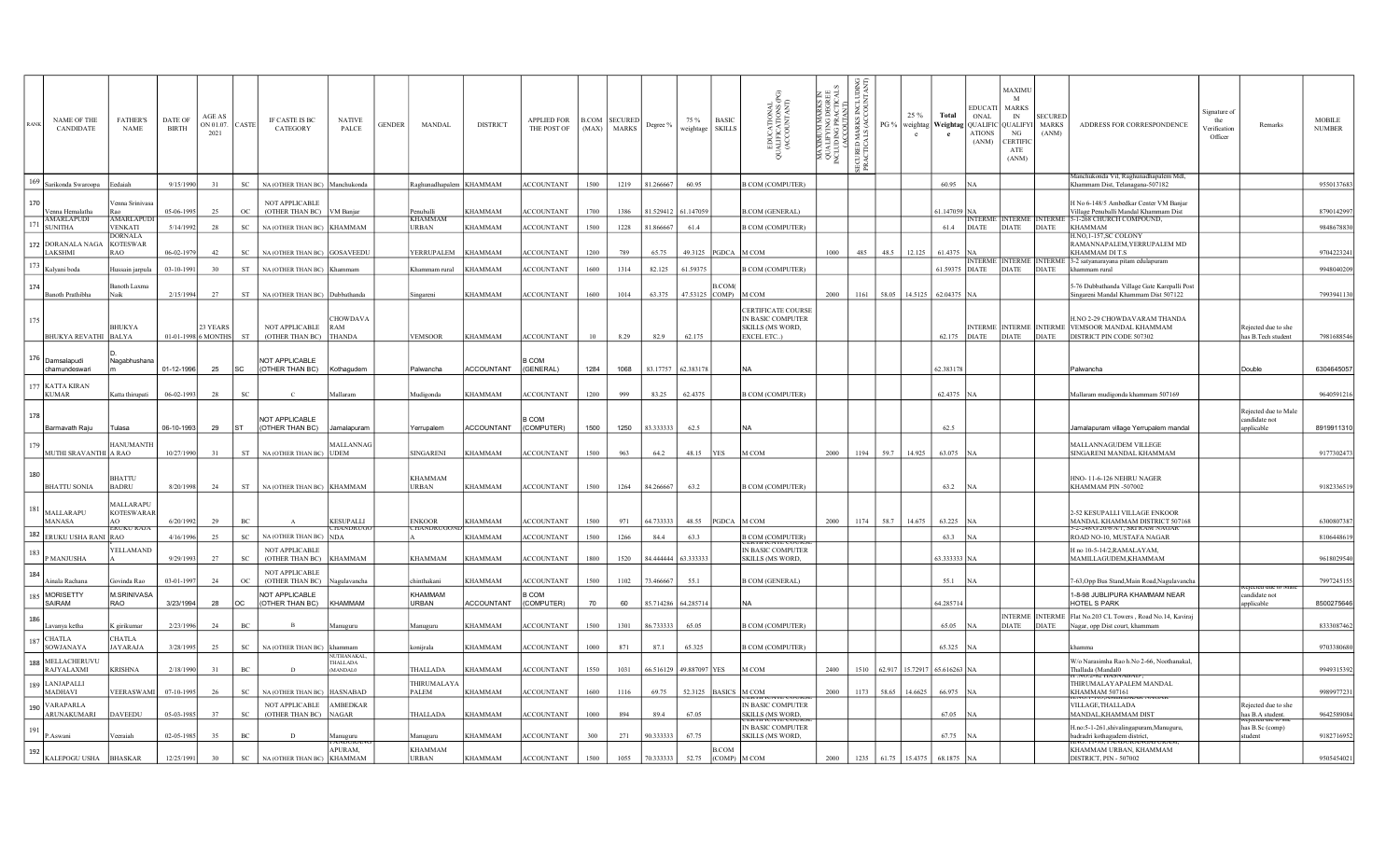| RANK | <b>NAME OF THE</b><br>CANDIDATE                                                            | <b>FATHER'S</b><br><b>NAME</b>    | DATE OF<br><b>BIRTH</b> | AGE AS<br>ON 01.07.<br>2021 | CASTE               | IF CASTE IS BC<br>CATEGORY                          | <b>NATIVE</b><br>PALCE          | <b>GENDER</b> | MANDAL                  | <b>DISTRICT</b>   | <b>APPLIED FOR</b><br>THE POST OF |       | <b>B.COM</b> SECURED<br>(MAX) MARKS | Degree %                       | 75 %<br>weightage      | <b>BASIC</b><br><b>SKILLS</b> | EDUCATIONAL<br>JALIFICATIONS (<br>(ACCOUNTANT)<br>$\overline{\circ}$                          | <b>ARKS</b><br>DEGR<br>ACTIC<br>MAXIMUM MA<br>QUALIFY ING I<br>INCLUDING PRA<br>(ACCOUTA | žặ<br>MARKS<br>ALS (AC<br>PG %<br>SECURED<br>PRACTIC. | 25 %<br>$_{\rm c}$              | Total<br>e             | <b>EDUCATI</b><br>ONAL<br>weightag   Weightag   QUALIFIC   QUALIFYI  <br><b>ATIONS</b><br>(ANM) | <b>MAXIMU</b><br>M<br><b>MARKS</b><br>IN<br>NG<br><b>CERTIFIC</b><br>ATE<br>(ANM) | <b>SECURED</b><br><b>MARKS</b><br>(ANM) | ADDRESS FOR CORRESPONDENCE                                                 | Signature of<br>the<br><i>V</i> erification<br>Officer | Remarks                                       | <b>MOBILE</b><br>$\ensuremath{\mathrm{NUMBER}}$ |
|------|--------------------------------------------------------------------------------------------|-----------------------------------|-------------------------|-----------------------------|---------------------|-----------------------------------------------------|---------------------------------|---------------|-------------------------|-------------------|-----------------------------------|-------|-------------------------------------|--------------------------------|------------------------|-------------------------------|-----------------------------------------------------------------------------------------------|------------------------------------------------------------------------------------------|-------------------------------------------------------|---------------------------------|------------------------|-------------------------------------------------------------------------------------------------|-----------------------------------------------------------------------------------|-----------------------------------------|----------------------------------------------------------------------------|--------------------------------------------------------|-----------------------------------------------|-------------------------------------------------|
|      | MOOTHI GANGA<br><b>BHAVANI</b>                                                             | VEERASWAM                         | 7/17/1994               | 27                          | ST                  | <b>NOT APPLICABLE</b><br>(OTHER THAN BC)            | YELLANDU                        |               | YELLANDU                | <b>KHAMMAM</b>    | <b>ACCOUNTANT</b>                 | 1500  | 1098                                | 73.2                           | 54.9                   | <b>B.COM</b><br>(COMP)        | M COM                                                                                         | 2200                                                                                     | 1289<br>58.591                                        |                                 | 4.64773 69.547727 NA   |                                                                                                 |                                                                                   |                                         | BASTHI, YELLANDU, BHADRADRI<br><b>KOTHAGUDEM</b>                           |                                                        | Rejected due to Non<br>Local candidate        | 8790675367                                      |
| 194  | Gajjela Lavanya                                                                            | Gajjela Upender                   | 01-07-1982              | 39                          | $_{\mathrm{BC}}$    | $\,$ B                                              | Warangal                        |               | Khila Warangal          | <b>KHAMMAM</b>    | <b>ACCOUNTANT</b>                 | 1600  | 1213                                | 75.8125                        | 56.859375 BASICS M COM |                               |                                                                                               | 1000                                                                                     | 519<br>51.9                                           |                                 | 12.975 69.834375 DIATE | <b>INTERME</b>                                                                                  |                                                                                   |                                         | 16-4-140, Near Pochamma Temple,<br>Rudramamba Nagar, Warangal              |                                                        | Rejected due to Nor<br>Local candidate        | 9908480792                                      |
| 195  | Kondapaka Sai Supraja Srinivasa Rao                                                        | Kondapaka                         | 01-11-1998              | 23                          | BC                  | $\overline{B}$                                      | Palvoncha                       |               | Palvoncha               | <b>KHAMMAM</b>    | <b>ACCOUNTANT</b>                 | 1500  | 1113                                | 74.2                           | 55.65                  | BASICS M COM                  |                                                                                               | 2200                                                                                     | 1432 65.091 16.27273 71.922727 NA                     |                                 |                        |                                                                                                 |                                                                                   |                                         | Palvoncha, Bharadhri kothagudem District -<br>507115.                      |                                                        | Reiected due to Non<br>Local candidate        | 8464883368                                      |
|      | 196 THANGELLAPALLI<br>NAGA PRASANNA RLU                                                    | <b>VENKATESWA</b>                 | 11-03-1991              | 29                          | BC                  |                                                     | BHUPALAPAI                      |               | MANUGURU                | <b>KHAMMAM</b>    | <b>ACCOUNTANT</b>                 | 1500  | 1212                                | 80.8                           | 60.6                   | <b>DCA</b>                    | Ім сом                                                                                        | 1800                                                                                     | 1145 63.611 15.90278 76.502778 NA                     |                                 |                        |                                                                                                 |                                                                                   |                                         | H NO 1-1-288/1, ASHOK NAGAR,<br><b>MANUGURU</b>                            |                                                        | Rejected due to Non<br>Local candidate        | 8886297947                                      |
| 197  | Avesha farheer                                                                             | Sd Abdul bari                     | 2/26/1996               | 26                          | $_{\rm OC}$         | <b>NOT APPLICABLE</b><br>(OTHER THAN BC)            | Yellandu                        |               | Yellandu                | <b>KHAMMAM</b>    | <b>ACCOUNTANT</b>                 | 1500  | 1237                                | 82.46666                       | 61.85                  | <b>BASICS M COM</b>           |                                                                                               | 2200                                                                                     | 1313                                                  | 59.682 14.92045 76.770455 DIATE |                        | <b>INTERME</b>                                                                                  |                                                                                   |                                         | Hno 8-43 ,24 area, near Lake park , yellandu,<br>khammam dist              |                                                        | Rejected due to Non<br>Local candidate        | 9398558260                                      |
| 198  | Nandigama Bhargavi                                                                         | Nandigama<br>Venkataramana        | 08-01-1997              | 24                          | BC                  |                                                     | .hammam                         |               | Khammam                 | <b>KHAMMAM</b>    | <b>ACCOUNTANT</b>                 | 1500  | 1226                                | 81.733333                      | 61.3                   | PGDCA M COM                   |                                                                                               | 2200                                                                                     | 1382 62.818 15.70455 77.004545 NA                     |                                 |                        |                                                                                                 |                                                                                   |                                         | 3-5-184/1 pumping well road<br>khammam507003                               |                                                        | क्टास्त तार 10                                | 8106096478                                      |
| 199  | naresh puli                                                                                | Puli krishnaiah                   | 08-10-1991              | 30                          | BC                  |                                                     | Padamati<br>narsapuram          |               | Julurupadu              | <b>ACCOUNTANT</b> | .COM<br>(COMPUTER)                | 70    | 73                                  | 104.28571 78.214286            |                        |                               | <b>INTERMEDIATE</b>                                                                           | INTERM MEDIA<br>EDIATE                                                                   | ᆏ다<br>TE                                              |                                 | 78.214286              |                                                                                                 |                                                                                   |                                         | Khammam                                                                    |                                                        | candidate not<br>applicable                   | 9640575353                                      |
| 200  | KOTA KAVYA SRI                                                                             | <b>SRINIVASA</b><br>RAO.          | 5/25/1996               | 24                          | SC.                 | <b>NOT APPLICABLE</b><br>(OTHER THAN BC)            | <b>KHAMMAM</b>                  |               | <b>KHAMMAM</b><br>URBAN | <b>KHAMMAM</b>    | <b>ACCOUNTANT</b>                 | 66    | 70                                  | 106.06061                      | 79.54545               |                               | <b>ENTIFICATE CU</b><br>IN BASIC COMPUTER<br><b>SKILLS (MS WORD,</b>                          |                                                                                          |                                                       |                                 | 79.545455 NA           |                                                                                                 |                                                                                   |                                         | KCR TOWERS BLOCK NO - 18 G2<br>TEKULAPALLY, KHAMMAM                        |                                                        |                                               | 7995431347                                      |
| 201  | <b>GARA SUPRIYA</b>                                                                        | <b>GARA RAVI</b>                  | 08-08-1995              | 26                          | $_{\rm SC}$         | NOT APPLICABLE<br>(OTHER THAN BC) MANUGURU          |                                 |               | MANUGURU                | <b>KHAMMAM</b>    | <b>ACCOUNTANT</b>                 | 1500  | 1265                                | 84.333333                      | 63.25                  |                               | M COM                                                                                         | 2400                                                                                     | 65.75<br>1578                                         | 164375                          | 79.6875 NA             |                                                                                                 |                                                                                   |                                         | 4-1-161/1B SAMITHI SINGARAM<br><b>MANUGURU</b>                             |                                                        | Rejected due to Nor<br>Local candidate        | 9618212602                                      |
|      | $202$ Naresh                                                                               | Swamy                             | 02-02-1990              | 30                          | lst.                | OT APPLICABLE<br>(OTHER THAN BC)                    | <b>Warangal</b><br>Rural        |               | Chennaraopet            | <b>ACCOUNTANT</b> |                                   | 57    | 61                                  |                                | 107.01754 80.263158    |                               | lna                                                                                           | nterm inter<br>EDIATE MEDIA                                                              |                                                       |                                 | 80.263158              |                                                                                                 |                                                                                   |                                         | Palvancha                                                                  |                                                        | Rejected due to Male<br>candidate not         | 9951286861                                      |
|      | $\mid$ 203 $\mid$ Sudha Malleshwari<br>Balusupati                                          | Venkateswar rao<br>Balusupati     | 10/26/1994              | 27                          | BC                  |                                                     | Khammam                         |               | Khammam<br>Chinthakani  | <b>KHAMMAM</b>    | <b>ACCOUNTANT</b><br>COM          | 1500  | 1323                                | 88.2                           | 66.15                  | PGDCA M COM                   |                                                                                               | 2200                                                                                     | 1381 62.773 15.69318 81.843182 NA                     |                                 |                        |                                                                                                 |                                                                                   |                                         | $H - 2 - 2 - 97/4A$<br>H.No.:3-50, Lachagudem (Vi) chinthakani             |                                                        | Rejected due to Mal                           | 8341565439                                      |
|      | 204 Ramakrishna                                                                            | Rosaiah<br>nnarapu                | 06-07-1989              | 31                          | <b>BC</b>           |                                                     | Khammam                         |               | mandal                  | <b>ACCOUNTANT</b> | (COMPUTER)                        | 750   | 928                                 | 123,73333                      | 92.8                   |                               | lna<br><b>CERTIFICATE COURSE</b>                                                              |                                                                                          |                                                       |                                 | 92.8                   | VTERME                                                                                          | INTERME INTERM                                                                    |                                         | (M) khammam (Di) pin code-507208,                                          |                                                        | andidate not<br>Rejected due to she           | 7013063051                                      |
| 205  | Annarapu Navva                                                                             | Buchiramulu<br>Bhukye             | 12-06-1994              | 27                          | BC.                 | $\Lambda$<br><b>NOT APPLICABLE</b>                  | ustafa nagar                    |               | Khammam                 | <b>KHAMMAM</b>    | <b>ACCOUNTANT</b>                 |       |                                     | #DIV/0!                        | #DIV/0!                |                               | IN BASIC COMPUTER<br><b>CERTIFICATE COURSE</b>                                                |                                                                                          |                                                       |                                 |                        | #DIV/0! DIATE                                                                                   | <b>DIATE</b>                                                                      | <b>DIATE</b>                            | Khammam mustafa nagar 5-2-205                                              |                                                        | has B.A.Pursuing                              | 9705457943                                      |
|      | $\mid$ 206 $\mid$ Bhu <u>kya bhagyasri</u>                                                 | chandrasekhar                     | 12/31/2000              | 21                          | ST                  | (OTHER THAN BC)                                     | Garla                           |               | Mulkanoor               | <b>KHAMMAM</b>    | <b>ACCOUNTANT</b>                 |       | 80%                                 | #DIV/0!                        | #DIV/0!                |                               | IN BASIC COMPUTER<br><b>ERTIFICATE COURSE</b>                                                 |                                                                                          |                                                       |                                 | #DIV/0! NA             | <b>INTERME</b>                                                                                  | <b>INTERME</b>                                                                    | <b>INTERM</b>                           | Kaviraj nagar road no 1 khammam                                            |                                                        | B.Sc<br>Rejected due to she                   | 9381388055                                      |
| 207  | Sajida Mahmmad                                                                             |                                   | 06-10-1994              | 27                          | BC                  | D                                                   | istaram.<br>athupally           |               | athupally               | <b>KHAMMAM</b>    | <b>ACCOUNTANT</b>                 |       | 1682                                | #DIV/0!                        | #DIV/0!                |                               | IN BASIC COMPUTER                                                                             |                                                                                          |                                                       |                                 |                        | $#DIV/0!$ DIATE                                                                                 | <b>DIATE</b>                                                                      | <b>DIATE</b>                            | Kistaram, sathupally                                                       |                                                        | has B.Sc student                              | 9704563443                                      |
| 208  | Sindhu jonnalagadda                                                                        | Balahia                           | 5/14/1996               | 25                          | $\operatorname{SC}$ | NOT APPLICABLE<br>(OTHER THAN BC)                   | Thalluru<br>venkatapuram        |               | Kalluru                 | <b>KHAMMAM</b>    | <b>ACCOUNTANT</b>                 |       | 82%                                 | #DIV/0!                        | #DIV/0!                |                               | CERTIFICATE COURSE<br>IN BASIC COMPUTER<br><b>SKILLS (MS WORD,</b><br>EXCEL ETC)              |                                                                                          |                                                       |                                 | #DIV/0! NA             |                                                                                                 |                                                                                   |                                         | 2-48, Thalluru<br>venkatapuram,kalluru,khamman                             |                                                        | Rejected due to she<br>has B.Sc student       | 9912725676                                      |
| 209  | Sk. Ishrath                                                                                | Sk. Nazeer                        | 6/19/1994               | 28                          | $_{\mathrm{BC}}$    | $\overline{B}$                                      | chammam                         |               | Khammam                 | <b>KHAMMAM</b>    | <b>ACCOUNTANT</b>                 |       | 1053                                | #DIV/0!                        | #DIV/0!                |                               | CERTIFICATE COURSE<br>IN BASIC COMPUTER<br><b>SKILLS (MS WORD,</b><br>EXCEL ETC)              |                                                                                          |                                                       |                                 | $#DIV/0!$ NA           |                                                                                                 |                                                                                   |                                         | Khammam                                                                    |                                                        | Rejected due to she<br>has B.Sc student       | 8520808515                                      |
| 210  | ANAGANI DURGA Venkateswarlu                                                                |                                   | 5/15/1993               | 28                          | $_{\mathrm{BC}}$    | $\overline{B}$                                      | Vagulavancha                    |               | Chintha kani            | <b>KHAMMAM</b>    | <b>ACCOUNTANT</b>                 |       | 3808                                | #DIV/0!                        | #DIV/0!                |                               | CERTIFICATE COURSE<br>IN BASIC COMPUTER<br><b>SKILLS (MS WORD,</b><br>EXCEL ETC)              |                                                                                          |                                                       |                                 | #DIV/0! DIATE          | <b>INTERMI</b>                                                                                  |                                                                                   |                                         | 4-47/1 nagulavancha ,chinthakani,<br>khammam.507213                        |                                                        | Rejected due to she<br>has B.Tech student     | 9963505965                                      |
| 211  | Banoth swathi                                                                              | <b>Banoth</b> babunaik            | 05-03-1998              | 23.8                        | ST                  | NOT APPLICABLE<br>(OTHER THAN BC) vi padu post,     | hinyathanda<br>village, gangade |               | Penuballi               | <b>KHAMMAM</b>    | <b>ACCOUNTANT</b>                 |       | 66.19                               | #DIV/0!                        | #DIV/0!                |                               | <b>ERTIFICATE COURSE</b><br><b>IN BASIC COMPUTER</b><br><b>SKILLS (MS WORD,</b><br>EXCEL ETC) |                                                                                          |                                                       |                                 | $#DIV/0!$ NA           |                                                                                                 |                                                                                   |                                         | Chinyathanda village.gangadevipadu post,<br>penuballi                      |                                                        | Rejected due to she<br>has B.Tech student     | 6302670260                                      |
|      | 212 Muthyala Supraja                                                                       | Muthyala Laxm<br>Srinivasu        | 02-03-1991              | 30                          | BC                  | $\mathbf{D}$                                        | <b>Bhadrachalan</b>             |               | Bhadrachalam            | <b>KHAMMAM</b>    | <b>CCOUNTANT</b>                  |       | 69.10%                              | #DIV/0!                        | #DIV/0!                |                               | ERTIFICATE COURSE<br>IN BASIC COMPUTER                                                        |                                                                                          |                                                       |                                 | #DIV/0!                |                                                                                                 |                                                                                   |                                         | M.Supraja,<br>D/o M.L.Srinivasu                                            |                                                        | Rejected due to she<br>has B.Tech student     | 7989218039                                      |
|      | <b>BALÚSUPATI</b><br>$213$ MAMATHA                                                         | <b>BALUSUPAT</b><br><b>BAZARU</b> | 08-10-1994              | 25                          | $_{\rm SC}$         | <b>VOT APPLICABLE</b><br>(OTHER THAN BC) KA(VILLEGE | KOYACHAL/                       |               | RAGHUNADH/<br>ALLEM     | <b>KHAMMAM</b>    | <b>ACCOUNTANT</b>                 |       | 65%                                 | #DIV/0!                        | #DIV/0!                |                               | <b>ERTIFICATE COURSE</b><br>IN BASIC COMPUTER                                                 |                                                                                          |                                                       |                                 |                        | NTERM<br>#DIV/0! DIATE                                                                          |                                                                                   |                                         | KOYACHALAKA (V)<br>RAGHUNADHAPALLEM(M)                                     |                                                        | Rejected due to she<br>has B.Tech student     | 8125758219                                      |
|      | 214 Banoth Swathi                                                                          | <b>Banoth babu</b><br>Naik        | 05-03-1998              | 23.7                        | <b>ST</b>           | <b>OT APPLICABLE</b><br>(OTHER THAN BC)             | Chinyathanda<br>Village         |               | Penuballi               | <b>ACCOUNTANT</b> |                                   |       | 66.19                               | #DIV/0!                        | #DIV/0!                |                               | <b>NA</b>                                                                                     |                                                                                          |                                                       |                                 | #DIV/0                 |                                                                                                 |                                                                                   |                                         | District educational office , trunk road<br>khammam 507003                 |                                                        | Double appication                             | 6302670260                                      |
|      | $215$ Gaddala uma                                                                          | Gaddala<br>Venkateswarar          | 07-12-1996              | 25                          | <b>SC</b>           | NOT APPLICABLE<br>(OTHER THAN BC)                   | Thallamada                      |               | Sathupalli              | <b>ACCOUNTANT</b> | .COM<br>(COMPUTER)                |       | 1064                                | #DIV/0!                        | #DIV/0!                |                               | <b>INTERMEDIATE</b>                                                                           |                                                                                          |                                                       |                                 | #DIV/0!                |                                                                                                 |                                                                                   |                                         | Thallamada vi sathupalli md khammam dt                                     |                                                        | Double appication                             | 9100792357                                      |
|      | 216 Gaddam sangeetha                                                                       | Gaddam<br>nageswarrarao           | 5/25/1986               | 35 years                    | $_{\rm SC}$         | NOT APPLICABLE<br>(OTHER THAN BC)                   | Palwancha                       |               | Palawancha              | <b>KHAMMAM</b>    | <b>ACCOUNTANT</b>                 |       | 824                                 | #DIV/0!                        | #DIV/0!                |                               | <b>B COM (GENERAL)</b>                                                                        |                                                                                          |                                                       |                                 | #DIV/0! NA             |                                                                                                 |                                                                                   |                                         | H.no:13-7-25 Raghunathpalem,Ballepalli<br>khammama.507002.                 |                                                        | <b>MBA</b>                                    | 9550054015                                      |
| 217  | Mohammad Nikhat<br>parveen                                                                 | Shaik<br>nohamma                  | 02-12-1992              | 29 years                    | BC                  | NOT APPLICABLE<br>(OTHER THAN BC)                   |                                 |               |                         | <b>KHAMMAM</b>    | <b>CCOUNTANT</b>                  |       | $\Omega$                            | #DIV/0!                        | #DIV/0!                |                               | <b>ERTIFICATE COURSE</b><br>IN BASIC COMPUTER                                                 |                                                                                          |                                                       |                                 | #DIV/0! NA             |                                                                                                 |                                                                                   |                                         | Srinivasanagar, h.no: 4-2-<br>151/60, khammam, near svm school kalavakatta |                                                        | Not applicable due to<br>male candidate       | 8074348592                                      |
|      | $\mid$ 218 $\mid$ Chin <u>thala.<br/>Sirisha</u>                                           | Chinthala Srin<br>asa Rao         | 04-08-1999              | 22                          | $\rm BC$            | $\mathbf{D}$                                        | Seetharamapu<br>n(agraharam),   |               | Chammam urban           | <b>KHAMMAM</b>    | ACCOUNTANT                        | degre | Degre                               | 86% I Bsc(MCCs #VALUE! #VALUE! |                        |                               | ERTHCATE COURS<br>IN BASIC COMPUTER                                                           |                                                                                          |                                                       |                                 |                        | <b>NTERMI</b><br>VALUE! DIATE DIATE DIATE                                                       | <b>INTERME INTERM</b>                                                             |                                         | Satyala nageswarao                                                         |                                                        | not applicable due to<br>she has B.Sc student | 7997833453                                      |
|      | $\begin{array}{ c c c c }\n\hline\n219 & \text{Gangula Prashanthi} \\ \hline\n\end{array}$ | angula<br>Satyanarayana           |                         | 2/27/2000 21 years old      | BC                  | $\Gamma$                                            | nakal(v).Bo<br>akal(M),Kham     |               | Bonakal                 | <b>KHAMMAM</b>    | <b>ACCOUNTANT</b>                 |       | $\Omega$                            | #DIV/0!                        | #DIV/0!                |                               | ERTIFICATE COURS<br>IN BASIC COMPUTER                                                         |                                                                                          |                                                       |                                 |                        | #DIV/0! NURSING                                                                                 |                                                                                   |                                         | Bonakal, Khammam, Telangana                                                |                                                        | not applicable due to<br>she has B.Sc student | 9704432702                                      |
|      | DASARI DURGA<br>$220 \frac{\text{BTau}}{\text{BHAVANI}}$                                   | <b>RAMA RAO</b>                   | 08-05-1992              | 29                          | $\operatorname{SC}$ | NOT APPLICABL<br>(OTHER THAN BC) KHAMMAM            |                                 |               | <b>KHAMMAM</b>          | <b>KHAMMAM</b>    | <b>ACCOUNTANT</b>                 |       |                                     | #DIV/0!                        | #DIV/0!                |                               | <b>ERTIFICATE COURSE</b><br>IN BASIC COMPUTER                                                 |                                                                                          |                                                       |                                 | $#DIV/0!$ NA           |                                                                                                 |                                                                                   |                                         | 10-6-230, RAPARTHI NAGAR-2, BC<br>COLONY, KHAMMAM                          |                                                        | not applicable due to<br>she has B.Tech       | 7993625332                                      |
|      |                                                                                            |                                   |                         |                             |                     |                                                     |                                 |               |                         |                   |                                   |       |                                     |                                |                        |                               |                                                                                               |                                                                                          |                                                       |                                 |                        |                                                                                                 |                                                                                   |                                         |                                                                            |                                                        |                                               |                                                 |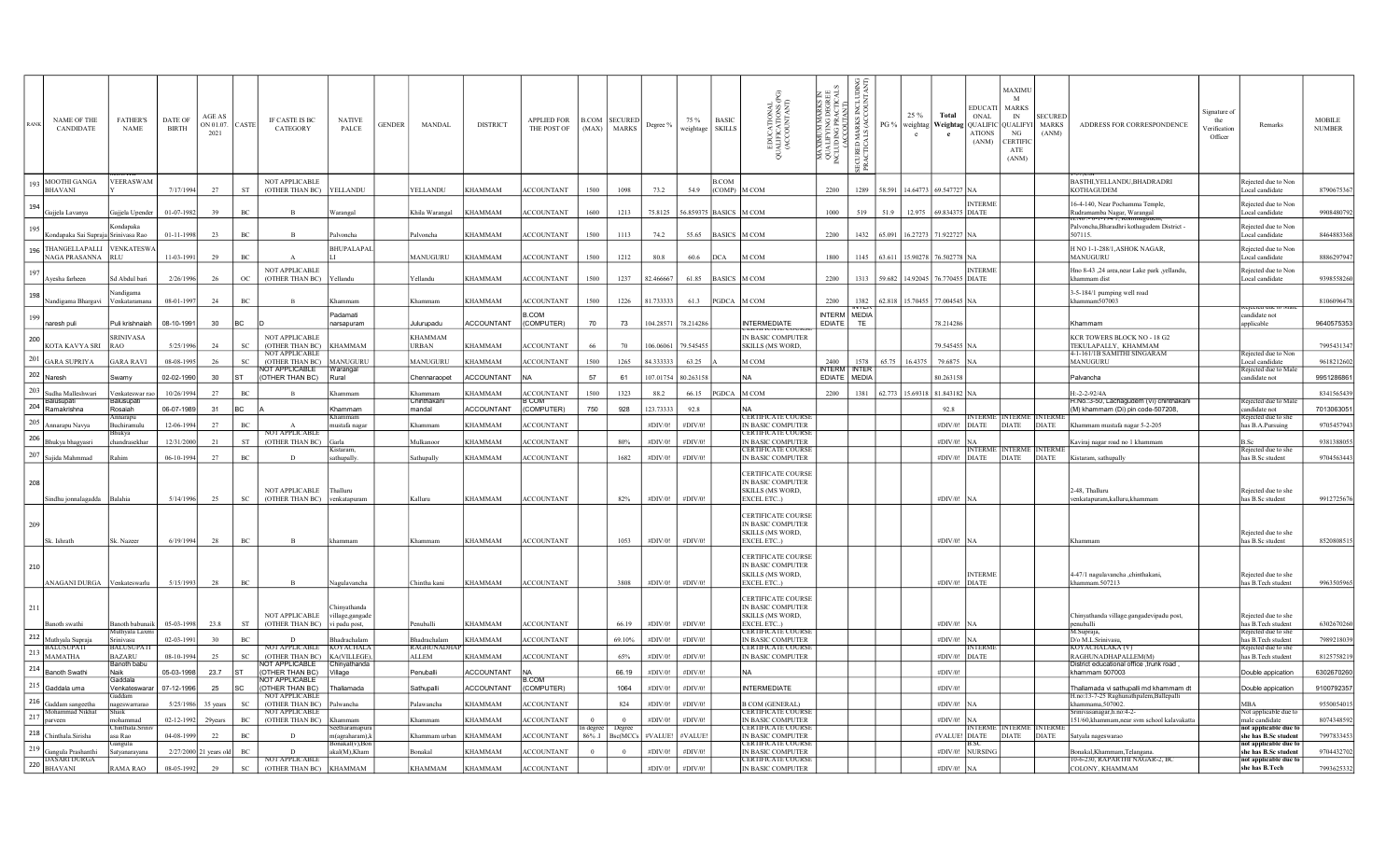| NAME OF THE<br><b>RANK</b><br>CANDIDATE                     | <b>FATHER'S</b><br><b>NAME</b>        | <b>DATE OF</b><br><b>BIRTH</b> | AGE AS<br>ON 01.07.<br>2021 | CASTE       | IF CASTE IS BC<br>CATEGORY               | <b>NATIVE</b><br><b>PALCE</b>   | <b>GENDER</b> | MANDAL                      | <b>DISTRICT</b>   | <b>APPLIED FOR</b><br><b>THE POST OF</b> | (MAX)      | <b>B.COM SECURED</b><br><b>MARKS</b> | Degree % | 75 %<br>weightage | <b>BASIC</b><br><b>SKILLS</b> | EDUCATIONAL<br>IALIFICATIONS (I<br>(ACCOUNTANT)<br>3 | 5È<br>XIMUM M.<br>ALIFYING I<br>UDING PR.<br>(ACCOUT<br><b>MAXIM</b><br>QUALI<br>MCLUD | S X<br>MAR<br>ALS (<br>eς<br>₿Ç<br>5 F | PG % | 25 %<br>$\mathbf{c}$ | Total<br>ONAL<br>weightag   Weightag   QUALIFIC   QUALIFYI   MARKS<br>e | MAXIMU<br>M<br><b>EDUCATI</b><br><b>MARKS</b><br>IN<br><b>ATIONS</b><br>NG<br><b>CERTIFIC</b><br>(ANM)<br>${\rm ATE}$<br>(ANM) | <b>SECURED</b><br>(ANM) | ADDRESS FOR CORRESPONDENCE                                                           | Signature of<br>the<br>Verification<br>Officer | Remarks                                                     | <b>MOBILE</b><br><b>NUMBER</b> |
|-------------------------------------------------------------|---------------------------------------|--------------------------------|-----------------------------|-------------|------------------------------------------|---------------------------------|---------------|-----------------------------|-------------------|------------------------------------------|------------|--------------------------------------|----------|-------------------|-------------------------------|------------------------------------------------------|----------------------------------------------------------------------------------------|----------------------------------------|------|----------------------|-------------------------------------------------------------------------|--------------------------------------------------------------------------------------------------------------------------------|-------------------------|--------------------------------------------------------------------------------------|------------------------------------------------|-------------------------------------------------------------|--------------------------------|
| $221$ MOHANA                                                | <b>PRASAD</b>                         | 7/27/1997                      | 24                          | OC          | OT APPLICABLI<br>(OTHER THAN BC)         | KHAMMAM                         |               | <b>KHAMMAM</b>              | <b>KHAMMAM</b>    | <b>ACCOUNTANT</b>                        | $\Omega$   | $\Omega$                             | #DIV/01  | #DIV/0!           |                               | ERTIFICATE COURS<br><b>IN BASIC COMPUTER</b>         |                                                                                        |                                        |      |                      | $\#$ DIV/0! NA                                                          |                                                                                                                                |                         | NAGAR.KHAMMAM                                                                        |                                                | ot applicable due to<br>she has B.Tech                      | 9063505253                     |
| 222 P SARIKA                                                | Koteswar rao                          | 7/19/198                       | 39                          | BC          |                                          | hadrachalan                     |               | Rhadrachalam                | <b>CHAMMAM</b>    | <b>CCOUNTANT</b>                         | MA         | 548                                  | #VALUE!  | #VALUE            |                               | <b>ERTIFICATE COURSE</b><br>IN BASIC COMPUTER        |                                                                                        |                                        |      |                      | #VALUE! NA                                                              |                                                                                                                                |                         | W/0 P Ram prasad.                                                                    |                                                | Not applicable due<br>she has                               |                                |
| <b>SURNAPAKA</b>                                            | LAKSHMINA                             |                                |                             |             | NOT APPLICABLE                           | Bhadradri                       |               |                             |                   |                                          | sociology  |                                      |          |                   |                               | ERTIFICATE COURS                                     |                                                                                        |                                        |      |                      |                                                                         |                                                                                                                                |                         | s/0 Nagamohan rao,<br>H No 5                                                         |                                                | Not applicable due to                                       | 9849598244                     |
| 223 CHAITANYA<br><b>MEHRAUNNIS</b>                          | GULAN                                 | 8/28/199                       | 27<br>33 years              | ST          | (OTHER THAN BC)<br><b>NOT APPLICABLE</b> | kothagudem                      |               | Yellandu                    | KHAMMAM           | <b>ACCOUNTANT</b>                        | $\Omega$   | $\Omega$                             | #DIV/0!  | #DIV/0!           |                               | IN BASIC COMPUTER<br><b>ERTIFICATE COURS</b>         |                                                                                        |                                        |      |                      | $#DIV/0!$ NA                                                            |                                                                                                                                |                         | 161/A,Manikyaram,Yellandu,Bhadradri<br>H.No:5-2-248/a/8/2; Musthafa Nagar;           |                                                | she has M.Sc. Student<br>Not applicable due to              | 9014352295                     |
| $224$ BEGUM                                                 | <b>JAFFAR</b><br>Meesala Ram          | 7/20/198                       | 7months                     | $_{\rm OC}$ | (OTHER THAN BC)                          | <b>KHAMMAM</b>                  |               | Khammam                     | KHAMMAM           | <b>ACCOUNTANT</b>                        | $\Omega$   | $\theta$                             | #DIV/0!  | #DIV/0!           |                               | N BASIC COMPUTER<br>ERTIFICATE COURSE                |                                                                                        |                                        |      |                      | #DIV/0! NA                                                              |                                                                                                                                |                         | khammam-507001, TG.                                                                  |                                                | she has M.tech student 96522 22905<br>Not applicable due to |                                |
| $225$ Meesala sindhuja                                      | rishna:                               | 3/19/199                       | 24                          | BC          |                                          | othagudem<br>Chandlapur         |               | .othagudem                  | KHAMMAM           | <b>CCOUNTANT</b><br>CERTIFICATE          |            | $\theta$                             | #DIV/0!  | #DIV/0!           |                               | IN BASIC COMPUTER                                    |                                                                                        |                                        |      |                      | #DIV/0! NA                                                              |                                                                                                                                |                         | H. No 6-10-49, ganesh basthi kothagudem<br>Chandlapur chinnakodur siddipet pin       |                                                | she has MBA<br>eiected due to M                             | 7288031813                     |
| 226 Kotani santhosh                                         | Aagaiah                               | 06-05-1993                     | 29                          | <b>SC</b>   |                                          | chinnakodur                     |               | Chinnakodur                 | <b>ACCOUNTANT</b> | COURSE IN                                | BA         |                                      | #VALUE   | #VALUE            |                               |                                                      |                                                                                        |                                        |      |                      | #VALUE!                                                                 |                                                                                                                                |                         | 502276                                                                               |                                                | ndidate not                                                 | 7337489262                     |
| 227 Kotni Santhosh                                          | Aagaiah                               | 06-05-1993                     | 29                          | <b>SC</b>   |                                          | Chandlapur<br>chinnakodur       |               | Chinnakodur                 | <b>ACCOUNTANT</b> | <b>ERTIFICATE</b><br>COURSE IN           |            | 50%                                  | #DIV/0!  | #DIV/0!           |                               | <b>B.SC NURSING FROM</b><br>GOVT. RECOGNISED         |                                                                                        |                                        |      |                      | #DIV/0!                                                                 |                                                                                                                                |                         | Chandlapur chinnakodur siddipet                                                      |                                                | Rejected due to M<br>andidate not                           | 7337489262                     |
| 228<br>Jatoth Naveen                                        | atoth<br>Bhavsingh                    | 02-10-1990                     | 31                          | lsт         | <b>NOT APPLICABL</b><br>(OTHER THAN BC)  | Khammam                         |               | Enkoor                      | ACCOUNTANT        | <b>ERTIFICATI</b><br>COURSE IN           |            | 95                                   | #DIV/0   | #DIV/0!           |                               |                                                      |                                                                                        |                                        |      |                      | #DIV/0!                                                                 |                                                                                                                                |                         | H No 2-8 Suryathanda Raimadaram<br>Enkoor Khammam Telangana India Pin                |                                                | Rejected due to Male<br>andidate not                        | 9494447190                     |
| <b>MOHAMMAD</b><br>229 YAKUB JANI                           | <b>MOHAMMAI</b><br>ABDUL              | 10-06-1990                     | 31                          | Івс         | <b>NOT APPLICABLE</b><br>(OTHER THAN BC) | KHAMMAM                         |               | <b>KHAMMAN</b><br>URBAN     | <b>ACCOUNTANT</b> | <b>ERTIFICATI</b><br>COURSE IN           | <b>MCA</b> | 75                                   | #VALUE!  | #VALUE!           |                               | <b>INTERMEDIATE</b>                                  | NTERM INTER<br>EDIATE   MEDIA                                                          |                                        |      |                      | #VALUE!                                                                 |                                                                                                                                |                         | H.NO:-8-8-262 SHIVALAYAM STREET<br><b>KHAMMAM DISTRICT</b>                           |                                                | Rejected due to Ma<br>andidate not                          | 8341283590                     |
| <b>MULAGUNDLA</b>                                           |                                       |                                |                             |             |                                          |                                 |               | <b>KHAMMAM</b>              |                   | <b>ERTIFICAT</b>                         |            |                                      |          |                   |                               |                                                      |                                                                                        |                                        |      |                      |                                                                         |                                                                                                                                |                         | HNO: 11-10-627/B, BURHANPURAM.                                                       |                                                | ejected due to Ma                                           |                                |
| 230 KIRAN KUMAR                                             | <b>M KRISHNA</b>                      | 05-09-1988                     | 33                          | <b>BC</b>   |                                          | KHAMMAM                         |               | (URBAN)                     | <b>ACCOUNTANT</b> | COURSE IN<br><b>ERTIFICAT</b>            |            |                                      | #DIV/0   | #DIV/01           |                               | İNA                                                  | NTERN                                                                                  |                                        |      |                      | #DIV/0!                                                                 |                                                                                                                                |                         | NEAR NEW LIC OFFICE, KHAMMAM-                                                        |                                                | andidate not<br>ejected due to Mal                          | 8185828423                     |
| $231$ Darla Upender                                         | Seetharamuku<br>Ruma                  | 05-10-1988                     | 33                          | <b>SC</b>   |                                          | Khammam                         |               | Khammam rura                | <b>ACCOUNTANT</b> | COURSE IN<br>CERTIFICATI                 |            | 60%                                  | #DIV/0!  | #DIV/0!           |                               | <b>INTERMEDIATE</b>                                  | <b>EDIATE</b>                                                                          |                                        |      |                      | #DIV/0!                                                                 |                                                                                                                                |                         | Maddulapalli<br>H no 4-119 patharlapadu village                                      |                                                | andidate not<br>Rejected due to Ma                          | 9705857025                     |
| 232 Burra Anil Kumar                                        | Venkateswarlu                         | 03-04-1985                     | 36                          | <b>SC</b>   | NOT APPLICARLE                           | తర్లపడు                         |               | Chinthakani                 | <b>ACCOUNTANT</b> | COURSE IN<br>COM                         | qualificat | No                                   | #VALUE   | #VALUE!           |                               | NA                                                   |                                                                                        |                                        |      |                      | #VALUE!                                                                 |                                                                                                                                |                         | chinthakani mandal khammam 50720u                                                    |                                                | andidate not<br>Rejected due to Mal                         | 9951836816                     |
| 233 Yerra Saipraveen                                        | Chakrapani                            | 06-12-198                      | 42                          | loc         | (OTHER THAN BC)                          | KAREPALLI                       |               | Singareni                   | <b>ACCOUNTANT</b> | <b>COMPUTER</b>                          |            |                                      | #DIV/0!  | #DIV/01           |                               | lΝA                                                  |                                                                                        |                                        |      |                      | #DIV/0!                                                                 |                                                                                                                                |                         | H.no:1-63, KAREPALLI village                                                         |                                                | indidate not                                                | 9949099955                     |
| 234 SHAIK GOREMIYA                                          | <b>ЗНАІК</b><br>YAKUB MIYA            | 4/20/1973                      | 47                          | BC          |                                          | <b>CHAMMAM</b>                  |               | KHĂMMAM(UI<br>AN)           | <b>ACCOUNTANT</b> | COM<br><b>GENERAL</b> )                  | PASS       | 45%                                  | #VALUE!  | #VALUE            |                               | INTERMEDIATE                                         |                                                                                        |                                        |      |                      | #VALUE!                                                                 |                                                                                                                                |                         | 8-6-160, JAMMIBANDA ROAD, KHAMMAM                                                    |                                                | ejected due to M<br>andidate not                            | 9705058937                     |
| 235 Badavath kumar                                          | Bitchu                                | 12/25/1990                     |                             | ST          | <b>NOT APPLICABLE</b><br>(OTHER THAN BC) | Singareni                       |               | Singareni                   | ACCOUNTANT        | <b>ERTIFICATE</b><br>COURSE IN           |            |                                      | #DIV/0!  | #DIV/0!           |                               | <b>INTERMEDIATE</b>                                  |                                                                                        |                                        |      |                      | #DIV/0!                                                                 |                                                                                                                                |                         | Govinduthanda vi madharam post<br>singareni mandal khammam district                  |                                                | ejected due to Ma<br>andidate not                           | 9618449587                     |
| 236 GORINTLA BAPUJI                                         | <b>GORINTI A</b><br><b>PRABHUDAS</b>  | 08-09-2001                     | 20                          | lsc         | <b>VOT APPLICABLE</b><br>(OTHER THAN BC) | <b>BEERAPALL</b>                |               | <b>VEMSOOR</b>              | <b>ACCOUNTANT</b> | <b>COM</b><br>COMPUTER)                  |            | 6.98<br>POIMTS POINTS                | #VALUE!  | #VALUE!           |                               | lΝA                                                  |                                                                                        |                                        |      |                      | #VALUE!                                                                 |                                                                                                                                |                         | 1-238, BEERAPALLY VILLAGE,<br>VEMSOOR MANDAL, KHAMMAM DIST                           |                                                | Rejected due to Ma<br>andidate not                          | 8978134783                     |
| 237                                                         | urna chandra                          |                                |                             |             | <b>NOT APPLICABLE</b>                    |                                 |               |                             |                   | COM                                      |            |                                      |          |                   |                               |                                                      |                                                                                        |                                        |      |                      |                                                                         |                                                                                                                                |                         |                                                                                      |                                                | ejected due to Ma                                           |                                |
| Yaswanth burgula                                            | rao burgula                           | 10/14/1999                     | 21                          | loc         | (OTHER THAN BC)                          | Khammam                         |               | Khammam                     | <b>ACCOUNTANT</b> | COMPUTER)<br><b>ERTIFICATI</b>           | 7.0/10     | 18/20                                | #VALUE   | #VALUE            |                               | lna                                                  |                                                                                        |                                        |      |                      | #VALUE!                                                                 |                                                                                                                                |                         | Rjc Degree college khammam                                                           |                                                | andidate not<br>ejected due to Ma                           | 9989550813                     |
| 238 Saipavan Mallam<br>KOMARAGIRI                           | Ravunder<br>KOMARAGI                  | 10/26/1999                     | 23                          | Івс         | NOT APPLICABLE                           | Khammam                         |               | Khammam                     | <b>ACCOUNTANT</b> | COURSE IN<br><b>COM</b>                  |            |                                      | #DIV/0!  | #DIV/0!           |                               | lna                                                  |                                                                                        |                                        |      |                      | #DIV/0!                                                                 |                                                                                                                                |                         | 2-4-165/11/10/4 pck thota khammam                                                    |                                                | andidate not<br>ejected due to M                            | 9.19666E+11                    |
| 239 NAGAVAMSHI<br><b>BANOTHU ANIL</b>                       | VENKATARA<br><b>BANOTHLI</b>          | 04-09-1998                     | 23                          | loc         | (OTHER THAN BC)<br>NOT APPLICARLE        | Khammam                         |               | Khammam<br>Khammam          | ACCOUNTANT        | COMPUTER)<br><b>FRTIFICATE</b>           |            | 62                                   | #DIV/0!  | #DIV/0!           |                               | NA                                                   | NTERM I INTEF                                                                          |                                        |      |                      | #DIV/0!                                                                 |                                                                                                                                |                         | 1-1-73, Saradhinagar, KHAMMAM                                                        |                                                | andidate not<br>Rejected due to Ma                          | 7095491319                     |
| $240$ NAIK                                                  | RAMDAS                                | 7/28/199                       | 25                          | lsт         | (OTHER THAN BC)                          | <b>Chammam</b>                  |               | Urban Mandal                | <b>ACCOUNTANT</b> | COURSE IN                                |            | 57.5                                 | #DIV/0   | #DIV/01           |                               | <b>INTERMEDIATE</b>                                  | EDIATE MEDIA                                                                           |                                        |      |                      | #DIV/0!                                                                 |                                                                                                                                |                         | H.no 3-121, Jayanagar Colony, Ballepalli<br>post, Khammam Urban Mandal,              |                                                | indidate not                                                | 7032321885                     |
| 241 Tejavath SUNIL Teja Lachiram                            |                                       | 4/18/1995                      | 26                          | lst         | NOT APPLICABLE<br>(OTHER THAN BC)        | Anianapuram                     |               | <b>BURGHAMPAD</b>           | <b>ACCOUNTANT</b> | <b>FRTIFICATI</b><br>COURSE IN           |            |                                      | #DIV/0!  | #DIV/0!           |                               | <b>INTERMEDIATE</b>                                  | NTERM I INTEF<br>EDIATE MEDIA                                                          |                                        |      |                      | #DIV/0!                                                                 |                                                                                                                                |                         | 7-150, anjamapuram,<br>BURGHAMPAHAD, bhdradrikothagudem.                             |                                                | Rejected due to Ma<br>andidate not                          | 9705893670                     |
| Nandhyala Anil<br>$242$ $\frac{\text{kumar}}{\text{kumar}}$ | Narasimha rac                         | 06-01-1993                     | 28                          | <b>BC</b>   |                                          | /errabaniara.<br>alluru(m),kha  |               | Kalluru                     | <b>ACCOUNTANT</b> | <b><i>CERTIFICATE</i></b><br>COURSE IN   |            | 65                                   | #DIV/0   | #DIV/0!           |                               |                                                      |                                                                                        |                                        |      |                      | #DIV/0                                                                  |                                                                                                                                |                         | Yerrabaniara(v).kalluru(m).khammam(d)po<br>st 507209                                 |                                                | Rejected due to Ma<br>indidate not                          | 9642474842                     |
| 243 BANOTH ANIRAM                                           | BANOTH<br>PANTHULU                    |                                |                             | lsт         | <b>NOT APPLICABLE</b>                    |                                 |               | KALLURL                     |                   | <b>ERTIFICATI</b>                        |            |                                      |          | #DIV/0!           |                               | <b>INTERMEDIATE</b>                                  |                                                                                        |                                        |      |                      | #DIV/0!                                                                 |                                                                                                                                |                         | Hno: 7-82/1, VACHANAYAK THANDA<br>POST. KALLURU MD. KHAMMAM.                         |                                                | Rejected due to Mal                                         |                                |
| <b>KANOORI SAI</b>                                          | KANOORI                               | 5/27/1991                      | 29                          |             | (OTHER THAN BC)                          | KALLURU                         |               | KHAMMAM                     | <b>ACCOUNTANT</b> | COURSE IN<br><b>ERTIFICATE</b>           |            |                                      | #DIV/0!  |                   |                               |                                                      |                                                                                        |                                        |      |                      |                                                                         |                                                                                                                                |                         | H. NO 1-4-14/1. SARADHI NAGAR                                                        |                                                | andidate not<br>ejected due to Ma                           | 9000117990                     |
| $244$ SUMAN                                                 | SAMBASIVA                             | 6/23/1992                      | 29                          | <b>BC</b>   | NOT APPLICABL                            | KHAMMAM                         |               | <b>URBAN</b><br>Khammam rur | ACCOUNTANT        | COURSE IN<br><b>ERTIFICATI</b>           |            | 64                                   | #DIV/0!  | #DIV/0!           |                               | ١Ν۵                                                  |                                                                                        |                                        |      |                      | #DIV/0!                                                                 |                                                                                                                                |                         | KHAMMAM TELANGANA 507003.<br>H. No 9-12.peddatanda.khammam rura                      |                                                | indidate not<br>ejected due to Ma                           | 9059061661                     |
| 245 Banoth mahesh<br><b>BODA SHOBHAN</b>                    | Babulal                               | 6/20/1989                      | 32                          | lst.        | (OTHER THAN BC)<br><b>VOT APPLICABLE</b> | Khammam<br>INKALA               |               | mandal<br><b>RAGHUNADH</b>  | <b>ACCOUNTANT</b> | COURSE IN<br>COM                         |            | 65                                   | #DIV/0!  | #DIV/0!           |                               | lna                                                  |                                                                                        |                                        |      |                      | #DIV/0!                                                                 |                                                                                                                                |                         | mandal khammam district. Pincode507003<br>HNO:5-90, ZINAKALA                         |                                                | andidate not<br>ejected due to Ma                           | 9866728801                     |
| $246$ BABU                                                  | <b>BODA TEJYA</b><br><b>/INUKONDA</b> | 01-02-198                      | 36                          | lsт         | (OTHER THAN BC)                          | <b>HANDA</b><br><b>SUVARNAP</b> |               | PALEM                       | <b>ACCOUNTANT</b> | (COMPUTER)<br><b>COM</b>                 |            | 60                                   | #DIV/0!  | #DIV/0!           |                               | lna                                                  |                                                                                        |                                        |      |                      | #DIV/0!                                                                 |                                                                                                                                |                         | THANDA, RAGHUNADHAPALEM, KHAMM<br>H.NO 2-87                                          |                                                | candidate not<br>ejected due to M.                          | 8374705114                     |
| 247 VINUKONDA BABU                                          | <b>VENKAIAH</b>                       | 02-08-1978                     | 43                          | <b>SC</b>   |                                          | RAM5941771                      |               | <b>MUDIGONDA</b>            | <b>ACCOUNTANT</b> | <b>GENERAL</b> )                         |            | 52%                                  | #DIV/0!  | #DIV/0!           |                               | lna                                                  |                                                                                        |                                        |      |                      | #DIV/0!                                                                 |                                                                                                                                |                         | SUVARNAPURAM VILLAGE                                                                 |                                                | andidate not                                                | 9182631926                     |
| <b>ISHAIK</b><br>248 KAREEMULLA                             | shaik yakub                           | 07-04-197                      | 44                          | loc         | NOT APPLICABLE<br>(OTHER THAN BC)        | KALLURU                         |               | KALLURU                     | <b>ACCOUNTANT</b> | COM<br>GENERAL)                          |            | 55.63%                               | #DIV/0!  | #DIV/0!           |                               | lΝA                                                  |                                                                                        |                                        |      |                      | #DIV/0!                                                                 |                                                                                                                                |                         | H.NO.6-131, NEAR SAW MILL KALLURU<br>MANDAL KHMMAM DIST                              |                                                | Reiected due to Mal<br>andidate not                         | 9550606669                     |
| 249 BANOTH SHIRISHA                                         | 3ANOTH<br>SAMMAIAH                    | 6/13/200                       | 21                          | ST          | NOT APPLICABLE<br>(OTHER THAN BC)        | <b>MANKTYA</b><br><b>NAYAK</b>  |               | <b>BHEEMADEVA</b><br>APALLI | KHAMMAM           | <b>CCOUNTANT</b>                         | 4000       | 3038                                 | 75.95    | 56.9625           |                               | <b>B COM (COMPUTER)</b>                              |                                                                                        |                                        |      |                      | #REF!<br><b>DIATE</b>                                                   | <b>NTERMI</b>                                                                                                                  |                         | 3-8. MANKTYA NAYAK<br>THANDA, MUSTAFAPUR.                                            |                                                | ejected due to No<br>ocal candidate                         | 7287946164                     |
| 250                                                         |                                       |                                |                             |             |                                          |                                 |               |                             |                   |                                          |            |                                      |          |                   |                               |                                                      |                                                                                        |                                        |      |                      |                                                                         |                                                                                                                                |                         |                                                                                      |                                                |                                                             |                                |
| Gugguloth Himabind<br>251                                   |                                       | 08-09-1992                     | 28                          | <b>ST</b>   | NA (OTHER THAN BC)                       | Khammam                         |               | Khamman                     | KHAMMAM           | <b>ACCOUNTANT</b>                        |            |                                      | #DIV/0!  | #DIV/0!           |                               | <b>B COM (COMPUTER)</b><br><b>ERTIFICATE COURS</b>   |                                                                                        |                                        |      |                      | #DIV/0! NA                                                              |                                                                                                                                |                         | -2-42/9, Jammi Banda, ZP center, Khammam<br>11-9-199 near saritha clinic burhanpuram |                                                | Wrong Number                                                | 9347513519                     |
| Ashakumari V                                                | enkateshwarlu<br>Ramakrishna          | $07 - 10 - 198$                | 34                          | <b>SC</b>   | OT APPLICABLE                            |                                 |               | mmam urha                   | <b>HAMMAM</b>     | <b>ACCOUNTANT</b>                        |            |                                      | #DIV/0   | #DIV/01           |                               | IN BASIC COMPUTER<br><b>ERTIFICATE COURS</b>         |                                                                                        |                                        |      |                      | #DIV/0! NA<br>NTERM                                                     |                                                                                                                                |                         | khammam pincode: 507001<br>G. Bose, H. No- 11-10-621, opposite saritha               |                                                | Not Working<br>Rejected due to sh                           | 9550732830                     |
| 252 G Neelima Bhargavi<br><b>KAMMAMPAT</b>                  | Ra∩                                   | 5/28/198                       | 35                          | ${\rm ST}$  | (OTHER THAN BC)<br><b>NOT APPLICABLE</b> | ummugudem                       |               | Dummuguden                  | KHAMMAM           | <b>ACCOUNTANT</b>                        |            |                                      | #DIV/0!  | #DIV/0!           |                               | <b>IN BASIC COMPUTER</b><br><b>ERTIFICATE COURS</b>  |                                                                                        |                                        |      |                      | <b>#DIV/0! DIATE</b>                                                    |                                                                                                                                |                         | clinic, NST Road, Burhanpuram, khammam,                                              |                                                | has B.Tech student                                          | 7674875472                     |
| 253<br><b>SATYAVATHI</b>                                    | <b>JAYARAJU</b>                       | 3/18/1996                      | 34                          | SC          | (OTHER THAN BC)                          | KALLURU                         |               | KALLURU                     | KHAMMAM           | <b>ACCOUNTANT</b>                        |            |                                      | #DIV/0   | #DIV/0!           |                               | <b>IN BASIC COMPUTER</b>                             |                                                                                        |                                        |      |                      | #DIV/0! CERTIFIC GNM                                                    |                                                                                                                                |                         | SANTHINAGAR KALLURU VI PO MD                                                         |                                                |                                                             | 9963234467                     |
| 254 Konakanchi Kalyani                                      | Sriniyasa rao                         | 6/13/1997                      | 24                          | BC          |                                          | :rrupaleı<br>hammam             |               | Yerrupalem                  | KHAMMAM           | <b>ACCOUNTANT</b>                        |            |                                      | #DIV/0!  | #DIV/0!           |                               | <b>ERTIFICATE COURS</b><br>IN BASIC COMPUTER         |                                                                                        |                                        |      |                      | $#DIV/0!$ NA                                                            |                                                                                                                                |                         | 3-120, yerrupalem, khammam, pincode 507201                                           |                                                | <b>Rejected</b> due to sh<br>has B.Tech                     | 7893447752                     |
| 255                                                         |                                       |                                |                             |             |                                          |                                 |               |                             |                   |                                          |            |                                      |          |                   |                               | <b>IN BASIC COMPUTER</b>                             |                                                                                        |                                        |      |                      |                                                                         |                                                                                                                                |                         |                                                                                      |                                                |                                                             |                                |
| Kukkala sandhyarani                                         | Venkatanarsaiah                       | 10/24/1998                     | 23                          | BC          | $\overline{B}$                           | <b>Basvapuram</b>               |               | Chithakani                  | <b>CHAMMAM</b>    | <b>ACCOUNTANT</b>                        |            |                                      | #DIV/0!  | #DIV/0!           |                               | <b>SKILLS (MS WORD.</b><br>EXCEL ETC.                |                                                                                        |                                        |      |                      | $#DIV/0!$ NA                                                            |                                                                                                                                |                         | Khammam                                                                              |                                                |                                                             | 9490312117                     |
| 256                                                         |                                       |                                |                             |             |                                          |                                 |               |                             |                   |                                          |            |                                      |          |                   |                               | ERTIFICATE COURS!<br>IN BASIC COMPUTER               |                                                                                        |                                        |      |                      |                                                                         |                                                                                                                                |                         | HNO:6-36, KALAMANDIRAM VENUKA                                                        |                                                | Rehected due to she                                         |                                |
| <b>SURABHI SIRISHA</b>                                      | RAMANAIAH                             | 01-01-1997                     | 25                          | BC          |                                          | MADHIRA                         |               | <b>MADHIRA</b>              | <b>KHAMMAM</b>    | <b>ACCOUNTANT</b>                        |            |                                      | #DIV/0!  | #DIV/0!           |                               | <b>SKILLS (MS WORD,</b>                              |                                                                                        |                                        |      |                      | #DIV/0! NA                                                              |                                                                                                                                |                         | <b>MADHIRA</b>                                                                       |                                                | has B.A student                                             | 9100709212                     |